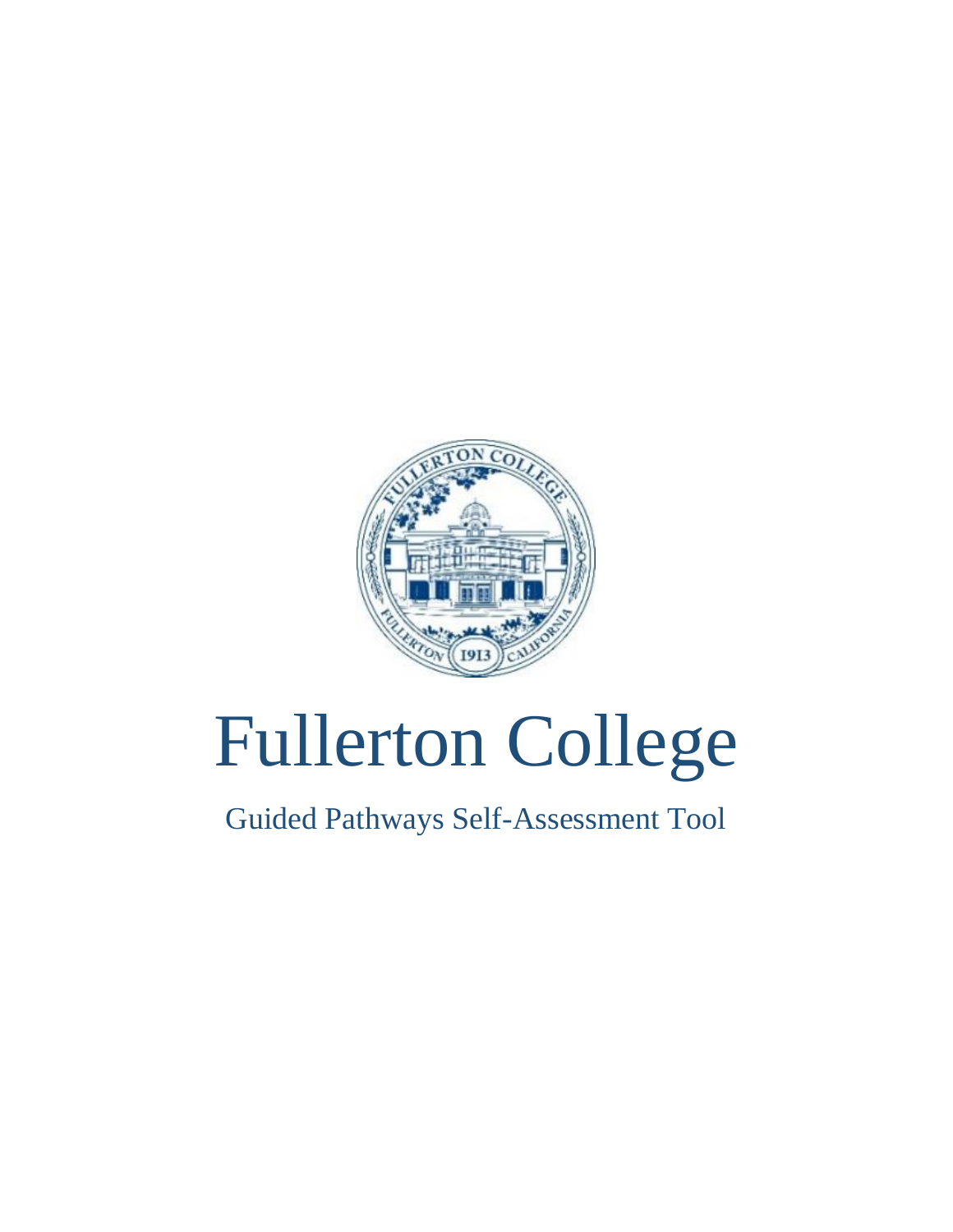## FULLERTON COLLEGE

# GUIDED PATHWAYS SELF-ASSESSMENT TOOL

### Self-Assessment Outline

|                | <b>Scale of Adoption</b>                    |                     |                       |                    |                   |
|----------------|---------------------------------------------|---------------------|-----------------------|--------------------|-------------------|
|                | <b>Key Element</b>                          | <b>Pre-Adoption</b> | <b>Early Adoption</b> | <b>In Progress</b> | <b>Full Scale</b> |
|                | 1. Cross-Functional Inquiry                 |                     | X                     |                    |                   |
| Inquiry        | 2. Shared Metrics                           |                     | X                     |                    |                   |
|                | 3. Integrated Planning                      |                     | $\mathsf{x}$          |                    |                   |
|                | 4. Inclusive Decision-Making                |                     | X                     |                    |                   |
|                | <b>Structures</b>                           |                     |                       |                    |                   |
|                | 5. Intersegmental Alignment                 |                     |                       | x                  |                   |
| Design         | 6. Guided Major and Career                  |                     | X                     |                    |                   |
|                | <b>Exploration Opportunities</b>            |                     |                       |                    |                   |
|                | 7. Improved Basic Skills                    |                     |                       | X                  |                   |
|                | 8. Clear Program Requirements               |                     | Χ                     |                    |                   |
|                | 9. Proactive and Integrated                 |                     | X                     |                    |                   |
|                | <b>Academic and Student Supports</b>        |                     | X                     |                    |                   |
|                | 10. Integrated Technology<br>Infrastructure |                     |                       |                    |                   |
| Implementation | 11. Strategic Professional                  |                     |                       | X                  |                   |
|                | Development                                 |                     |                       |                    |                   |
|                | 12. Aligned Learning Outcomes               |                     | X                     |                    |                   |
|                | 13. Assessing and Documenting               |                     | $\mathsf{x}$          |                    |                   |
|                | Learning                                    |                     |                       |                    |                   |
|                | 14. Applied Learning                        |                     | $\mathsf{x}$          |                    |                   |
|                | Opportunities                               |                     |                       |                    |                   |
|                | <b>Overall Self-Assessment</b>              | 0                   | 11                    | 3                  | 0                 |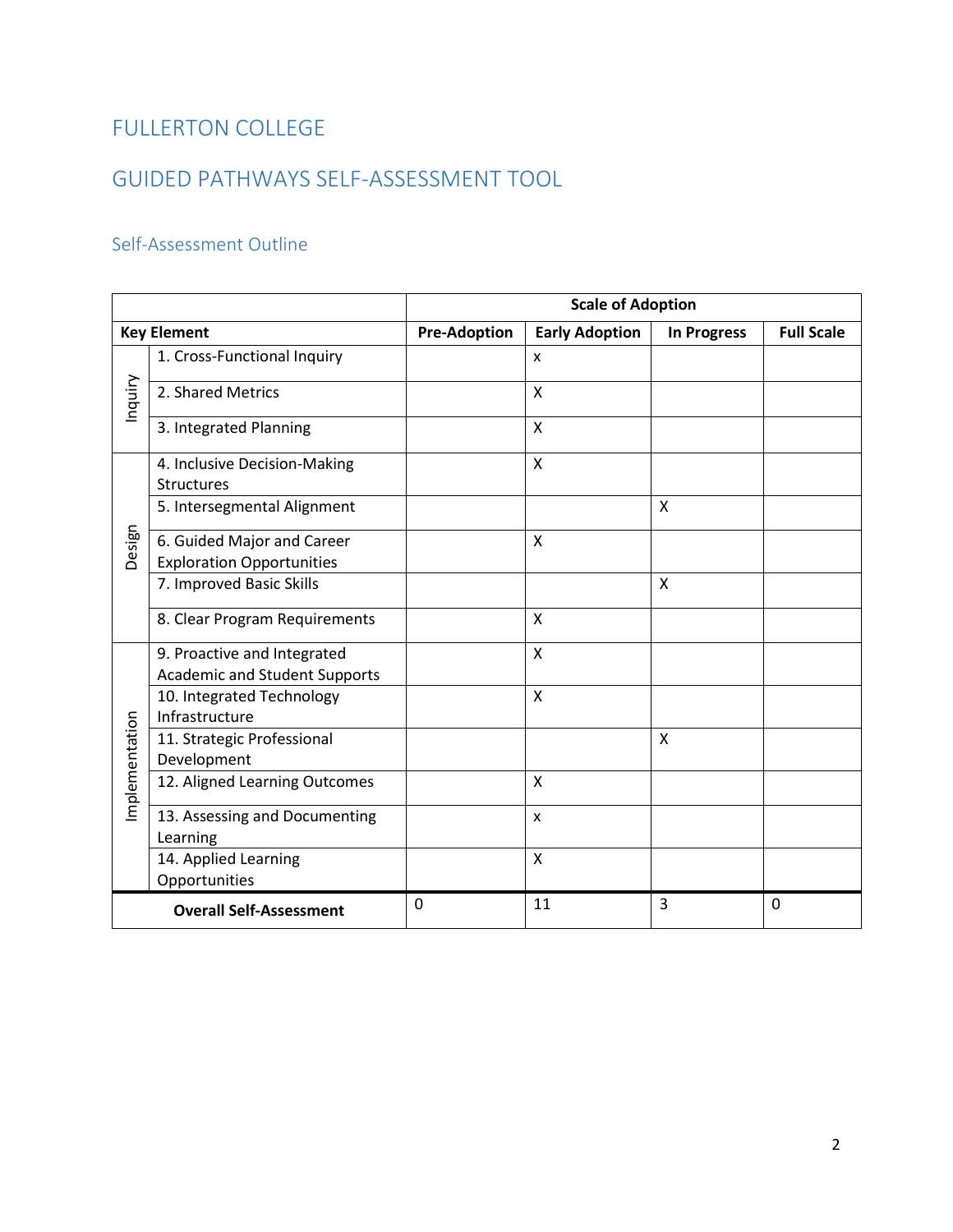#### Self-Assessment Items

| INQUIRY $(1-3)$<br>Engage campus stakeholders in actionable research and with local data; create consensus about core issues and broad solutions.                                                                                                                                                                                                                                                                                                               |                                                                                                                                                                              |                                                                                                                                                                                                                                                                                                                                                                                                                                         |                                                                                                                                                                                                                                                                                                                                                         |                                                                                                                                                                                                                                                                                                                                                                                                                                                         |  |  |
|-----------------------------------------------------------------------------------------------------------------------------------------------------------------------------------------------------------------------------------------------------------------------------------------------------------------------------------------------------------------------------------------------------------------------------------------------------------------|------------------------------------------------------------------------------------------------------------------------------------------------------------------------------|-----------------------------------------------------------------------------------------------------------------------------------------------------------------------------------------------------------------------------------------------------------------------------------------------------------------------------------------------------------------------------------------------------------------------------------------|---------------------------------------------------------------------------------------------------------------------------------------------------------------------------------------------------------------------------------------------------------------------------------------------------------------------------------------------------------|---------------------------------------------------------------------------------------------------------------------------------------------------------------------------------------------------------------------------------------------------------------------------------------------------------------------------------------------------------------------------------------------------------------------------------------------------------|--|--|
|                                                                                                                                                                                                                                                                                                                                                                                                                                                                 |                                                                                                                                                                              |                                                                                                                                                                                                                                                                                                                                                                                                                                         | <b>SCALE OF ADOPTION</b>                                                                                                                                                                                                                                                                                                                                |                                                                                                                                                                                                                                                                                                                                                                                                                                                         |  |  |
| <b>KEY ELEMENT</b>                                                                                                                                                                                                                                                                                                                                                                                                                                              | <b>Pre-Adoption</b>                                                                                                                                                          | <b>Early Adoption</b>                                                                                                                                                                                                                                                                                                                                                                                                                   | <b>Scaling in Progress</b>                                                                                                                                                                                                                                                                                                                              | <b>Full Scale</b>                                                                                                                                                                                                                                                                                                                                                                                                                                       |  |  |
| 1. CROSS-<br><b>FUNCTIONAL</b><br><b>INQUIRY</b><br>College constituents<br>(including staff, faculty<br>across disciplines and<br>counselors, administrators,<br>and students) examine<br>research and local data on<br>student success and discuss<br>overarching strategies to<br>improve student success.<br>College engages in broad,<br>deep and inclusive<br>discussion and inquiry about<br>the Guided Pathways<br>approach, framework and<br>evidence. | $\circ$<br>College currently<br>does not have or is<br>not planning to form<br>cross-functional<br>teams to regularly<br>examine research and<br>data on student<br>success. | $\overline{O}$<br>Inquiry around guided<br>pathways and/or student<br>outcomes is happening in<br>areas of the college (e.g., by<br>department, division,<br>learning community, special<br>project, initiative), but it is<br>in siloes.<br>Some programs have<br>examined local data, agreed<br>that improvement is<br>necessary, and are engaged<br>in actionable research but<br>action is limited to solutions<br>within programs. | Inquiry is happening<br>$\circ$<br>in cross-functional<br>teams that include<br>faculty, staff and<br>administrators.<br>Student voice and/or<br>research on student<br>success and equity are<br>not systematically<br>included and/or focused<br>on closing the equity<br>$gap(s)$ .<br>Guided pathways are<br>consistently a topic of<br>discussion. | Inquiry is happening<br>O<br>in cross-functional teams<br>that include faculty, staff<br>and administrators.<br>Student voice is brought<br>in systematically through<br>focus groups, interviews<br>and representation of<br>students in key meetings.<br>Research on student<br>success and equity are<br>systematically included<br>and focused on closing<br>the equity $gap(s)$ .<br>Guided Pathways are<br>consistently a topic of<br>discussion. |  |  |
|                                                                                                                                                                                                                                                                                                                                                                                                                                                                 | Please respond to the following items (500 word maximum per item)                                                                                                            |                                                                                                                                                                                                                                                                                                                                                                                                                                         |                                                                                                                                                                                                                                                                                                                                                         |                                                                                                                                                                                                                                                                                                                                                                                                                                                         |  |  |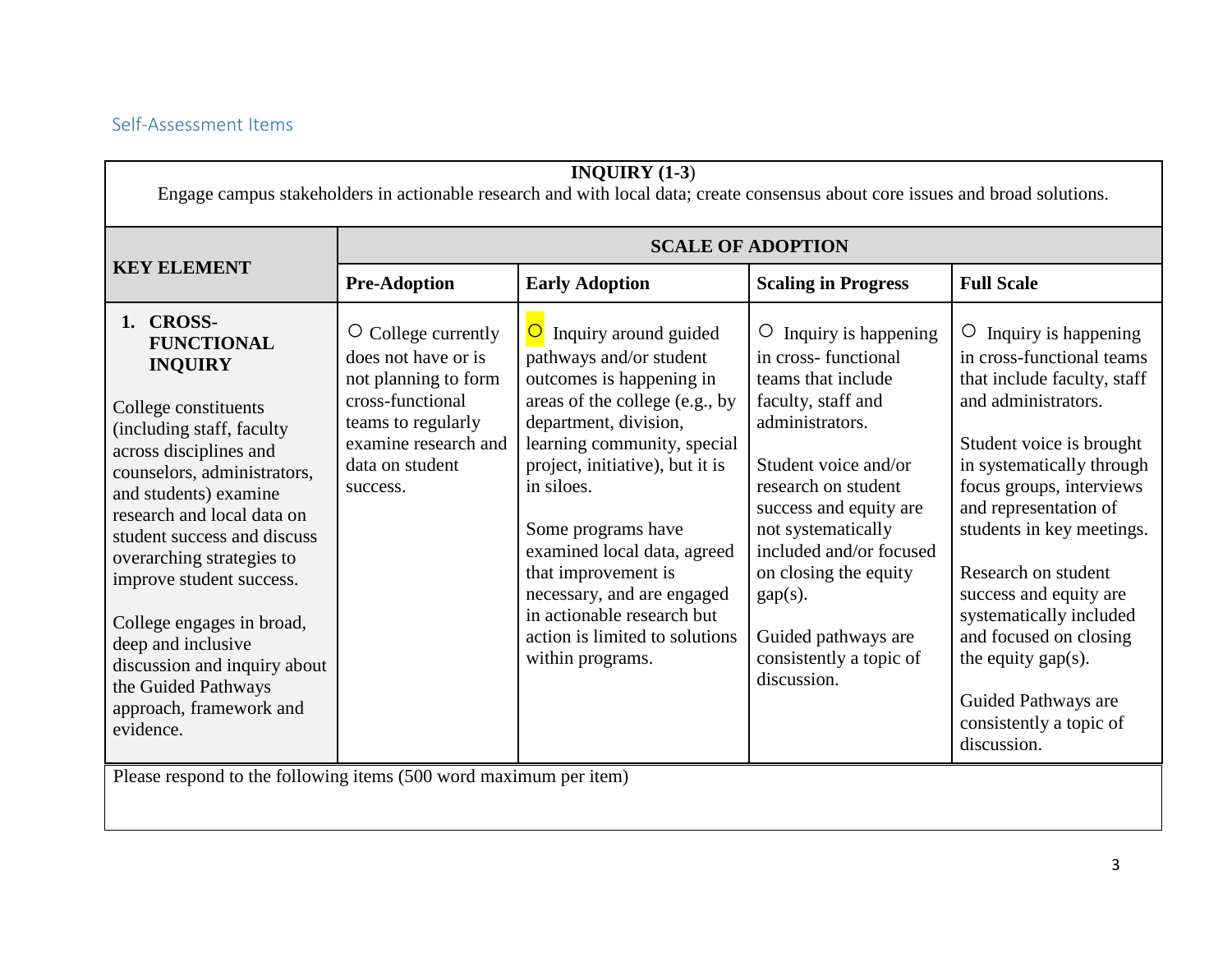1. Please briefly explain why you selected this rating.

We see elements of early adoption and some hints of scaling in progress. There has been somewhat isolated discussions of guided pathways in various areas of the campus. For instance, some department and division meetings on campus have presented guided pathways information. Guided pathways was also a focus at our summer district-wide Managers' Retreat. Further, we had a presentation from our chancellor at our all-staff Fall Convocation meeting. Over the past few months, our Student Success Committee (SSC) has spent significant time engaging in discussions concerning guided pathways. In the SSC, we have specifically examined the CCCCO website's information concerning guided pathways and have shared information gathered from the IEPI workshop our team attended in September. These SSC discussions led to the initial development of this self-assessment. The Guided Pathways Initiative information has also been shared at our President's Advisory Council (PAC) meeting as well as our "President's Open Forum" meeting. In terms of data analysis, we have looked at local data in various programs. For one, our BSSOT grant (which we call the Pathway Transformation Initiative, PTI) has looked at student success data relative to placement (specifically in math and English) as well as rates of successful completion of transfer-level courses. Similarly, our Basic Skills and Student Equity committees have examined local data in order to make decisions about interventions and resource allocation. Overall, many of these programs prioritize working on closing the achievement gap, but there is room for improvement in this area (especially in terms of creating a uniformed plan for addressing disproportionate impact across the entire institution).

2. Describe one or two accomplishments the college has achieved to date on this key element.

As part of our Pathway Transformation Initiative (PTI), we have implemented several interventions designed to shorten pathways for students. For one, we have established a guided self-placement initiative that works to accelerate the student's path through the developmental sequences by allowing students to directly enroll into transfer-level math and English courses. These transfer-level math and English courses have additional student support which we have called "Enhanced Instruction" (EI). In these EI courses, students have access to Supplemental Instruction (SI) or embedded tutors through our Entering Scholars Program (ESP). Preliminary data demonstrates that more students are gaining access to and completing transfer-level math and English courses, thereby creating shorter and easier pathways for these students. Curriculum has already been written for a permanent, direct-access, transfer-level English course (English 101). English 101 includes an additional hour of Enhanced Instruction per week, and is set to launch in the fall of 2018. Lastly, our PTI grant has also provided several additional interventions that have proven successful so far. These interventions include pairing social sciences courses with reading courses in order to support students' reading needs; providing reading and ESL interventions in CTE courses such as automotive; and embedding a Growth Mindset intervention into the onboarding and advising process.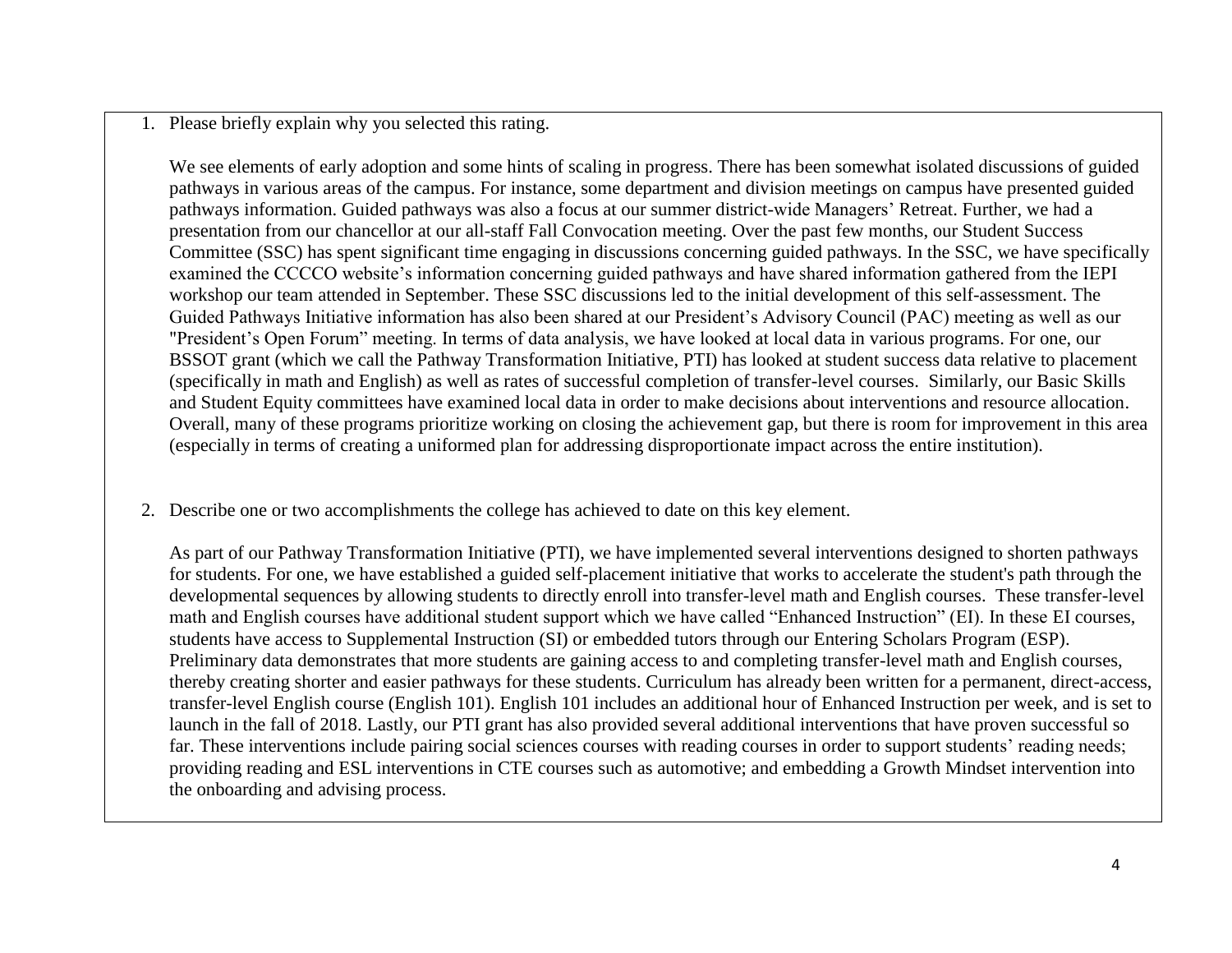3. Describe one or two challenges or barriers that you anticipate may hinder progress on this key element.

While we are making progress in pockets of the college, there has not yet been a systematic approach to discussing or implementing guided pathways. Data have been examined in relation to our integrated plan (Basic Skills, Student Equity, and SSSP), but it will take some time and energy to continue this discussion with all areas of the campus. Also, while we do have broad representation on our Student Success Committee (faculty, classified professionals, managers and students from nearly every division on campus), we will need to cast a wider net to continue the conversation across the entire campus. This might prove challenging, as it is difficult to find a venue to address all pertinent areas of the institution. Further, as we are a part of a multicollege district, it takes additional effort and strategy to coordinate effectively with our sister institutions and our district.

4. Comment (optional): is there any additional information that you want to add that is not addressed sufficiently in the questions above?

Some preliminary information could be taken from our accreditation self-study, as we just had our ACCJC visit this semester. Also, the collaborative and transparent ways in which we engaged in our accreditation self-study, as well as our integrated planning process could serve as a model in terms of how we might approach the systematic discussion and development of a guided pathways plan for our campus.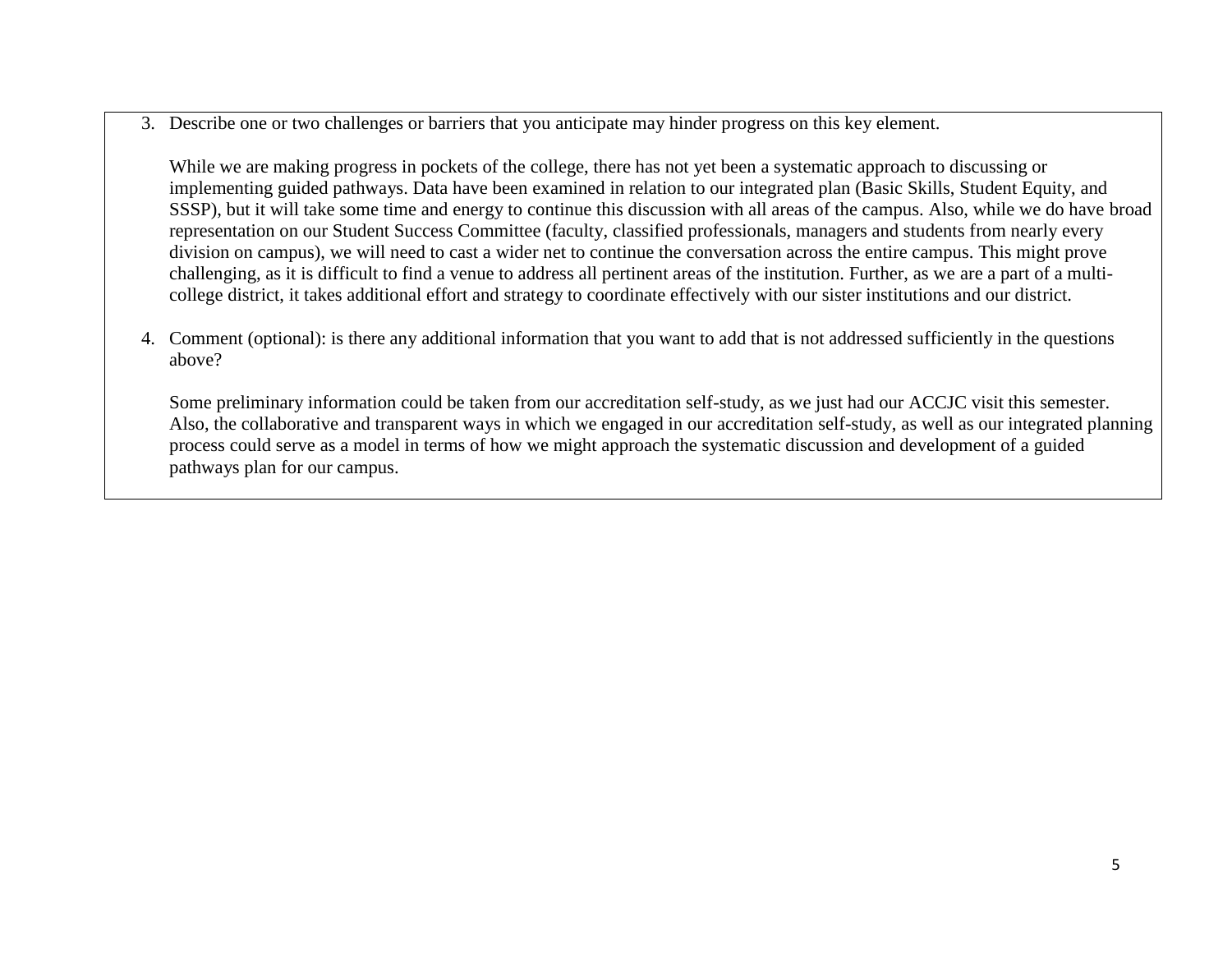| INQUIRY $(1-3)$<br>Engage campus stakeholders in actionable research and with local data; create consensus about core issues and broad solutions.                                                                                               |                                                                                                                                                                                                            |                                                                                                                                             |                                                                                                                                                                                                                                                                                                                                                                                                 |                                                                                                                                                                                                                                                                                                                                                                                                                                                                                                                                                                                             |  |
|-------------------------------------------------------------------------------------------------------------------------------------------------------------------------------------------------------------------------------------------------|------------------------------------------------------------------------------------------------------------------------------------------------------------------------------------------------------------|---------------------------------------------------------------------------------------------------------------------------------------------|-------------------------------------------------------------------------------------------------------------------------------------------------------------------------------------------------------------------------------------------------------------------------------------------------------------------------------------------------------------------------------------------------|---------------------------------------------------------------------------------------------------------------------------------------------------------------------------------------------------------------------------------------------------------------------------------------------------------------------------------------------------------------------------------------------------------------------------------------------------------------------------------------------------------------------------------------------------------------------------------------------|--|
|                                                                                                                                                                                                                                                 |                                                                                                                                                                                                            |                                                                                                                                             | <b>SCALE OF ADOPTION</b>                                                                                                                                                                                                                                                                                                                                                                        |                                                                                                                                                                                                                                                                                                                                                                                                                                                                                                                                                                                             |  |
| <b>KEY ELEMENT</b>                                                                                                                                                                                                                              | <b>Pre-Adoption</b>                                                                                                                                                                                        | <b>Early Adoption</b>                                                                                                                       | <b>Scaling in Progress</b>                                                                                                                                                                                                                                                                                                                                                                      | <b>Full Scale</b>                                                                                                                                                                                                                                                                                                                                                                                                                                                                                                                                                                           |  |
| 2. SHARED METRICS<br>College is using clearly<br>identified benchmarks and<br>student data to track progress<br>on key activities and student<br>academic and employment<br>outcomes.<br>Those benchmarks are shared<br>across key initiatives. | $\circ$ College is<br>currently not<br>conducting or<br>planning to conduct<br>research on shared<br>metrics that could<br>be used by cross-<br>functional teams to<br>come to consensus<br>on key issues. | $\overline{O}$ Key<br>benchmarks and<br>progress on student<br>data are used.<br>They are beginning<br>to be aligned<br>across initiatives. | College has defined<br>O<br>metrics that are shared<br>across its different<br>initiatives.<br>But, student data are<br>not systematically or<br>regularly tracked to<br>inform progress across<br>initiatives.<br>Data for all metrics are<br>not disaggregated and<br>are not systematically<br>and consistently<br>examined with a focus<br>on promoting equitable<br>outcomes for students. | College uses shared metrics<br>O<br>across the different initiatives<br>to understand how student<br>success has improved.<br>College regularly revises and<br>revisits college plans in<br>response to those findings.<br>Data for all metrics are<br>disaggregated.<br>Data for all metrics are<br>disaggregated and<br>systematically and consistently<br>examined with a focus on<br>promoting equitable outcomes<br>for students.<br>Campus stakeholders meet<br>regularly to examine progress<br>on benchmarks, discuss<br>strategies for improvement,<br>and revise plans as needed. |  |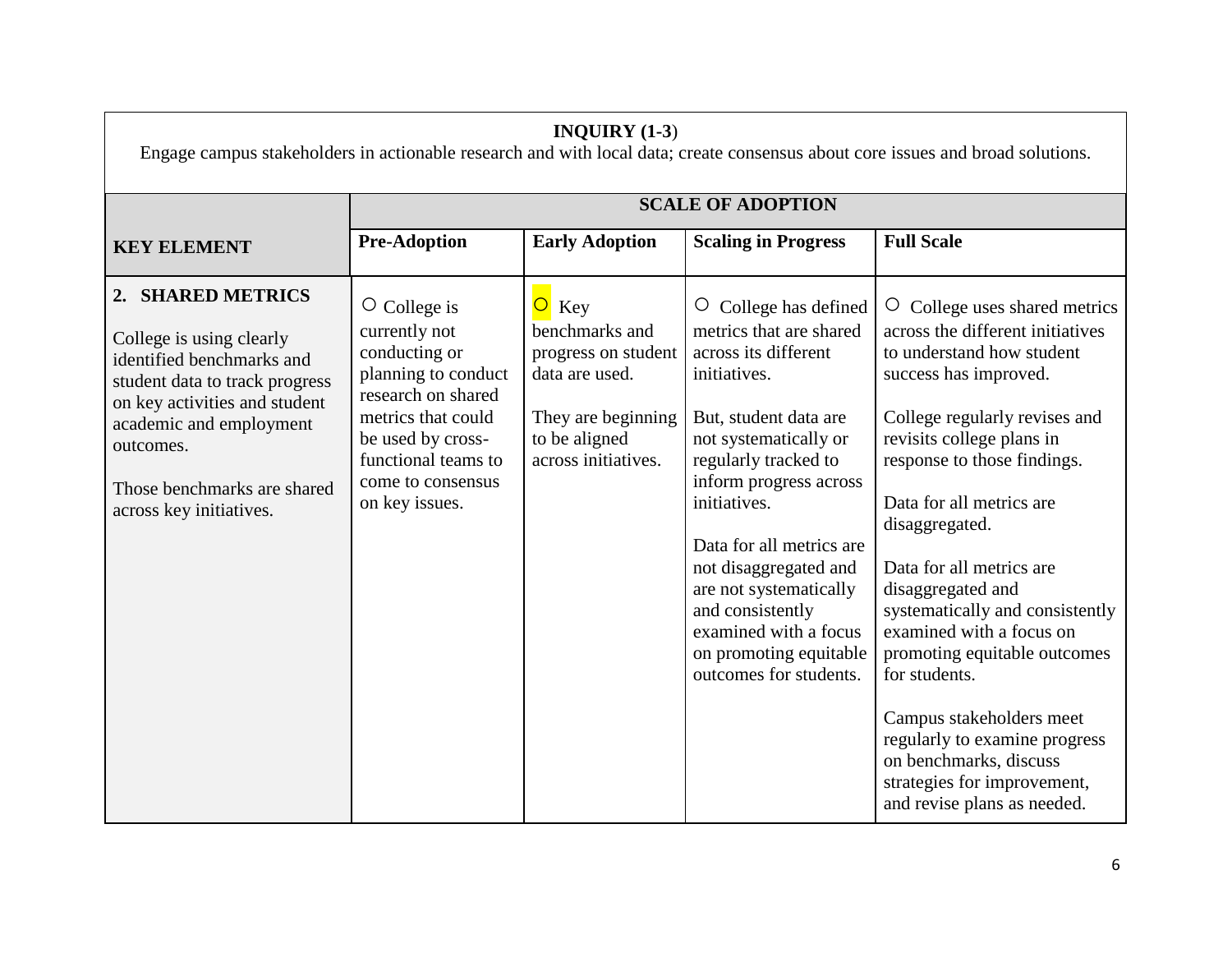1. Please briefly explain why you selected this rating.

The College has identified metrics that are commonly used across the CCC system for the purpose of evaluating institutional effectiveness through the College SLO process, strategic planning, and program review. While these metrics are institutionalized, the questions concerning accuracy of measurements of academic progress and employment outcomes remain.

2. Describe one or two accomplishments the college has achieved to date on this key element.

The College has a well-developed strategic plan, key performance indicators are available to the College community via data visualization software, the College is experienced at setting goals and evaluating progress towards goals, and the College has mapped Course SLOs and Program SLOs to Institutional SLOs.

3. Describe one or two challenges or barriers that you anticipate may hinder progress on this key element.

Barriers that remain are the obscurity surrounding the definition of, data collection, and tracking of employment outcomes for students that have partially or fully completed programs at the College.

4. Comment (optional): is there any additional information that you want to add that is not addressed sufficiently in the questions above?

While some areas share metrics, the naming conventions can be different. The College has a culture and practice of regularly disaggregating data to understand differences across groups.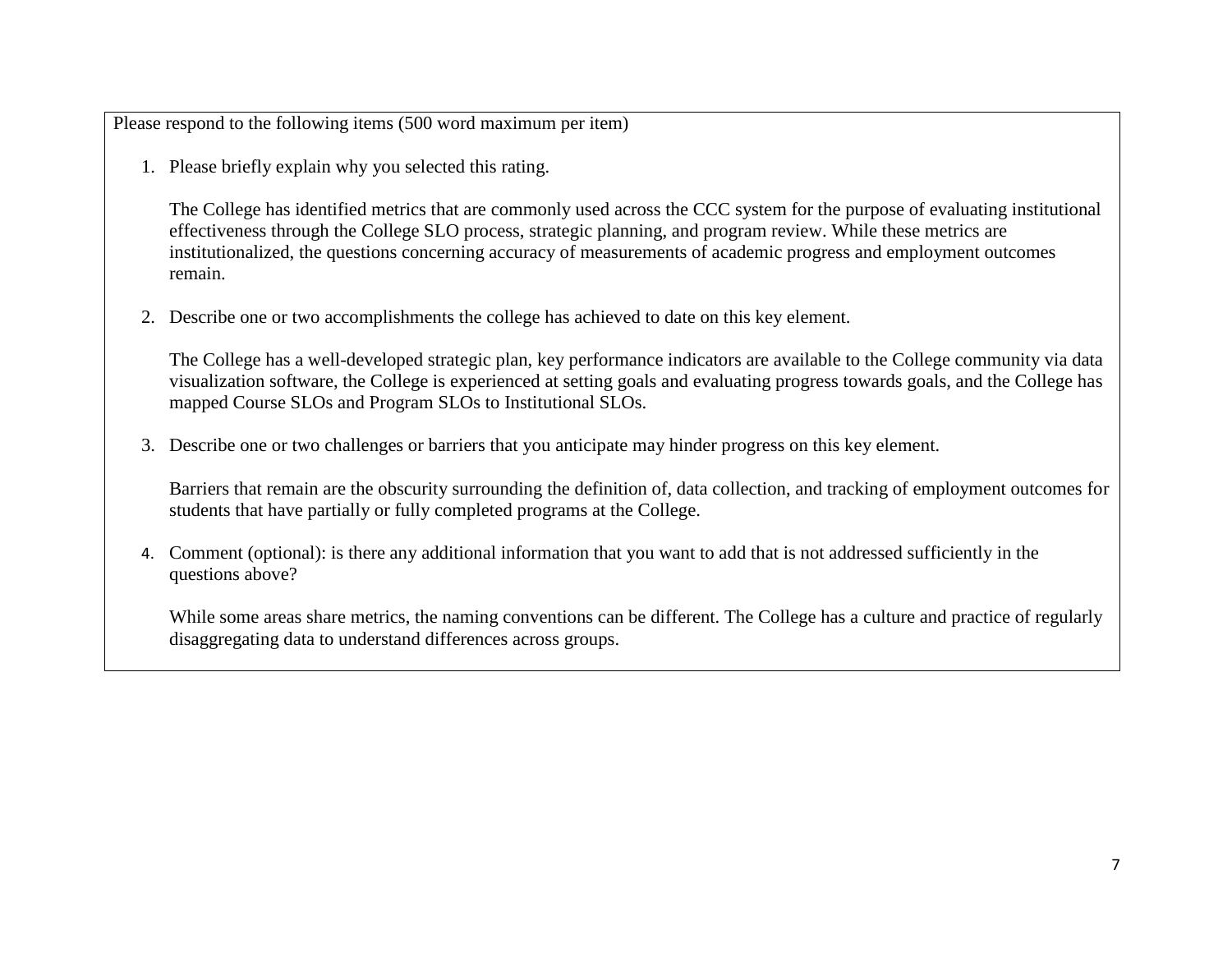| INQUIRY $(1-3)$<br>Engage campus stakeholders in actionable research and with local data; create consensus about core issues and broad solutions.                                                                                                                                                                                                                                                                                                                                                                                                                                                                 |                                                                                                                        |                                                                                                                                                                                                                                                                                                                                                                                                                                                                           |                                                                                                                                                                                                                                                                                                                                                                                                                                                                                                                 |                                                                                                                                                                                                                                                                                                                                                                                                                                                                                                                                                                         |  |
|-------------------------------------------------------------------------------------------------------------------------------------------------------------------------------------------------------------------------------------------------------------------------------------------------------------------------------------------------------------------------------------------------------------------------------------------------------------------------------------------------------------------------------------------------------------------------------------------------------------------|------------------------------------------------------------------------------------------------------------------------|---------------------------------------------------------------------------------------------------------------------------------------------------------------------------------------------------------------------------------------------------------------------------------------------------------------------------------------------------------------------------------------------------------------------------------------------------------------------------|-----------------------------------------------------------------------------------------------------------------------------------------------------------------------------------------------------------------------------------------------------------------------------------------------------------------------------------------------------------------------------------------------------------------------------------------------------------------------------------------------------------------|-------------------------------------------------------------------------------------------------------------------------------------------------------------------------------------------------------------------------------------------------------------------------------------------------------------------------------------------------------------------------------------------------------------------------------------------------------------------------------------------------------------------------------------------------------------------------|--|
|                                                                                                                                                                                                                                                                                                                                                                                                                                                                                                                                                                                                                   | <b>SCALE OF ADOPTION</b>                                                                                               |                                                                                                                                                                                                                                                                                                                                                                                                                                                                           |                                                                                                                                                                                                                                                                                                                                                                                                                                                                                                                 |                                                                                                                                                                                                                                                                                                                                                                                                                                                                                                                                                                         |  |
| <b>KEY ELEMENT</b>                                                                                                                                                                                                                                                                                                                                                                                                                                                                                                                                                                                                | <b>Pre-Adoption</b>                                                                                                    | <b>Early Adoption</b>                                                                                                                                                                                                                                                                                                                                                                                                                                                     | <b>Scaling in Progress</b>                                                                                                                                                                                                                                                                                                                                                                                                                                                                                      | <b>Full Scale</b>                                                                                                                                                                                                                                                                                                                                                                                                                                                                                                                                                       |  |
| 3. INTEGRATED<br><b>PLANNING</b><br>College-wide discussions are<br>happening with all<br>stakeholders and<br>support/commitment has<br>been expressed by key<br>stakeholders to utilize the<br><b>Guided Pathways framework</b><br>as an overarching structure<br>for the college's main<br>planning and resource<br>allocation processes,<br>leveraging existing initiatives<br>and programs such as (but<br>not limited to):<br><b>Student Success and</b><br>$\bullet$<br><b>Support Program</b><br>(SSSP)<br><b>Basic Skills</b><br>Initiative/Basic Skills<br><b>Student Outcomes</b><br>and Transformation | College is<br>O.<br>currently not<br>integrating or<br>planning to<br>integrate planning<br>in the next few<br>months. | Initial<br>$\circ$<br>conversations have<br>taken place, mostly<br>among stakeholder<br>leadership including<br>administrators, faculty,<br>and staff.<br>There is a commitment<br>by constituency<br>leaders to engage in<br>institution-wide<br>dialogue to improve<br>student success and<br>align different<br>planning processes.<br>College governance<br>bodies are routinely<br>and formally apprised<br>of opportunities to<br>engage in integrated<br>planning. | $\circ$ Some conversations<br>have taken place, with<br>all of the key<br>constituency groups at<br>the table.<br>Consensus is building<br>on main issues.<br>Exploration of broad<br>solutions to align<br>different planning<br>processes is still in<br>progress.<br>College governance<br>bodies are routinely and<br>formally apprised of<br>opportunities to engage<br>in integrated planning,<br>and with the help of<br>internal partners (i.e.<br><b>Classified Senate and</b><br>Academic Senate) are | $\circ$ College-wide<br>conversations have taken<br>place with all key<br>constituency groups<br>including:<br>Instructional, counseling, and<br>student support faculty and<br>staff, administrators, and<br>students.<br>All stakeholders reach<br>consensus or agree to move<br>forward on main issues and<br>have identified possible<br>broad solutions.<br>Research, evidence, student<br>data and a Guided Pathways<br>framework inform ongoing<br>planning. Regular joint<br>planning meetings revisit and<br>revise existing plans and<br>strategize about key |  |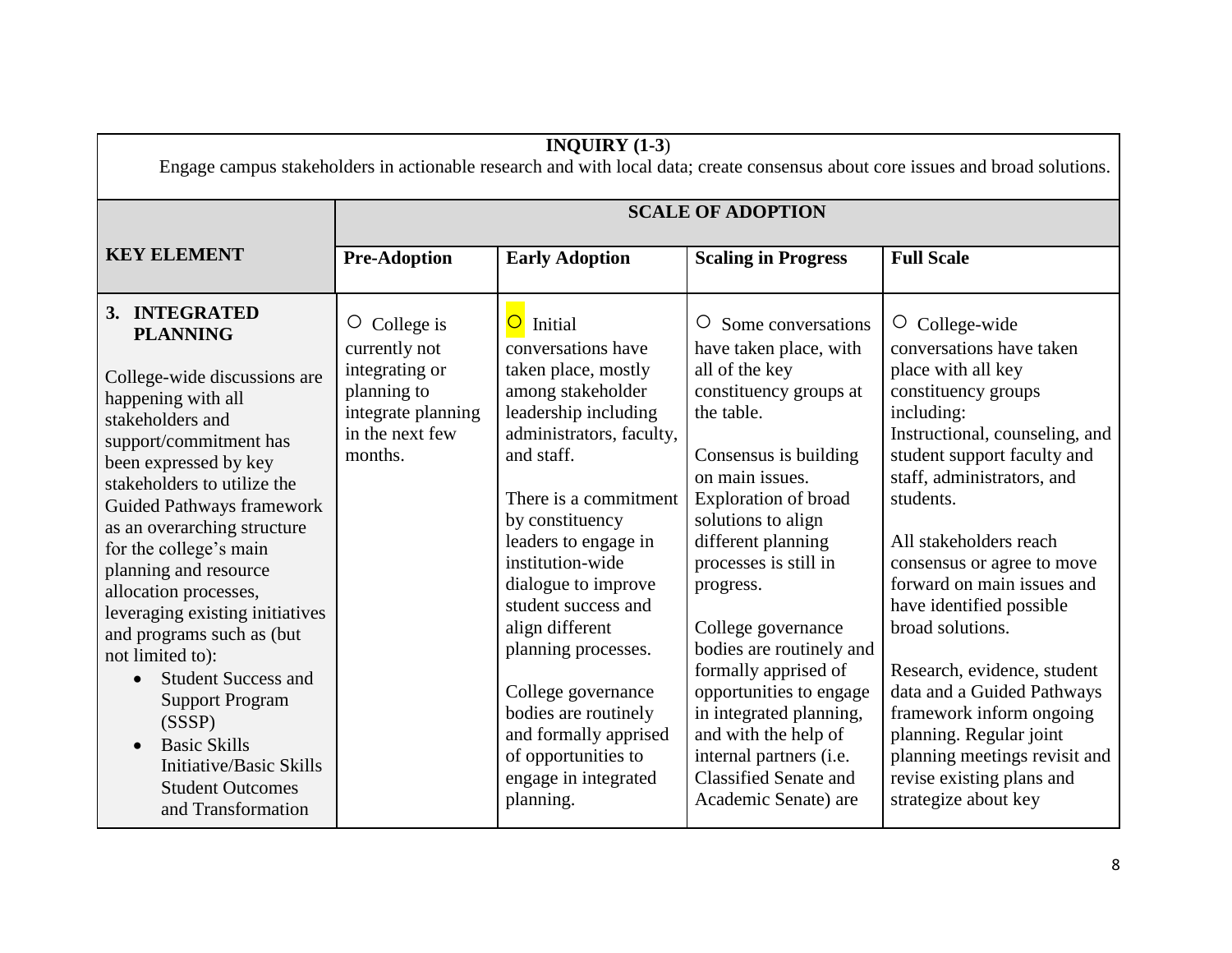| Program<br>(BSI/BSSOT)<br><b>Equity Planning</b><br>(Student Equity/SE)<br><b>Strong Workforce</b><br>Program (SWF) |  |  | beginning to routinely<br>inform and engage their<br>constituents around<br>integrated planning. | overarching strategies across<br>the main college initiatives.<br>Integrated plans and over-<br>arching strategic goals drive<br>program improvement,<br>resource allocation, as well<br>as professional development<br>using a Guided Pathways<br>framework.<br>College governance<br>structures are regularly used<br>to discuss issues, yet<br>solutions, and communicate<br>efforts. |
|---------------------------------------------------------------------------------------------------------------------|--|--|--------------------------------------------------------------------------------------------------|------------------------------------------------------------------------------------------------------------------------------------------------------------------------------------------------------------------------------------------------------------------------------------------------------------------------------------------------------------------------------------------|
|---------------------------------------------------------------------------------------------------------------------|--|--|--------------------------------------------------------------------------------------------------|------------------------------------------------------------------------------------------------------------------------------------------------------------------------------------------------------------------------------------------------------------------------------------------------------------------------------------------------------------------------------------------|

1. Please briefly explain why you selected this rating.

We selected early adoption because we have just completed our Integrated Plan. This document coordinates the efforts of the Basic Skills, Student Equity, and SSSP plans. While each of these three programs have their own steering committees, all three converge at our campus-wide Student Success Committee (SSC). In addition to these four committees, our integrated plan was also presented to our Faculty Senate and our President's Advisory Council (PAC). Because the draft has been through all of these committees, many people have been able to view and comment upon its contents. While there have been some elements of scaling in progress, we haven't yet explicitly connected the Integrated Plan to our Guided Pathways effort. Similarly, we have not yet connected it to our Strong Workforce (SWF) plan.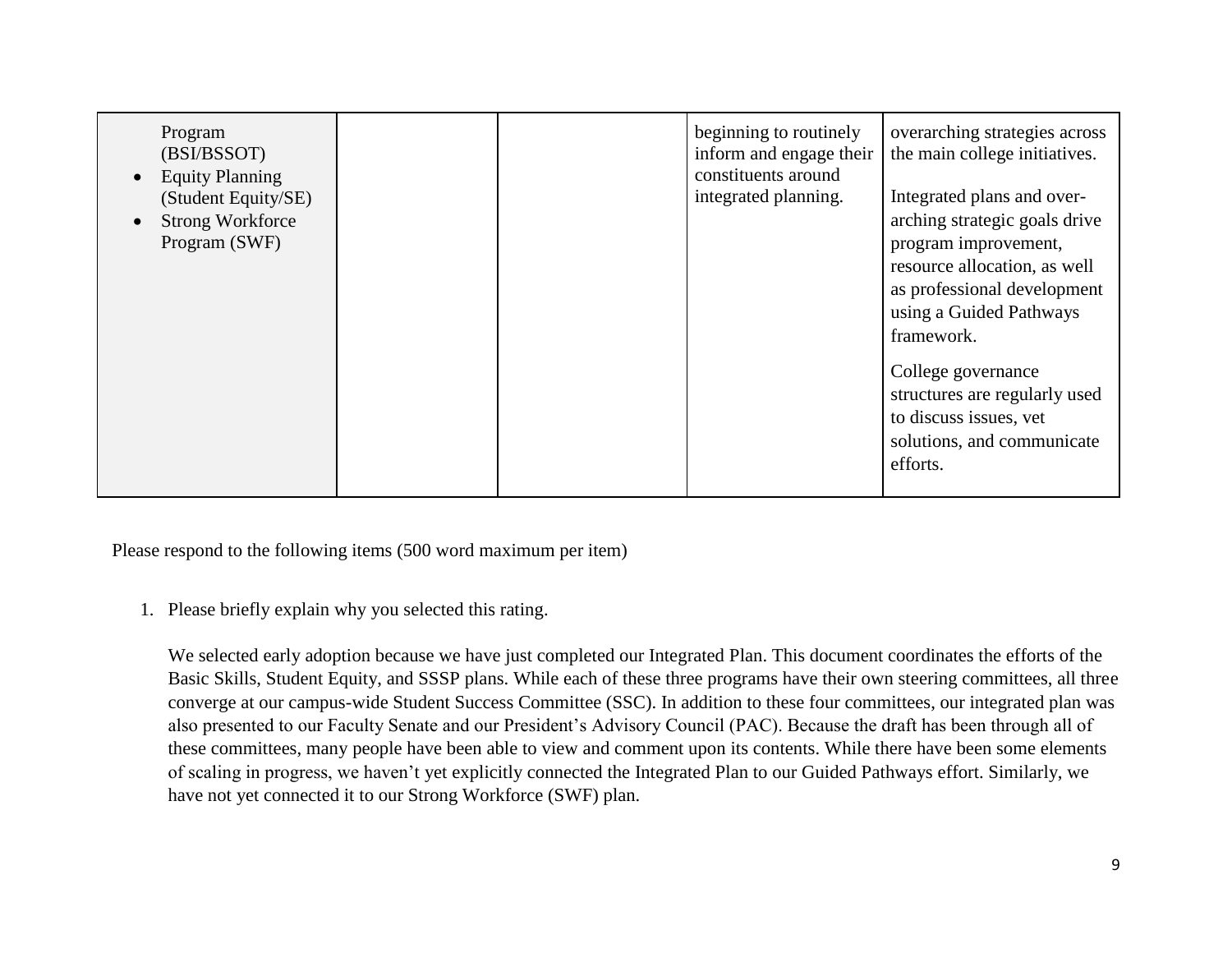2. Describe one or two accomplishments the college has achieved to date on this key element.

We worked very collaboratively and transparently throughout our campus to complete our Integrated Plan. We had a small writing group which consisted of faculty and managers from the three main programs (Basic Skills, Student Equity and SSSP), and this group also coordinated with our sister college and our district to ensure that our goals and objectives were aligned. Multiple drafts of the plan were developed, each receiving input from various groups such as the Basic Skills, Student Equity, SSSP, and Student Success committees. These committees all have broad representation from faculty, classified professionals, managers, and students and represent virtually every division on campus. The final plan was also presented to and approved by our Faculty Senate and President's Advisory Council. This broad sharing method ultimately strengthened the draft, as we were able to solicit multiple perspectives and ideas.

3. Describe one or two challenges or barriers that you anticipate may hinder progress on this key element.

It takes time to meaningfully and substantively talk to the appropriate stakeholders. As we move toward using the guided pathways framework as the overarching structure for campus planning, we will need to examine how these three programs (Basic Skills, Student Equity and SSSP) can work more seamlessly to achieve our common goals. The integrated planning process was a good first step, but true integration will take time, effort, and a lot of strategic planning. There is also a desire to maintain the integrity of each individual program, so there may be some resistance to truly integrating all aspects of all three categorical programs. Furthermore, we have a robust Strong Workforce (SWF) program on campus, though to date it has not been incorporated into our integrated planning efforts. This will create an additional layer of complexity.

4. Comment (optional): is there any additional information that you want to add that is not addressed sufficiently in the questions above?

As we wrote the Integrated Plan, we were able to successfully identify several areas where we already collaborate to achieve common goals. This will serve as a good foundation to taking that collaboration further.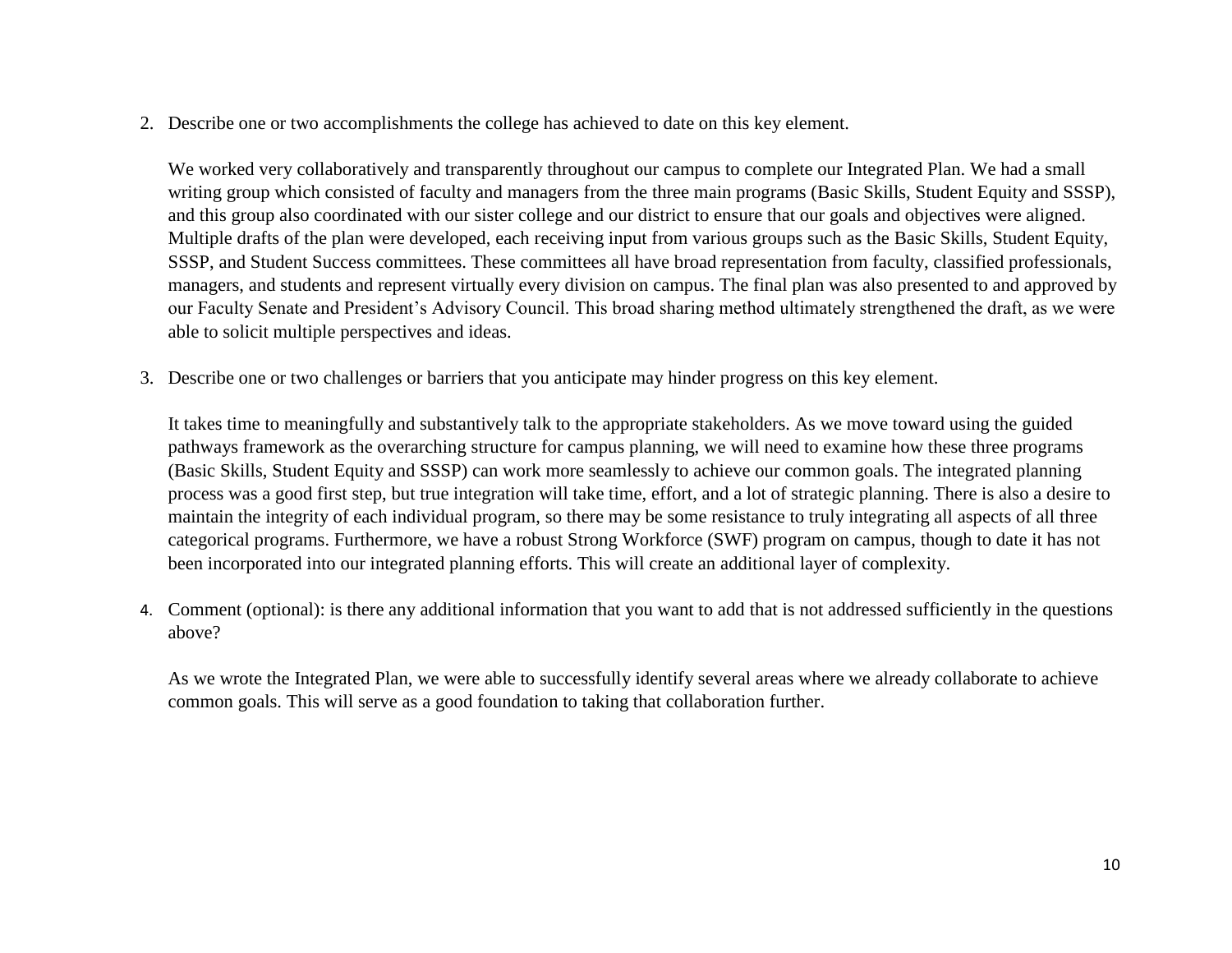| DESIGN (4-8)<br>Establishing and using an inclusive process to make decisions about and design the key elements of Guided Pathways.                                                                                                                                                                                                                                                                                                                                                                                                                                               |                                                                                                                                                                                                           |                                                                                                                                                                                                                                                                                                                                                                                                  |                                                                                                                                                                                                                                                                                                         |                                                                                                                                                                                                                                                                                                                                               |
|-----------------------------------------------------------------------------------------------------------------------------------------------------------------------------------------------------------------------------------------------------------------------------------------------------------------------------------------------------------------------------------------------------------------------------------------------------------------------------------------------------------------------------------------------------------------------------------|-----------------------------------------------------------------------------------------------------------------------------------------------------------------------------------------------------------|--------------------------------------------------------------------------------------------------------------------------------------------------------------------------------------------------------------------------------------------------------------------------------------------------------------------------------------------------------------------------------------------------|---------------------------------------------------------------------------------------------------------------------------------------------------------------------------------------------------------------------------------------------------------------------------------------------------------|-----------------------------------------------------------------------------------------------------------------------------------------------------------------------------------------------------------------------------------------------------------------------------------------------------------------------------------------------|
|                                                                                                                                                                                                                                                                                                                                                                                                                                                                                                                                                                                   |                                                                                                                                                                                                           |                                                                                                                                                                                                                                                                                                                                                                                                  | <b>SCALE OF ADOPTION</b>                                                                                                                                                                                                                                                                                |                                                                                                                                                                                                                                                                                                                                               |
| <b>KEY ELEMENT</b>                                                                                                                                                                                                                                                                                                                                                                                                                                                                                                                                                                | <b>Pre-Adoption</b>                                                                                                                                                                                       | <b>Early Adoption</b>                                                                                                                                                                                                                                                                                                                                                                            | <b>Scaling in Progress</b>                                                                                                                                                                                                                                                                              | <b>Full Scale</b>                                                                                                                                                                                                                                                                                                                             |
| 4. INCLUSIVE<br><b>DECISION-MAKING</b><br><b>STRUCTURES</b><br>College has identified key<br>leaders that represent diverse<br>campus constituents to steer<br>college-wide communication,<br>input and decisions regarding<br>the Guided Pathways<br>framework.<br>Constituents have developed<br>transparent cross-functional<br>work-teams to provide the<br>Guided Pathways effort with<br>momentum and regularly<br>provide opportunities for<br>broad college-wide input.<br>In addition, this plan<br>strategically engages college<br>governance bodies college-<br>wide. | ○ College currently<br>has not organized<br>or is planning to<br>organize cross-<br>functional teams or<br>share governance<br>committees that<br>will inform and<br>guide the Guided<br>Pathways effort. | $\overline{O}$ Workgroups or<br>teams have been<br>created, but they are<br>not yet inclusive of<br>some key campus<br>constituents:<br>instructional,<br>counseling, and<br>student support faculty<br>and staff, and<br>administrators. The<br>college plans to<br>expand the teams<br>through engaging<br>governance structures<br>and hosting broad,<br>inclusive discussions<br>and forums. | Cross-functional<br>$\circ$<br>workgroups or teams<br>(representing campus<br>constituents) exist but<br>there are no mechanisms<br>yet identified for<br>gathering and infusing<br>college-wide input<br>(including student voice)<br>into the workgroup<br>decision making policies<br>and processes. | $\circ$ Cross-functional<br>workgroups or teams<br>who steer the Guided<br>Pathways design process<br>utilize explicit and<br>agreed upon processes<br>for gathering college-<br>wide input (including<br>student voice).<br><b>Cross-functional teams</b><br>are in communication<br>and collaboration with<br>college governance<br>bodies. |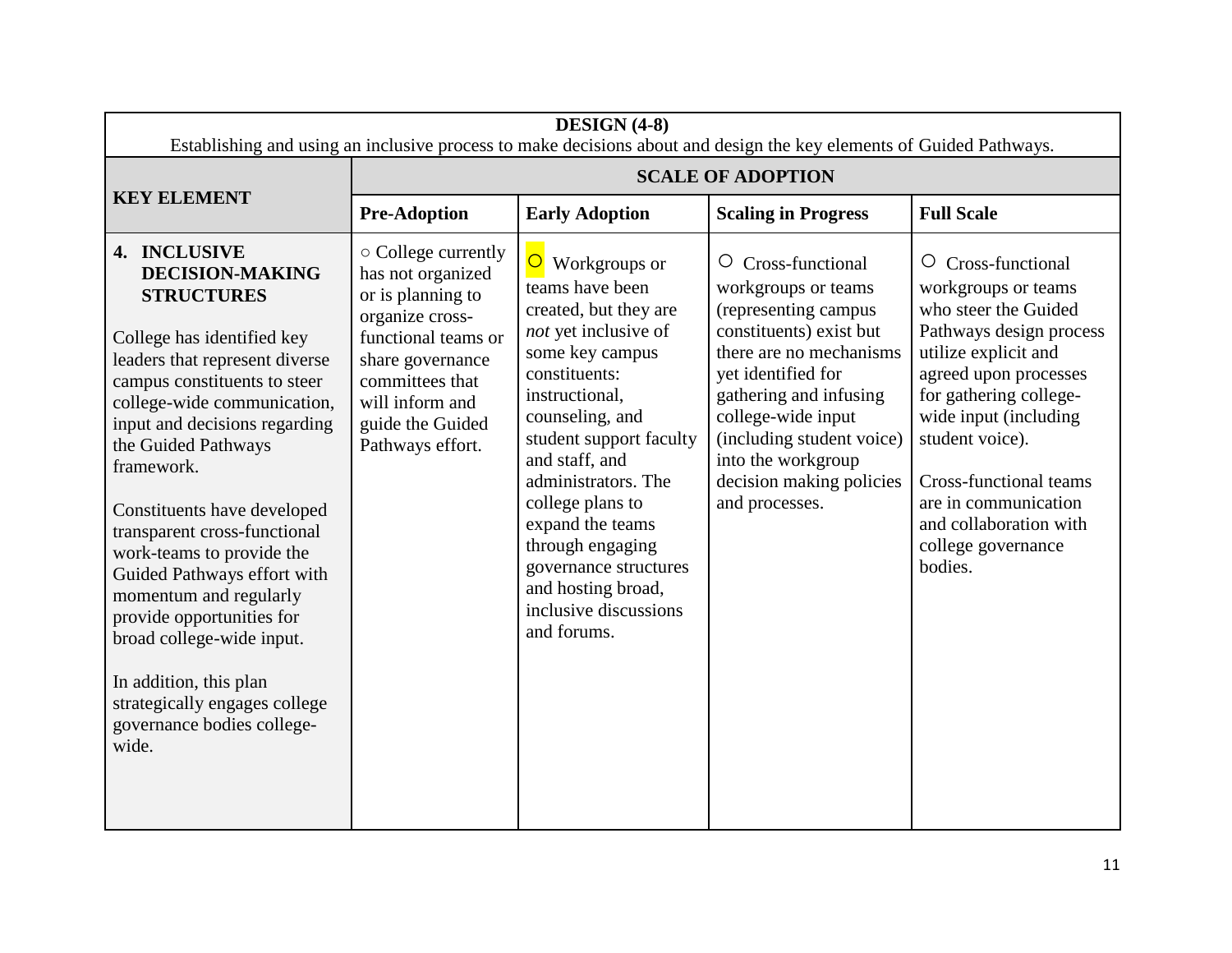1. Please briefly explain why you selected this rating.

The College identified a ten-person team that attended the Guided Pathways workshop. The College is in the process of clearly identifying the structure and composition of workgroups that will include membership from all constituency groups on campus.

2. Describe one or two accomplishments the college has achieved to date on this key element.

The College sent a team to the IEPI workshop and initial conversations and assessment has occurred within the College decision making and shared governance structure. The Student Success Committee was a key group in the drafting of this document.

3. Describe one or two challenges or barriers that you anticipate may hinder progress on this key element.

Like with many CCCCO led initiatives, there is pressure to have rapid and continuous communication with all constituent groups regarding Guided Pathways to ensure the process is transparent and collaborative. The implementation timeline presents challenges in that the College is unsure if there is adequate time for substantial feedback.

4. Comment (optional): is there any additional information that you want to add that is not addressed sufficiently in the questions above?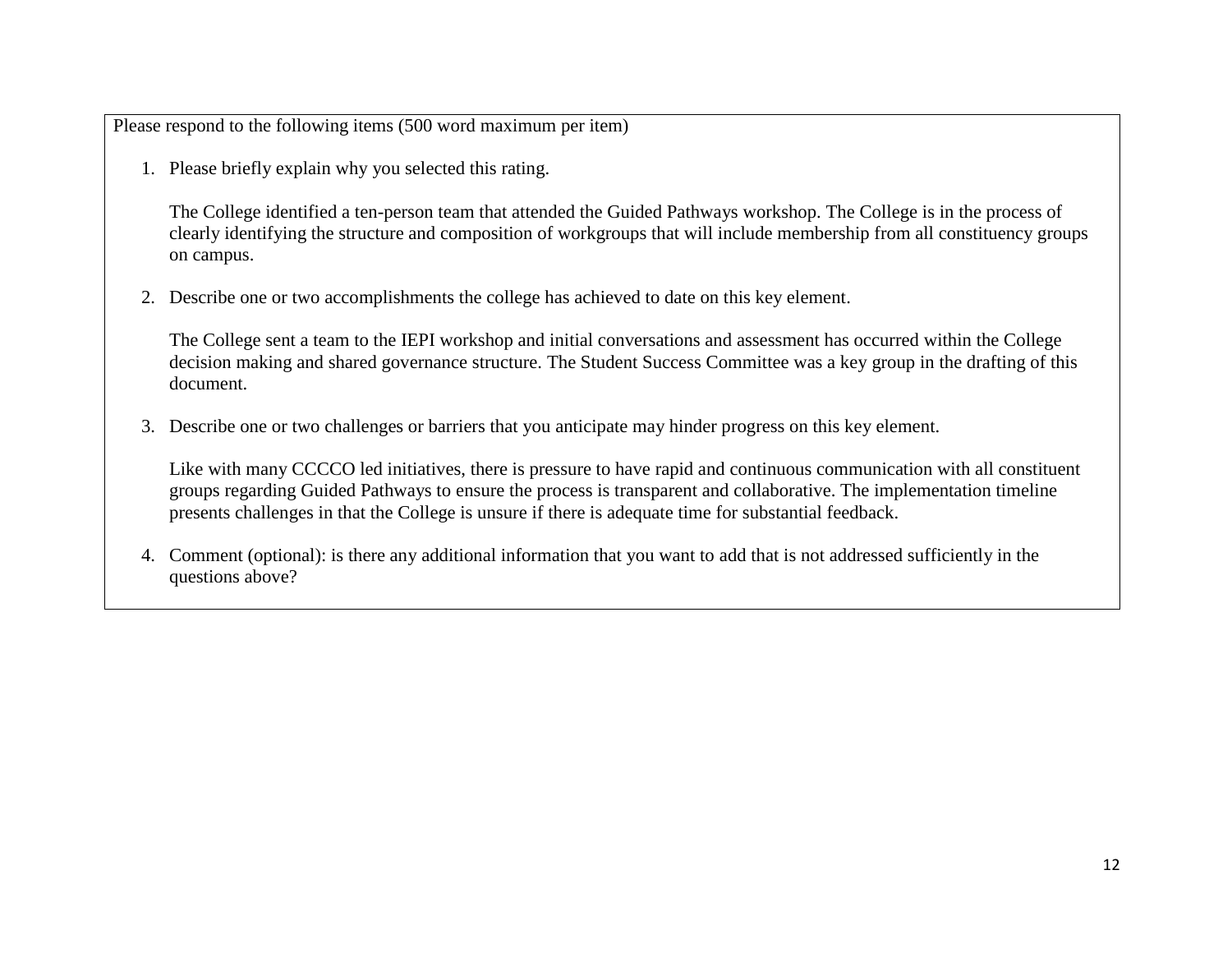| <b>DESIGN</b> (4-8)<br>Establishing and using an inclusive process to make decisions about and design the key elements of Guided Pathways.                                                                                  |                                                                                                                                                                                                   |                                                                                                                                                                                                                                             |                                                                                                                                                                                                                                                                               |                                                                                                                                                                                                                                                      |  |  |
|-----------------------------------------------------------------------------------------------------------------------------------------------------------------------------------------------------------------------------|---------------------------------------------------------------------------------------------------------------------------------------------------------------------------------------------------|---------------------------------------------------------------------------------------------------------------------------------------------------------------------------------------------------------------------------------------------|-------------------------------------------------------------------------------------------------------------------------------------------------------------------------------------------------------------------------------------------------------------------------------|------------------------------------------------------------------------------------------------------------------------------------------------------------------------------------------------------------------------------------------------------|--|--|
|                                                                                                                                                                                                                             |                                                                                                                                                                                                   | <b>SCALE OF ADOPTION</b>                                                                                                                                                                                                                    |                                                                                                                                                                                                                                                                               |                                                                                                                                                                                                                                                      |  |  |
| <b>KEY ELEMENT</b>                                                                                                                                                                                                          | <b>Pre-Adoption</b>                                                                                                                                                                               | <b>Early Adoption</b>                                                                                                                                                                                                                       | <b>Scaling in Progress</b>                                                                                                                                                                                                                                                    | <b>Full Scale</b>                                                                                                                                                                                                                                    |  |  |
| <b>INTERSEGMENTAL</b><br>I5.<br><b>ALIGNMENT</b><br>(Clarify the Path)<br>College engages in<br>systematic coordination<br>with K-12, four-year<br>institutions and industry<br>partners to inform program<br>requirements. | $\circ$ College is<br>currently not<br>partnering or<br>planning to partner<br>with their feeder<br>and destination<br>institutions and/or<br>local industry to<br>align program<br>requirements. | Coordination between<br>$\circ$<br>high school feeder<br>$district(s)$ , four-year<br>institutions, and industry<br>partners have been<br>established, but the<br>partnerships are not strong<br>and/or inconsistent across<br>the college. | Coordination between<br>high school feeder<br>$district(s)$ , four-year<br>institutions, and industry<br>partners is occurring across<br>the college, and some<br>partnerships are stronger<br>than others, with some<br>pipeline alignment from<br>each partner established. | Coordination<br>Ő<br>between high school<br>feeder district(s),<br>four-year institutions,<br>and industry partners<br>is occurring across<br>the college, with<br>strong partnerships<br>and pipeline<br>alignments across the<br>various partners. |  |  |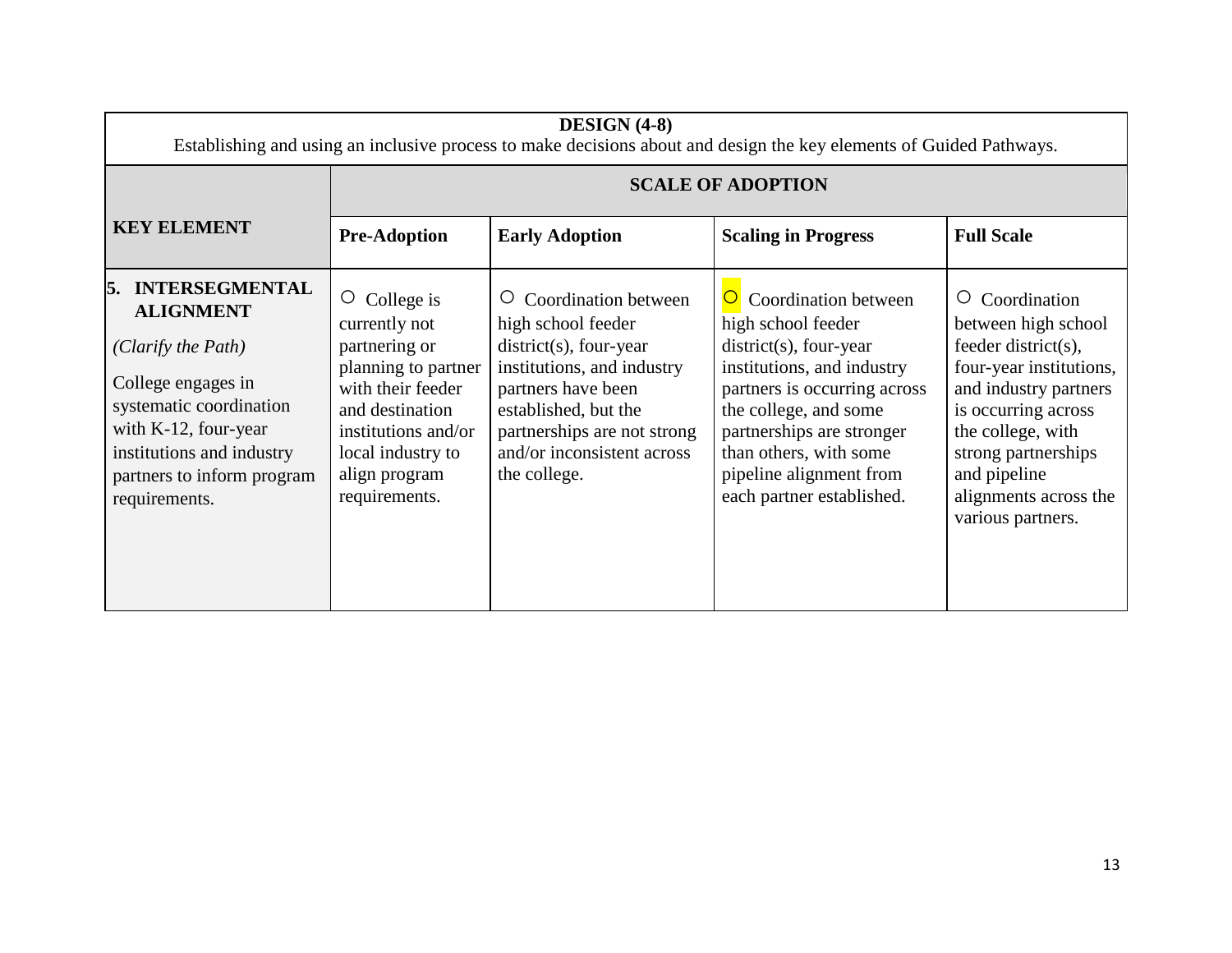1. Please briefly explain why you selected this rating.

For the last six years, Fullerton College (FC) has established a strong collaboration with our four high school district feeders. Students coming from these districts transfer in great numbers to four-year institutions. Fullerton College is the community college with the largest number of transferring students to CSUF. Another example is the Teacher Pathway Program, which works with ROP programs in high schools (coordinating with HS teachers and counselors). We even have a conference for HS students, and then we work to bring the students here as FC students (offering a cohort program for aspiring educators), and then connecting with CSUF for them to transfer for a baccalaureate degree.

- 2. Describe one or two accomplishments the college has achieved to date on this key element. On September 27, 2017, Fullerton College signed the Anaheim Pledge, a California Promise initiative which formalizes the collaboration between our college, AUHSD, CSUF, and UCI. Currently, Fullerton College is finishing the implementation plan for a second California Promise program. This program is the Fullerton Educational Partnership between FJUHSD, CSUF, and Fullerton College.
- 3. Describe one or two challenges or barriers that you anticipate may hinder progress on this key element. K-12 constituents may be unclear about the "shared vision" of the partnership. High schools have a large autonomy from their own district. We need to meet the needs of each high school and that requires a great investment of time and resources to address the large variety of needs.
- 4. Comment (optional): is there any additional information that you want to add that is not addressed sufficiently in the questions above?

Dual Enrollment is a very useful tool that Fullerton College is using to maintain close coordination between the college and its feeder high schools. Currently, we offer around 80 sections of college credit courses in 19 high schools.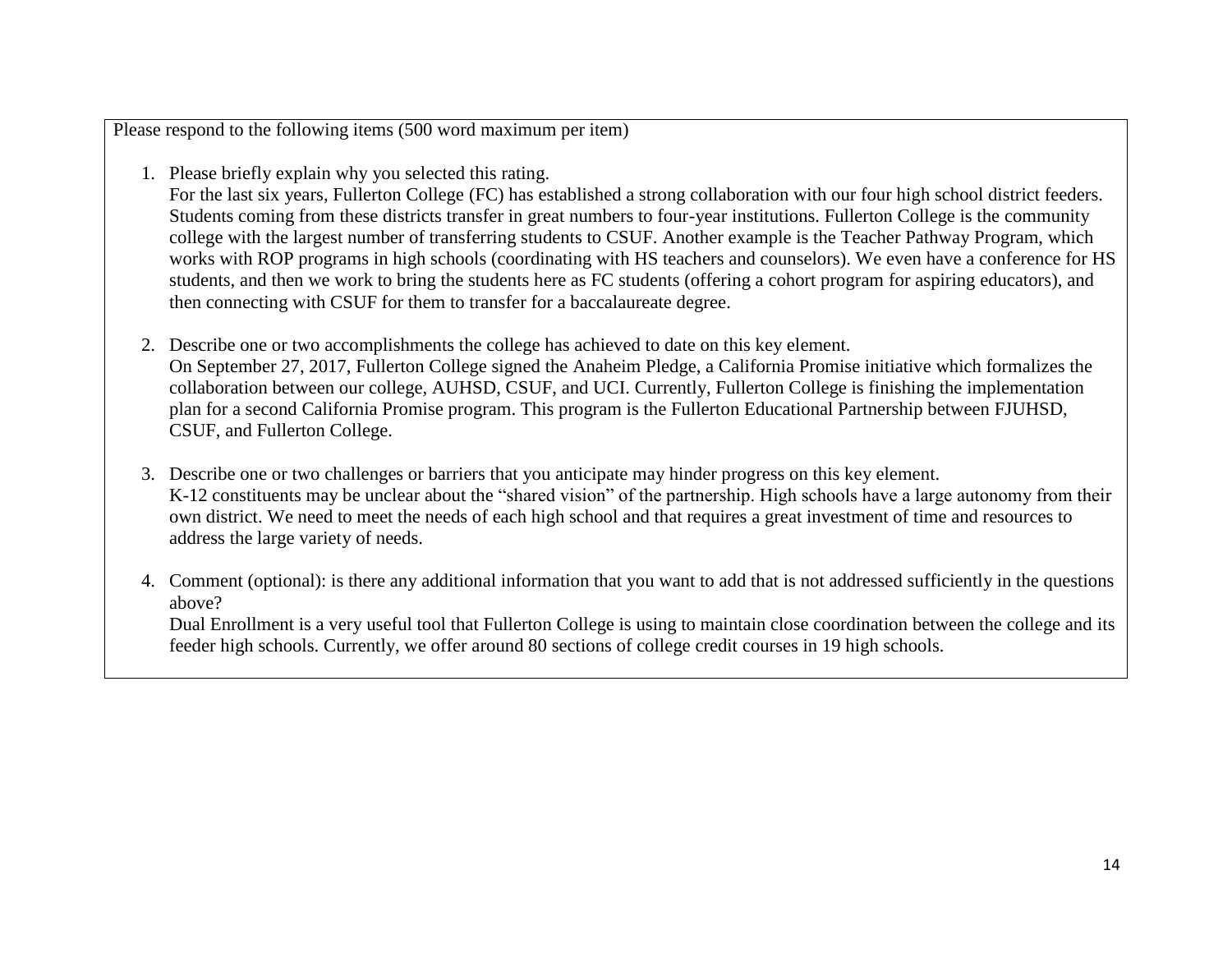| DESIGN (4-8)<br>Establishing and using an inclusive process to make decisions about and design the key elements of Guided Pathways.                                                                           |                                                                                                                                                                  |                                                                                                                            |                                                                                                                                                                                                                               |                                                                                                                                                                                                                                                                                                                       |  |
|---------------------------------------------------------------------------------------------------------------------------------------------------------------------------------------------------------------|------------------------------------------------------------------------------------------------------------------------------------------------------------------|----------------------------------------------------------------------------------------------------------------------------|-------------------------------------------------------------------------------------------------------------------------------------------------------------------------------------------------------------------------------|-----------------------------------------------------------------------------------------------------------------------------------------------------------------------------------------------------------------------------------------------------------------------------------------------------------------------|--|
|                                                                                                                                                                                                               | <b>SCALE OF ADOPTION</b>                                                                                                                                         |                                                                                                                            |                                                                                                                                                                                                                               |                                                                                                                                                                                                                                                                                                                       |  |
| <b>KEY ELEMENT</b>                                                                                                                                                                                            | <b>Pre-Adoption</b>                                                                                                                                              | <b>Early Adoption</b>                                                                                                      | <b>Scaling in Progress</b>                                                                                                                                                                                                    | <b>Full Scale</b>                                                                                                                                                                                                                                                                                                     |  |
| <b>GUIDED MAJOR AND</b><br>6.<br><b>CAREER</b><br><b>EXPLORATION</b><br><b>OPPORTUNITIES</b><br>(Help Students Choose and<br>Enter a Pathway)<br>College has structures in place<br>to scale major and career | $\circ$ College is<br>currently not<br>implementing or<br>planning to<br>implement<br>structures to scale<br>students' early<br>major and career<br>exploration. | $\overline{O}$<br>Discussions are<br>happening about ways<br>to cluster programs of<br>study into broad<br>interest areas. | $\circ$ Programs of study have<br>been clustered into broad<br>interest areas (such as<br>meta-majors or interest<br>areas) that share<br>competencies.<br>College has not yet<br>implemented meta-<br>majors/interest areas. | Programs of study<br>$\circ$<br>have been clustered into<br>broad interest areas<br>(meta-majors) that share<br>competencies.<br>Foundation and/or<br>gateway courses, career<br>exploration courses,<br>workshops and other                                                                                          |  |
| exploration early on in a<br>student's college experience.                                                                                                                                                    |                                                                                                                                                                  |                                                                                                                            | College has not yet created<br>foundation courses.<br>gateway courses or other<br>scalable mechanisms for<br>major and career<br>exploration.                                                                                 | scalable structures are<br>designed to help<br>students choose a major<br>early on.<br><b>Cross-functional teams</b><br>including instructional,<br>counseling, and student<br>support faculty and staff<br>from different<br>departments and<br>divisions collaborate on<br>clustering programs.<br>Student input is |  |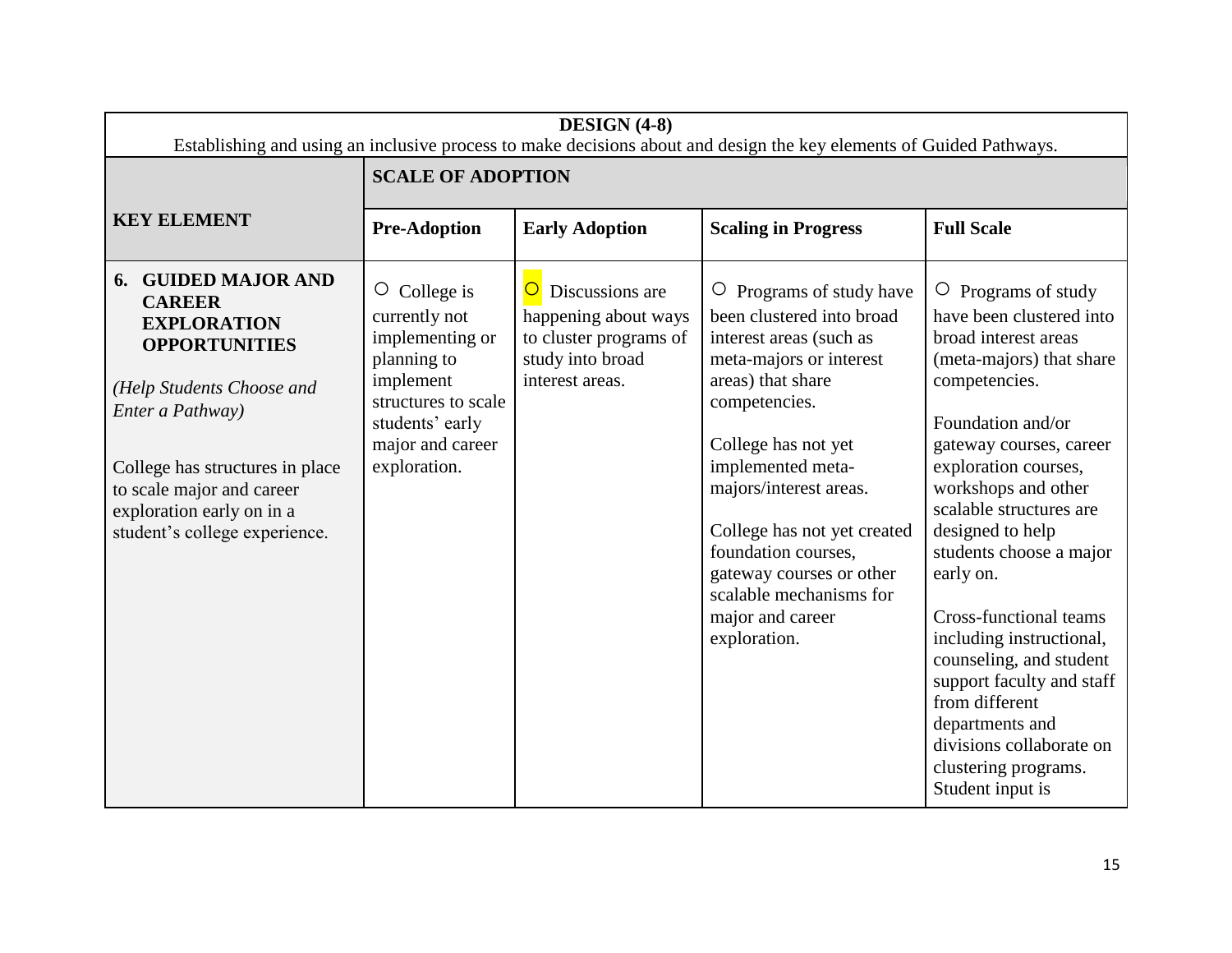|  |  |  |  | systematically included<br>into the process. |
|--|--|--|--|----------------------------------------------|
|--|--|--|--|----------------------------------------------|

- 1. Please briefly explain why you selected this rating. We are closer to early adoption than scaling in progress because we have not established the foundation for the meta-majors. Students have the opportunity to engage in major and career exploration by enrolling in counseling courses, such COUN 151 Career and Life Planning, and participating in activities offered by our Career and Life Planning Center.
- 2. Describe one or two accomplishments the college has achieved to date on this key element. The Career and Life Planning Center has developed a robust schedule of workshops tailored to our undecided student population. In addition, counselors engage in career exploration with students during individual appointments.
- 3. Describe one or two challenges or barriers that you anticipate may hinder progress on this key element. Our students are challenged to find a balance between choosing a major in a timely manner and having the opportunity to explore possible majors and careers. The College is challenged with sustaining a pathway and finding measures to create comprehensive educational plans for students that allow for flexibility as major and career exploration takes place.
- 4. Comment (optional): is there any additional information that you want to add that is not addressed sufficiently in the questions above? N/A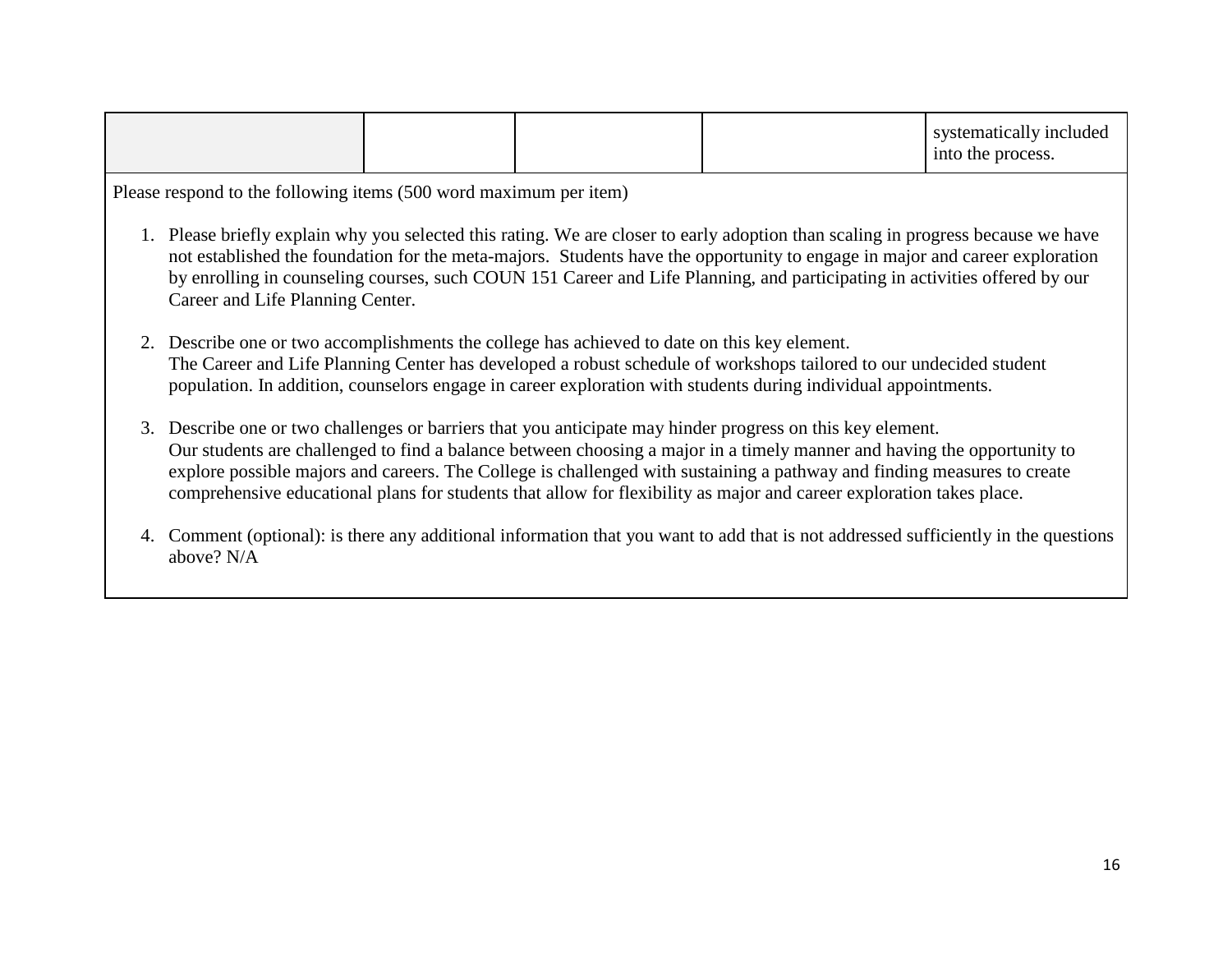| DESIGN (4-8)<br>Establishing and using an inclusive process to make decisions about and design the key elements of Guided Pathways.                                                                                                                                                                                                                                                                                                        |                                                                                                                                                                                              |                                                                                                                                                                                                                                                 |                                                                                                                                                                                |                                                                                                                                                                                                                                                                                                        |
|--------------------------------------------------------------------------------------------------------------------------------------------------------------------------------------------------------------------------------------------------------------------------------------------------------------------------------------------------------------------------------------------------------------------------------------------|----------------------------------------------------------------------------------------------------------------------------------------------------------------------------------------------|-------------------------------------------------------------------------------------------------------------------------------------------------------------------------------------------------------------------------------------------------|--------------------------------------------------------------------------------------------------------------------------------------------------------------------------------|--------------------------------------------------------------------------------------------------------------------------------------------------------------------------------------------------------------------------------------------------------------------------------------------------------|
|                                                                                                                                                                                                                                                                                                                                                                                                                                            | <b>SCALE OF ADOPTION</b>                                                                                                                                                                     |                                                                                                                                                                                                                                                 |                                                                                                                                                                                |                                                                                                                                                                                                                                                                                                        |
| <b>KEY ELEMENT</b>                                                                                                                                                                                                                                                                                                                                                                                                                         | <b>Pre-Adoption</b>                                                                                                                                                                          | <b>Early Adoption</b>                                                                                                                                                                                                                           | <b>Scaling in Progress</b>                                                                                                                                                     | <b>Full Scale</b>                                                                                                                                                                                                                                                                                      |
| 7. IMPROVED BASIC<br><b>SKILLS</b><br>(Help Students Choose and<br>Enter a Pathway; Ensure<br><b>Students are Learning)</b><br>College is implementing<br>evidence-based practices to<br>increase access and success<br>in college and/or transfer-<br>level math and English,<br>including, but not limited<br>to:<br>The use of high<br>$\bullet$<br>school performance<br>for placement (i.e.<br>cumulative GPA,<br>course grades, non- | $\circ$ College is<br>currently not<br>engaging in or<br>planning to develop<br>strategies to improve<br>student access and<br>success in transfer-<br>level math and<br>English coursework. | $\circ$ College is currently<br>piloting one or more of<br>the evidence-based<br>strategies listed in the<br>"key element" description<br>to increase access to and<br>success in college and/or<br>transfer-level English and<br>math courses. | $\overline{O}$<br>College has scaled one<br>or more instance of the<br>evidence-based strategies<br>listed under "key<br>element," but others are<br>still in the pilot stage. | $\circ$ College has<br>scaled relevant<br>evidence-based<br>strategies and has<br>attained large<br>improvements in the<br>number of students<br>that pass college<br>and/or transfer-level<br>English and math<br>courses within a<br>year of enrollment<br>regardless of initial<br>placement level. |
| cognitive measures)<br>for placement<br>Co-requisite<br>remediation or<br>shortening of<br>developmental                                                                                                                                                                                                                                                                                                                                   |                                                                                                                                                                                              |                                                                                                                                                                                                                                                 |                                                                                                                                                                                |                                                                                                                                                                                                                                                                                                        |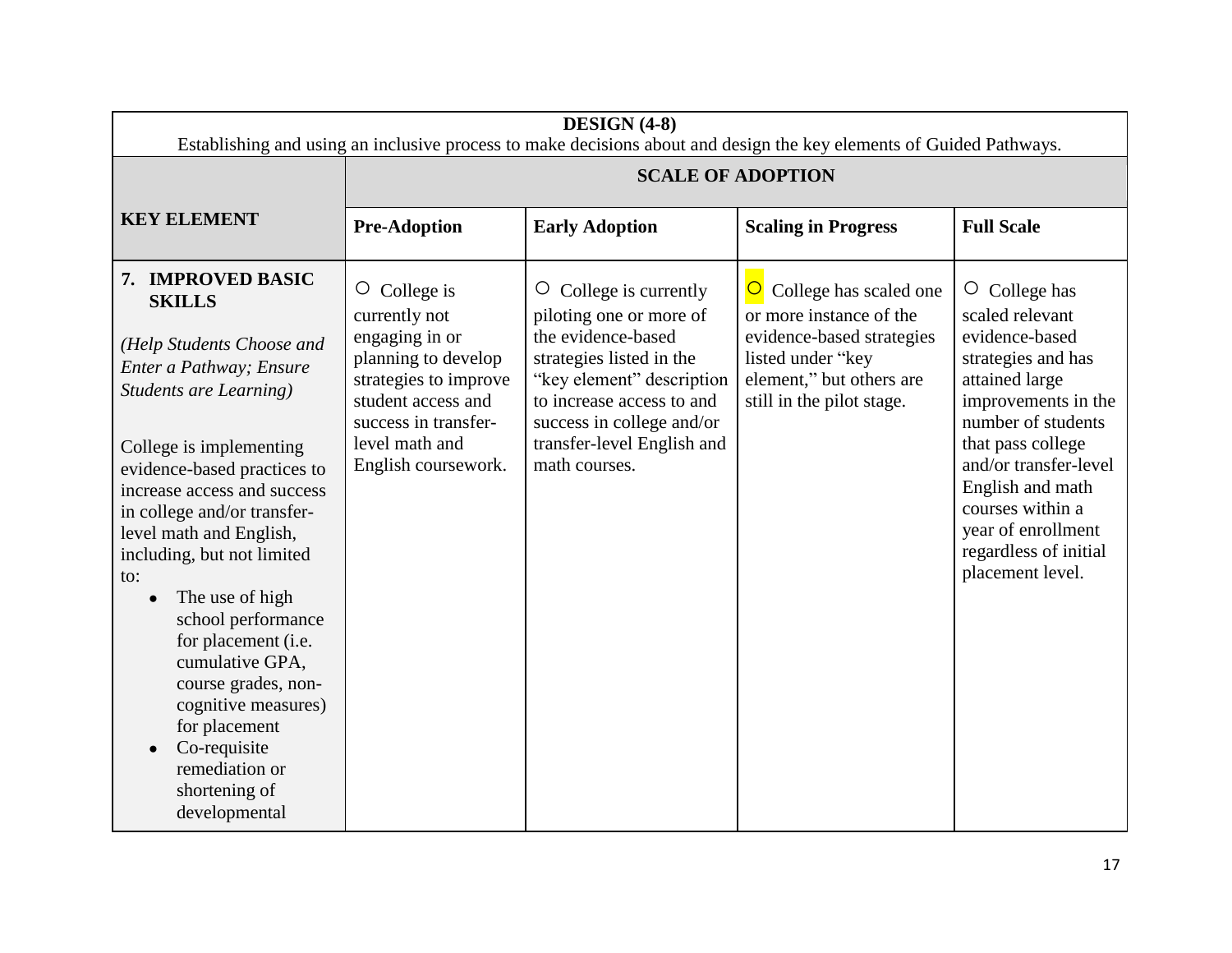| sequence<br>Curricular<br>innovations<br>including creation of<br>math pathways to<br>align with students'<br>field of study. |  |  |  |  |
|-------------------------------------------------------------------------------------------------------------------------------|--|--|--|--|
| Please respond to the following items (500 word maximum per item)                                                             |  |  |  |  |

- 1. Please briefly explain why you selected this rating. We have implemented acceleration in English, math, and ESL, and continue to grow accelerated offerings with faculty trainings and professional development. Through our BSSOT grant (Pathway Transformation Initiative or PTI), we are piloting direct placement to transfer courses in English and math with embedded student support. This evidence-based, high-impact embedded support includes Supplemental Instruction and embedded tutors that are part of our Entering Scholars Program (ESP), a comprehensive first-year experience that combines instructional and content support and student services/counseling in the classroom. We have successfully scaled ESP from 14 sections in 2014, to 40 sections in spring 2018, with over 1,000 projected students supported by this basic skills program in spring 2018 alone. English and math are also progressively scaling the direct-placement classes as part of our existing Pathway Transformation Initiative. While this basic skills program scaling is "in progress," the college is not yet at "full-scale" per the above chart since we are not regularly and systematically using high school performance for placement; in this area, we are more toward "early adoption." Counselors certainly consider multiple measures, but it is currently used on a more case-by-case basis rather than systematically.
- 2. Describe one or two accomplishments the college has achieved to date on this key element. Two recently implemented curricular innovations at the college are guided self-placement and direct-placement to transfer pilot courses. Through our BSSOT Grant, the Pathway Transformation Initiative, these two innovations have led to increased completion rates in transferlevel English and math. We see more students accelerating by directly placing into the transfer-level and saving semesters of time spent in the basic skills course sequences in English and math. The scaling of basic skills programs such as ESP is also an accomplishment; we have more than doubled the number of students benefiting from embedded classroom support in three years, and we now offer this support in transfer-level English and math classes with supplemental funding from Student Equity and BSSOT.
- 3. Describe one or two challenges or barriers that you anticipate may hinder progress on this key element. One challenge is the lack of clarity on what CSUs/UCs are expecting with our direct placement changes. It is difficult to construct effective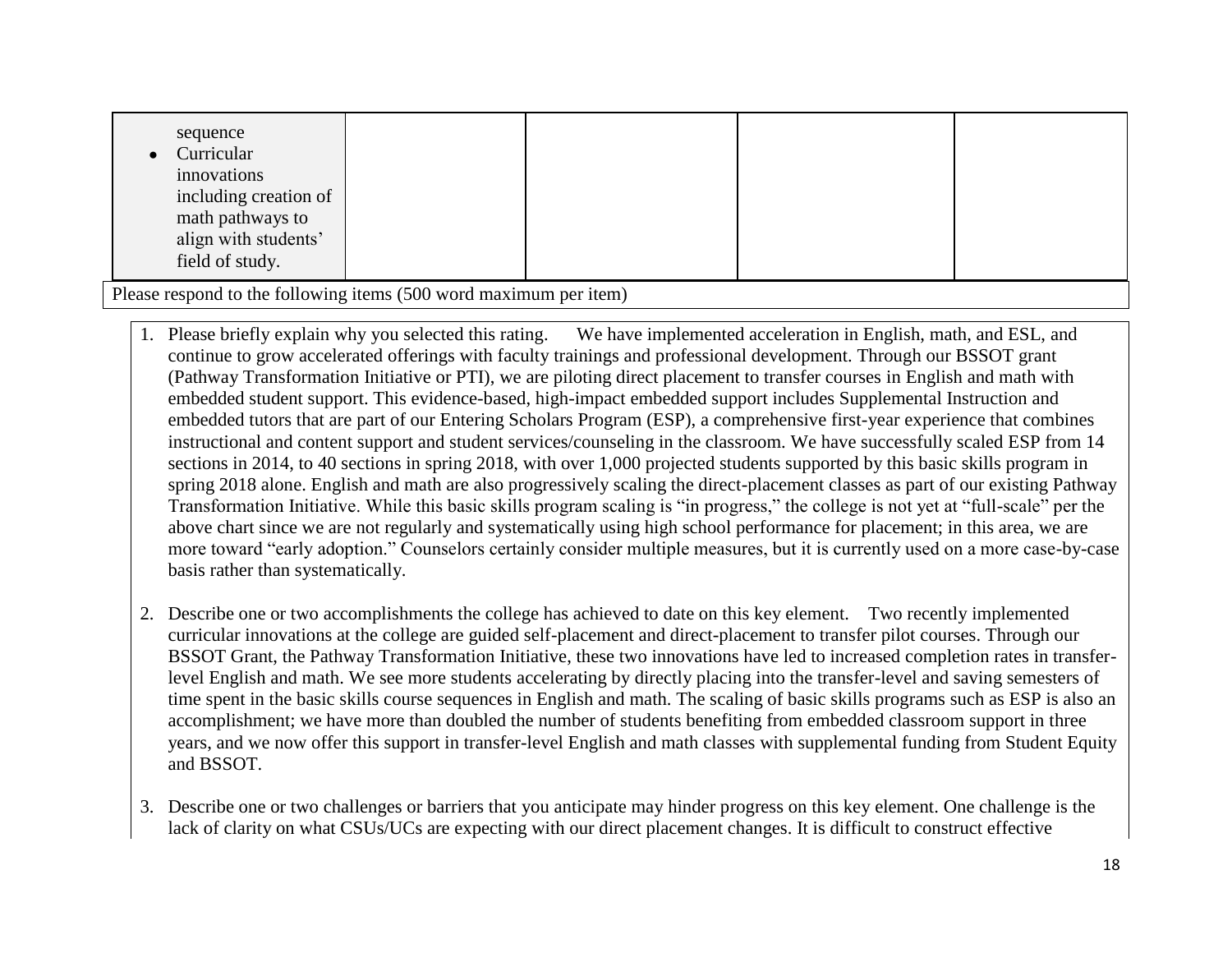pathways within our institution without a clear idea of the pathway to the next institution. Another challenge is limited funding and the cost of scaling up successful academic support programs. More funding is needed for increased embedded tutoring, programmatic support and organization, and for ongoing professional development. Other logistics also need to be considered, such as finding space on campus for tutoring and increased unit classes. The timelines for curriculum adoption can be lengthy, as well as generating a campus-wide understanding and shared vision that Guided Pathways is our goal. Accelerated pathways necessitate a change from a deficit model of looking at students, and some may still believe that basic skills remediation is the only effective pathway. We need to address this more globally.

4. Comment (optional): is there any additional information that you want to add that is not addressed sufficiently in the questions above? Efforts related to our recent Integrated Plan for Basic Skills, SSSP, and Student Equity have also allowed us to more broadly consider how to improve basic skills outcomes for students taking English and math. For example, our campus has several existing places where discussions happen between matriculation, instruction, and student support. One major campus committee is the Student Success Committee, which meets monthly and includes faculty, classified staff, students, and managers involved in all three of the categorical programs, as well as representatives from all instructional divisions and student services. Other campus-level committees, such as the Basic Skills Committee have representation from Student Equity and counseling faculty who are involved in coordinating SSSP. These existing structures of integration at Fullerton College will continue to help ensure coordination across matriculation, instruction, and student support. To broaden our integration efforts beyond these committees, we will work to align and infuse student support services throughout a student's academic path at FC by contributing to our district's Guided Pathways Initiative. We recognize that students receive targeted support when they initially enroll in the college (such as in group advising and orientation) and throughout their first year (with programs such as the Entering Scholars Program), but we have identified that students need more guidance and support in their second year and beyond. As our district develops a model for Guided Pathways, BSI, SSSP, and Student Equity will participate actively in the planning and implementation. We will also accomplish integration of matriculation, instruction, and student support programs by funding programs with multiple categoricals. In the past, programs with multiple categorical funding sources included the Entering Scholars Program, Supplemental Instruction, EOPS, INCITE (Academic Support for Student Athletes), and the Student Diversity Success Initiative. As of fall 2017, we are in the process of determining which specific programs will receive future equity funding, which will ensure coordination across student equity-related categorical or campus-based programs. Working together to manage programs that are cross-funded and that serve the goals of all three categorical funds, as well as communicating regularly via campus-level committees will allow for frequent and in-depth integration to serve our student success goals, including improving outcomes for basic skills students.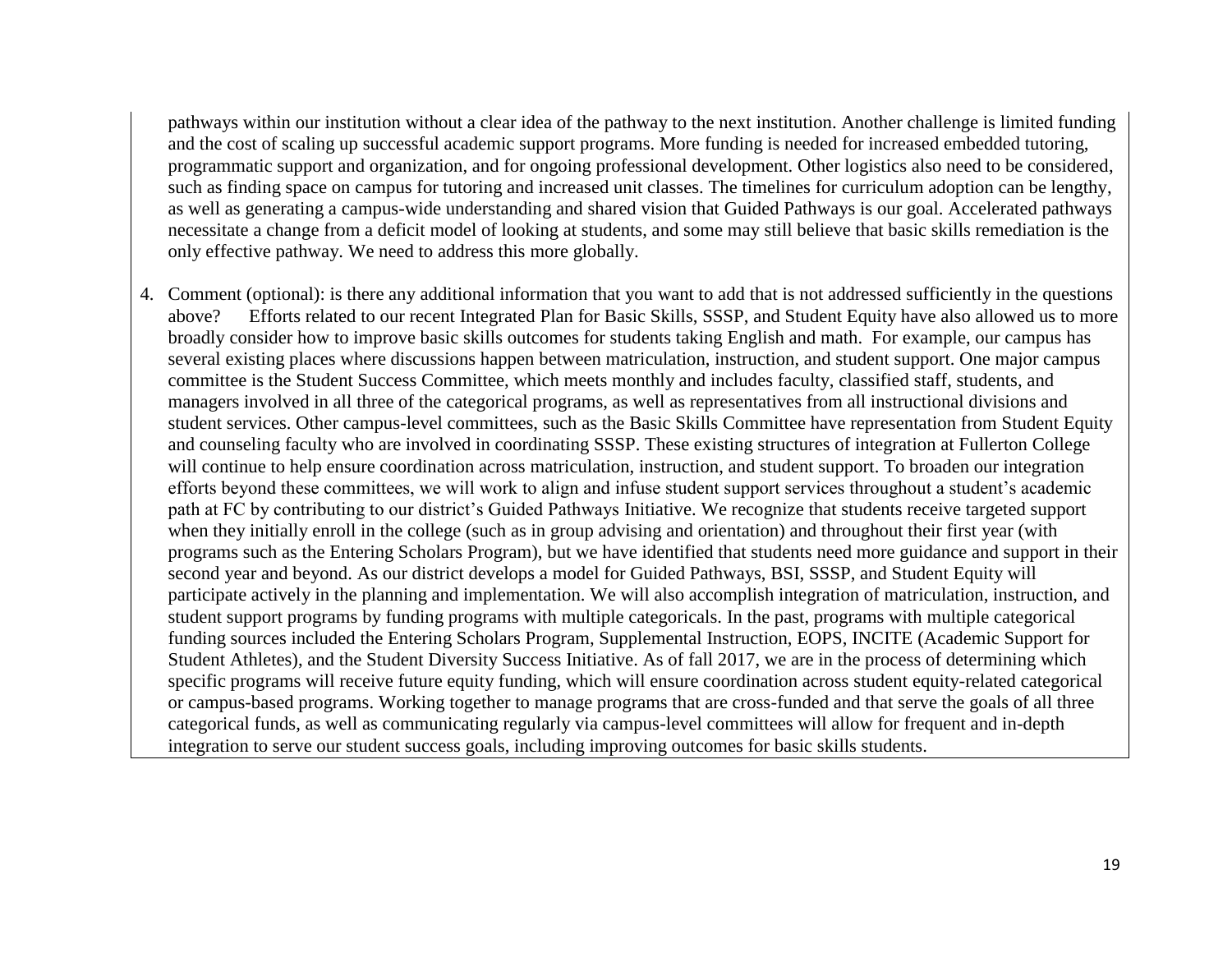| DESIGN (4-8)<br>Establishing and using an inclusive process to make decisions about and design the key elements of Guided Pathways.                                                                                                                                                                                                                                                                                                                                                                                                                                                          |                                                                                                                                 |                                                                                                                                                                                                                                                                                                                                                                                          |                                                                                                                                                                                                                                                                                                                                                                                                                       |                                                                                                                                                                                                                                                                                                                                                                                                                                                                                                                                                                                                                                                                                                    |  |
|----------------------------------------------------------------------------------------------------------------------------------------------------------------------------------------------------------------------------------------------------------------------------------------------------------------------------------------------------------------------------------------------------------------------------------------------------------------------------------------------------------------------------------------------------------------------------------------------|---------------------------------------------------------------------------------------------------------------------------------|------------------------------------------------------------------------------------------------------------------------------------------------------------------------------------------------------------------------------------------------------------------------------------------------------------------------------------------------------------------------------------------|-----------------------------------------------------------------------------------------------------------------------------------------------------------------------------------------------------------------------------------------------------------------------------------------------------------------------------------------------------------------------------------------------------------------------|----------------------------------------------------------------------------------------------------------------------------------------------------------------------------------------------------------------------------------------------------------------------------------------------------------------------------------------------------------------------------------------------------------------------------------------------------------------------------------------------------------------------------------------------------------------------------------------------------------------------------------------------------------------------------------------------------|--|
|                                                                                                                                                                                                                                                                                                                                                                                                                                                                                                                                                                                              | <b>SCALE OF ADOPTION</b>                                                                                                        |                                                                                                                                                                                                                                                                                                                                                                                          |                                                                                                                                                                                                                                                                                                                                                                                                                       |                                                                                                                                                                                                                                                                                                                                                                                                                                                                                                                                                                                                                                                                                                    |  |
| <b>KEY ELEMENT</b>                                                                                                                                                                                                                                                                                                                                                                                                                                                                                                                                                                           | <b>Pre-Adoption</b>                                                                                                             | <b>Early Adoption</b>                                                                                                                                                                                                                                                                                                                                                                    | <b>Scaling in Progress</b>                                                                                                                                                                                                                                                                                                                                                                                            | <b>Full Scale</b>                                                                                                                                                                                                                                                                                                                                                                                                                                                                                                                                                                                                                                                                                  |  |
| 8. CLEAR PROGRAM<br><b>REQUIREMENTS</b><br>(Clarify the Path)<br>College is clarifying course<br>sequences for programs of<br>study (including key<br>milestones) and creating<br>predictable schedules so that<br>students can know what they<br>need to take, plan course<br>schedules over an extended<br>period of time, and easily see<br>how close they are to<br>completion. College offers<br>courses to meet student<br>demand.<br>In order to meet these<br>objectives, college is engaging<br>in backwards design with<br>desired core competencies<br>and/or student outcomes in | $\circ$ College is<br>currently not<br>providing or<br>planning to<br>provide clear<br>program<br>requirements<br>for students. | Some programs<br>have worked to<br>clarify course<br>sequences, but teams<br>do not represent<br>cross-disciplinary<br>teams of faculty.<br>A few course<br>offerings and<br>schedules are<br>designed to meet<br>student demand.<br>Some courses are<br>offered at times, and<br>in a manner, that<br>enable students to<br>complete their<br>programs of study in<br>a timely fashion. | $\circ$ Cross-disciplinary<br>teams of instructional<br>(including)<br>math/English, GE,<br>CTE) and counseling<br>faculty have been<br>convened and are<br>mapping out course<br>sequences.<br>Some course offerings<br>and schedules are<br>designed to meet<br>student demand and<br>offered at times and in<br>a manner that enable<br>students to complete<br>their programs of<br>study in a timely<br>fashion. | $\circ$ Cross-disciplinary teams of<br>instructional (including<br>math/English, GE, CTE) and<br>counseling faculty have mapped<br>course sequences.<br>Key educational and career<br>competencies (including transfer<br>and major requirements and labor<br>market information) are used to<br>develop course sequences.<br>Teams create default program<br>maps and milestones for program<br>completion/transfer, so that<br>students can easily see how close<br>they are to completion.<br>Course offerings and schedules<br>are designed to meet student<br>demand and are offered at times,<br>and in a manner, that enable<br>students to complete their<br>programs of study in a timely |  |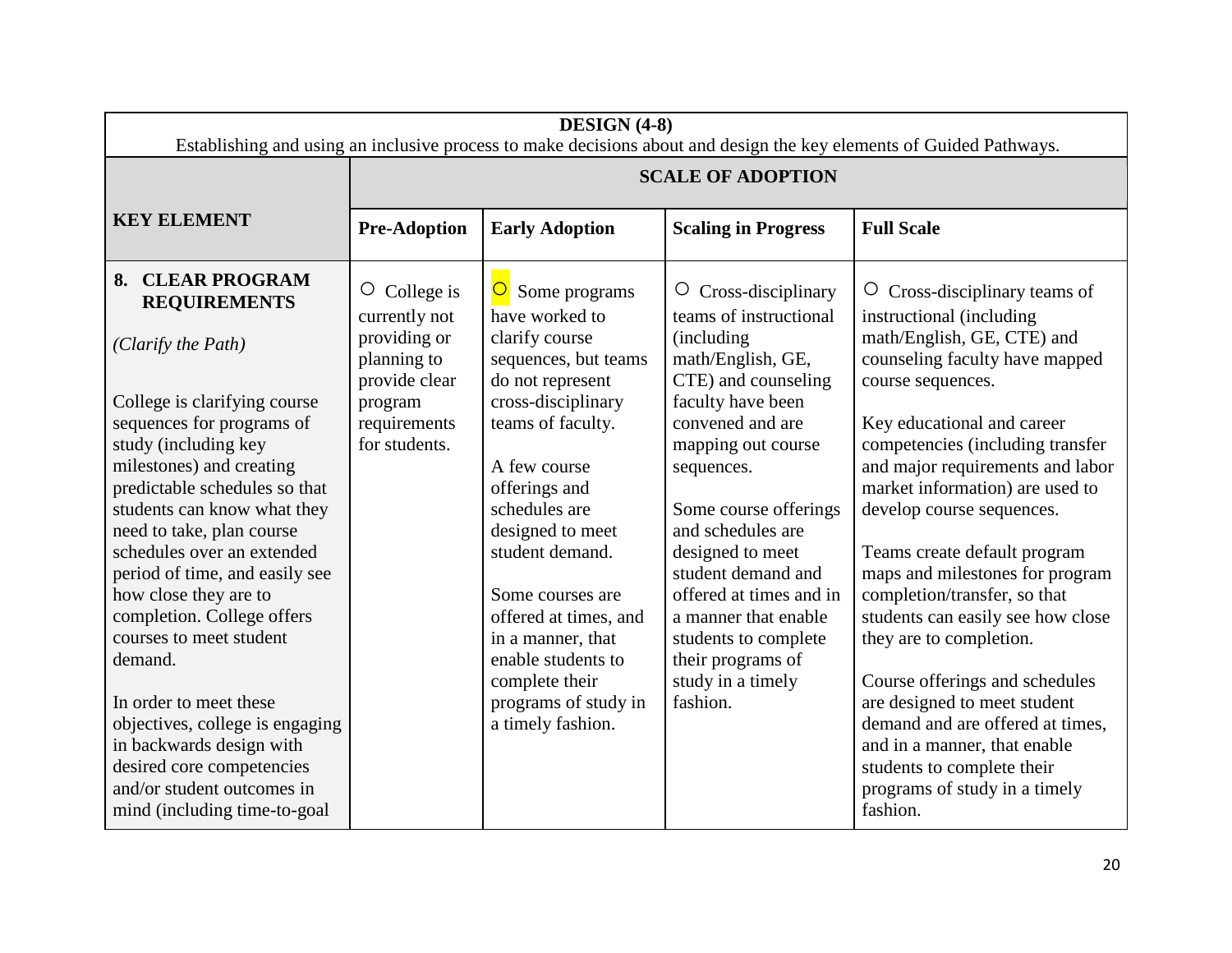| completion and enhanced         |  |  |
|---------------------------------|--|--|
| access to relevant transfer and |  |  |
| career outcomes).               |  |  |

1. Please briefly explain why you selected this rating.

CTE has led the way on this with certificate programs having pathway plans. The Engage in STEM program uses a cohort model to move students in a common major through a series of courses. Other CTE programs have used printed documents and informational sessions such as Smart Start Saturday, to inform parents and student about CTE pathways. Locally some CTE program participate in outreach events/college fairs to engage high school students and parents with college planning. In addition there are a number of targeted presentations each year delivered in high school classrooms. There has been no significant work between general education and CTE to build pathways to Associate Degree completion.

2. Describe one or two accomplishments the college has achieved to date on this key element.

The College hired a CTE strategic recruiter and she has delivered bilingual pathway presentations to parents. We expanded Manufacturing Day into Manufacturing Week and exposed more students to manufacturing career choices and pathways. We have joined the efforts of the North Orange County Chamber of Commerce in leading selected sector pathway teams. This is a combined effort between the local school district, the Chamber, businesses, Fullerton and Cypress College, as well as community organizations to build pathways to careers. CTE departments work directly with industry organizations to create pathways to employment. Some of the organizations include the Orange County Automobile Dealers Association, the Printing Industry Association, California Manufacturing Technology Consulting, American Subcontractors Association, the American Welding Society and more. The Cosmetology Department has a pathway to licensure with build in academic support that saw a 100% pass rate this past semester.

3. Describe one or two challenges or barriers that you anticipate may hinder progress on this key element. One of the challenges will be to organize and implement a steering committee and leadership team in a short period of time to provide support and guidance to faculty and staff from across our educational institutions to build seamless systems to support the initiative. Professional development will be a very important component.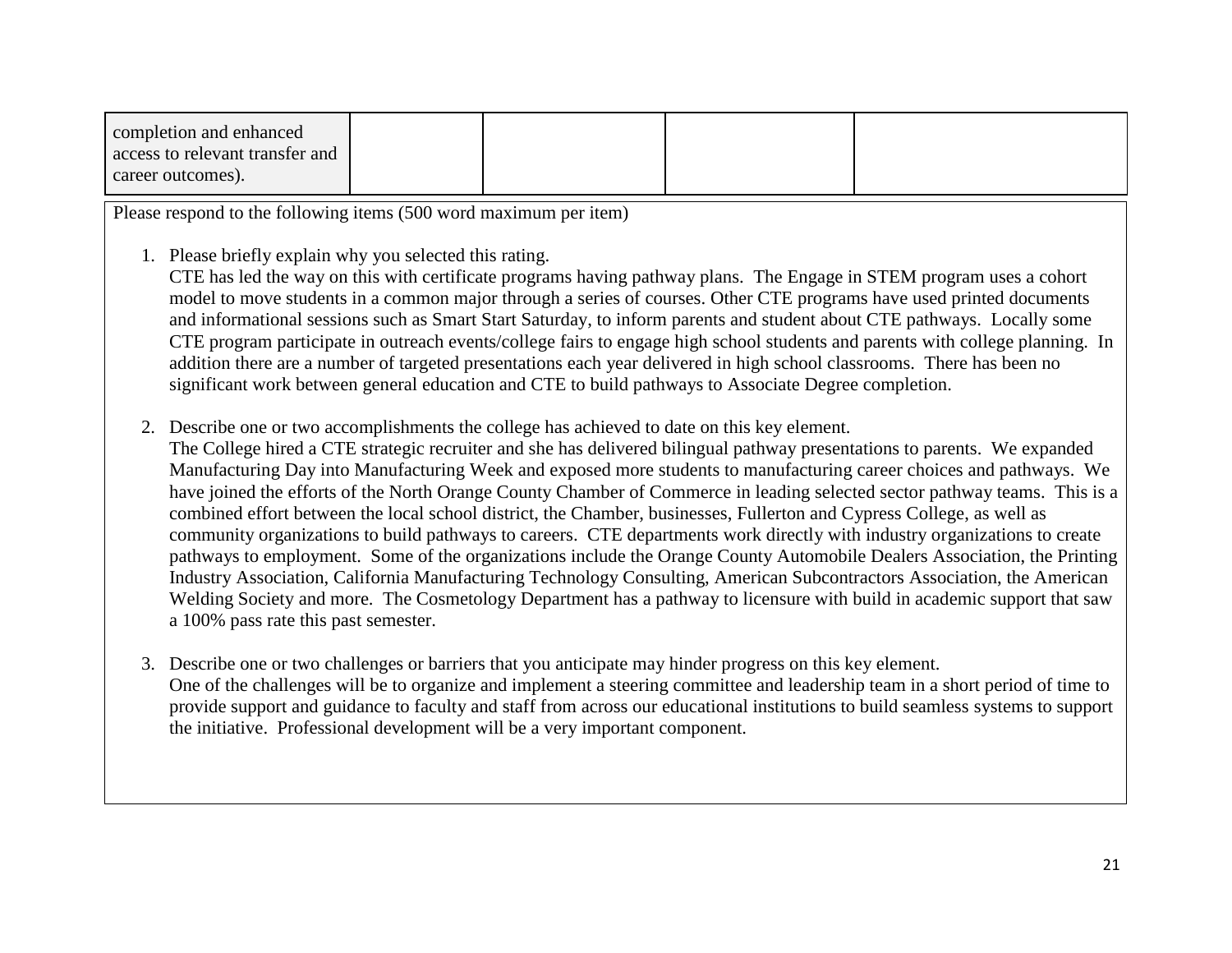4. Comment (optional): is there any additional information that you want to add that is not addressed sufficiently in the questions above?

The vision for pathways to success must widen. The community college audience is much greater than potential high school students. A broad vision must include the following pathways:

High school to college to employment;

High school to college to university to employment;

Incumbent worker/unemployed to college to employment;

Underemployed to college skill enhancement to job advancement and wage gain;

Employment education and training programs such as apprenticeship or training partnerships that are designed to move employed trainees to advanced positions and wages.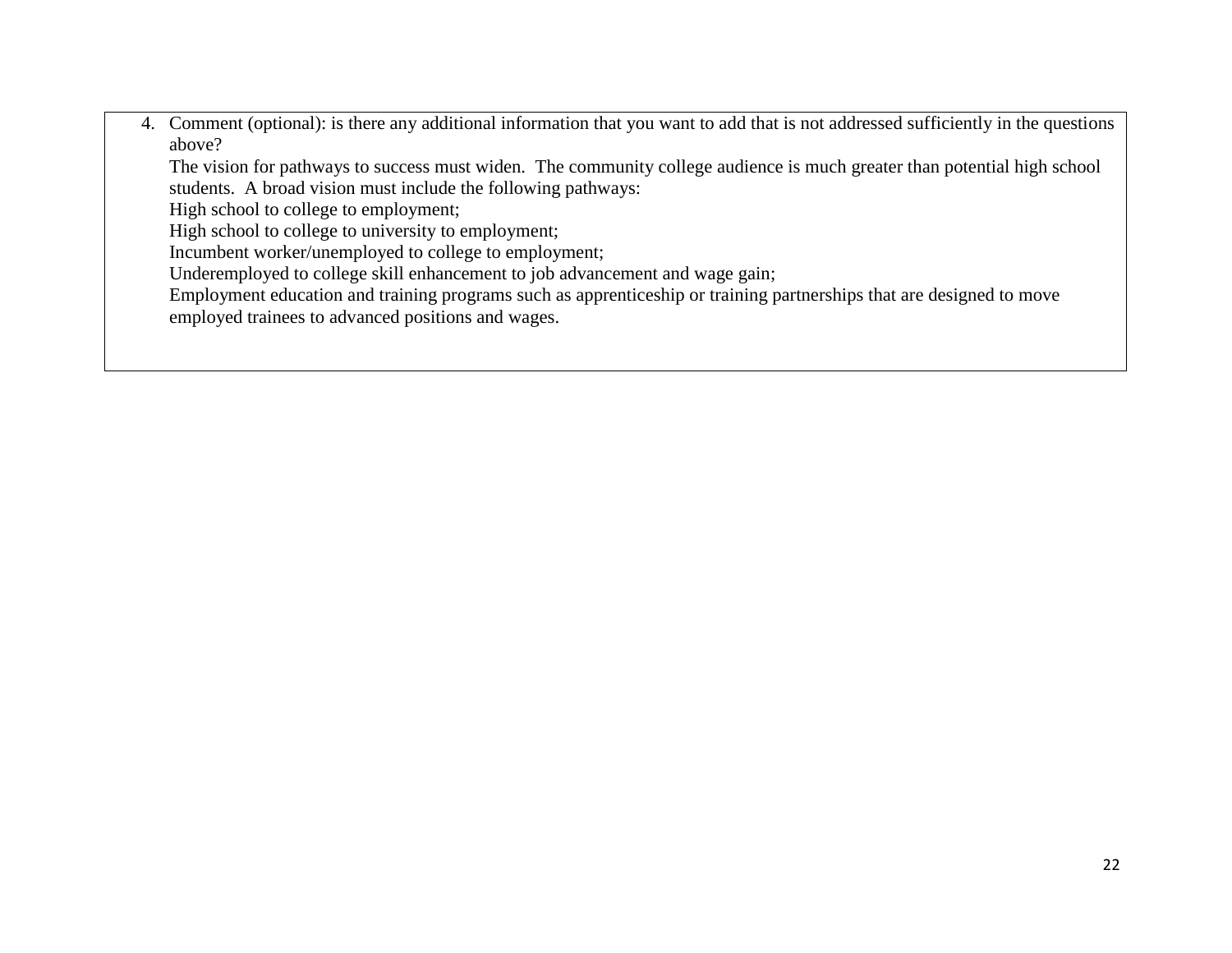| <b>IMPLEMENTATION (9-14)</b><br>Adapting and implementing the key components of Guided Pathways to meet student needs at scale.                                                             |                                                                                                                                           |                                                                                                                                                                                                                                                                                                                              |                                                                                                                                                                                                                                                                                                           |                                                                                                                                                                                                                                                                                                                                             |  |  |  |
|---------------------------------------------------------------------------------------------------------------------------------------------------------------------------------------------|-------------------------------------------------------------------------------------------------------------------------------------------|------------------------------------------------------------------------------------------------------------------------------------------------------------------------------------------------------------------------------------------------------------------------------------------------------------------------------|-----------------------------------------------------------------------------------------------------------------------------------------------------------------------------------------------------------------------------------------------------------------------------------------------------------|---------------------------------------------------------------------------------------------------------------------------------------------------------------------------------------------------------------------------------------------------------------------------------------------------------------------------------------------|--|--|--|
|                                                                                                                                                                                             |                                                                                                                                           | <b>SCALE OF ADOPTION</b>                                                                                                                                                                                                                                                                                                     |                                                                                                                                                                                                                                                                                                           |                                                                                                                                                                                                                                                                                                                                             |  |  |  |
| <b>KEY ELEMENT</b>                                                                                                                                                                          | <b>Pre-Adoption</b>                                                                                                                       | <b>Early Adoption</b>                                                                                                                                                                                                                                                                                                        | <b>Scaling in Progress</b>                                                                                                                                                                                                                                                                                | <b>Full Scale</b>                                                                                                                                                                                                                                                                                                                           |  |  |  |
| 9. PROACTIVE<br><b>AND</b><br><b>INTEGRATED</b><br><b>STUDENT</b><br><b>SUPPORTS</b><br>(Help Students Stay<br>on the Path)<br>College provides                                             | $\circ$ College is<br>currently not<br>implementing<br>or planning to<br>implement<br>proactive and<br>integrated<br>student<br>supports. | $\overline{O}$ The college has<br>begun conversations<br>about increased<br>coordination and<br>collaboration between<br>student supports,<br>instruction, and<br>counseling.<br>Processes and tools are<br>in place to monitor                                                                                              | Collaboration between the<br>$\circ$<br>instructional and support<br>services occurs in specific<br>programs.<br>Processes and tools are in place<br>to monitor student progress and<br>provide timely support; and are<br>used by most staff and/or<br>departments, but may not be<br>used consistently. | $\circ$ The college has been able to<br>scale ways in which proactive<br>supports are provided to most<br>students. The college is able to<br>track in which program each<br>student is, and how far away<br>students are to completion.<br>Student progress is monitored;<br>mechanisms are in place to<br>intervene when needed to ensure |  |  |  |
| academic and non-<br>academic support<br>services in a way that<br>is proactive and<br>aligned with<br>instruction, so that all<br>students are explicitly<br>engaged in these<br>services. |                                                                                                                                           | student progress and<br>provide timely support;<br>but are only used by a<br>few staff and/or<br>departments and are not<br>used consistently.<br>There are few and/or<br>irregular structures that<br>allow for support<br>services staff,<br>counseling faculty, and<br>instructional faculty to<br>meet, collaborate, and | There are some structures that<br>allow for support services staff,<br>counseling faculty, and<br>instructional faculty to meet,<br>collaborate, and discuss ideas,<br>the challenges students face,<br>and ways to improve<br>coordination and supports.                                                 | students stay on track and<br>complete their programs of<br>study.<br>There are several regular<br>structures that allow for support<br>services staff, counseling faculty,<br>and instructional faculty to meet,<br>collaborate, and discuss ideas,<br>the challenges students face, and<br>ways to improve coordination<br>and supports.  |  |  |  |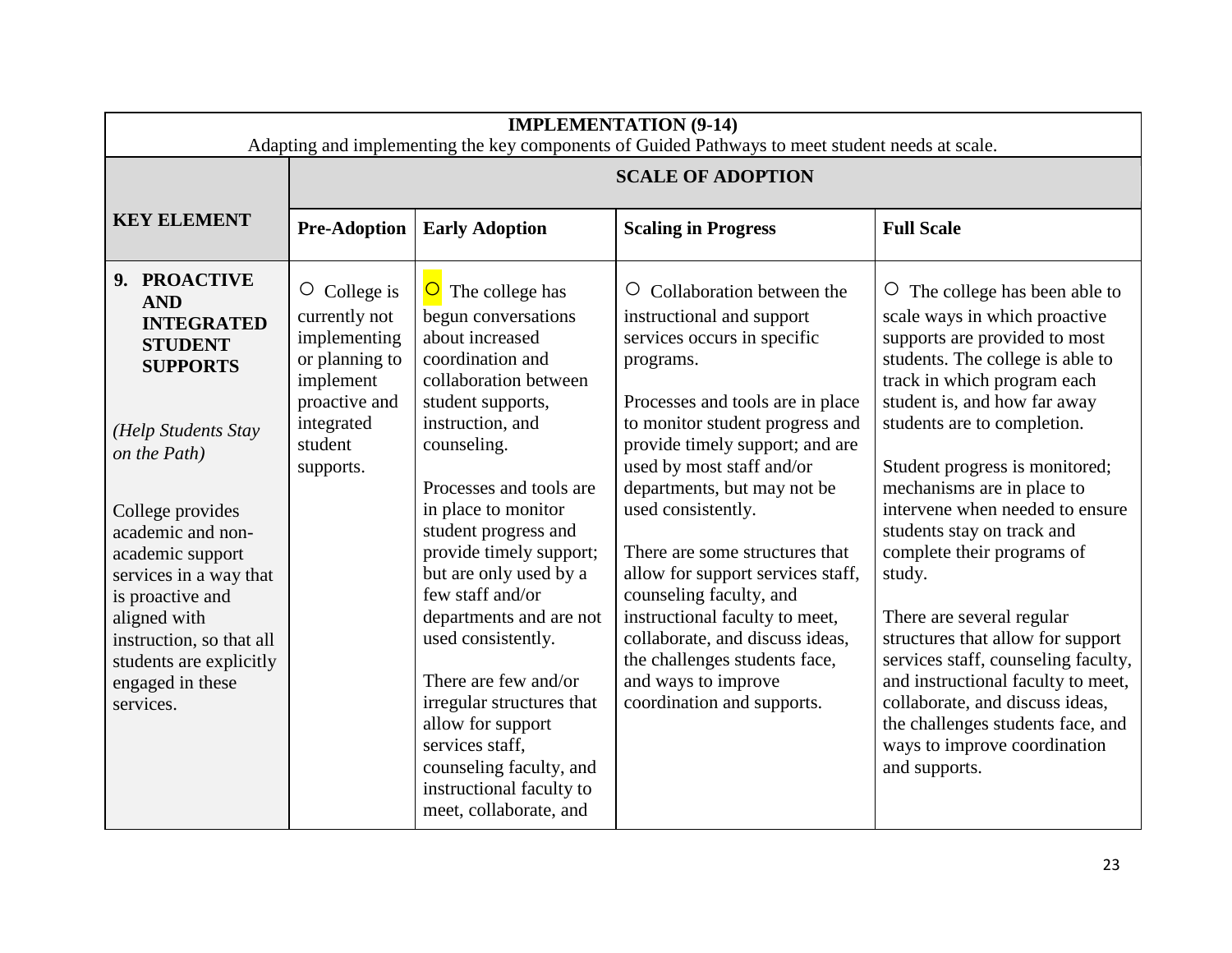1. Please briefly explain why you selected this rating.

A few programs that combine Instruction and Student Services/Counseling are in progress, with a few faculty and staff involved, so that is why we selected early adoption. In order to work towards scaling in progress, we will need to develop more processes and tools to better monitor student progress and provide timely support in a consistent manner. We have definitely started talking about this type of integration in specific areas on campus. For one, the Student Success Committee (SSC) has discussed on several occasions, strategies for Instruction and Student Support Services to overlap. For example, we discussed ways in which Instruction can support Counseling to encourage more students to complete their comprehensive educational plans. The SSC brainstormed many good ideas that were shared with Counseling. Similarly, the Basic Skills Committee organized Student Success Expo that invited instructional and student services-related programs to provide information to students.

- 2. Describe one or two accomplishments the college has achieved to date on this key element. The Growth Mindset Student Ambassadors (part of our PTI project) strive to reach every incoming student by year 2021. This student support initiative has been incorporated into the online student orientation and counseling group advising. Our Entering Scholars Program (ESP) works to integrate student support services and instruction into key English, math, reading and ESL classes. These support services include an embedded tutor, a dedicated counselor, and a classified staff member who regularly visits the class. Similarly, our Student Diversity Success Initiative (SDSI) and INCITE (Academic Support for Student Athletes) programs also link counselors and life skills coaches to instructional support. These programs have proven successful in approaching the students in a holistic manner, working to support their affective and academic needs.
- 3. Describe one or two challenges or barriers that you anticipate may hinder progress on this key element. PTI funding (which currently supports the Growth Mindset Student Ambassadors and other proactive student support projects) is set to end in June 2019. We also have space limitations that make it difficult to find room for additional interventions to take place.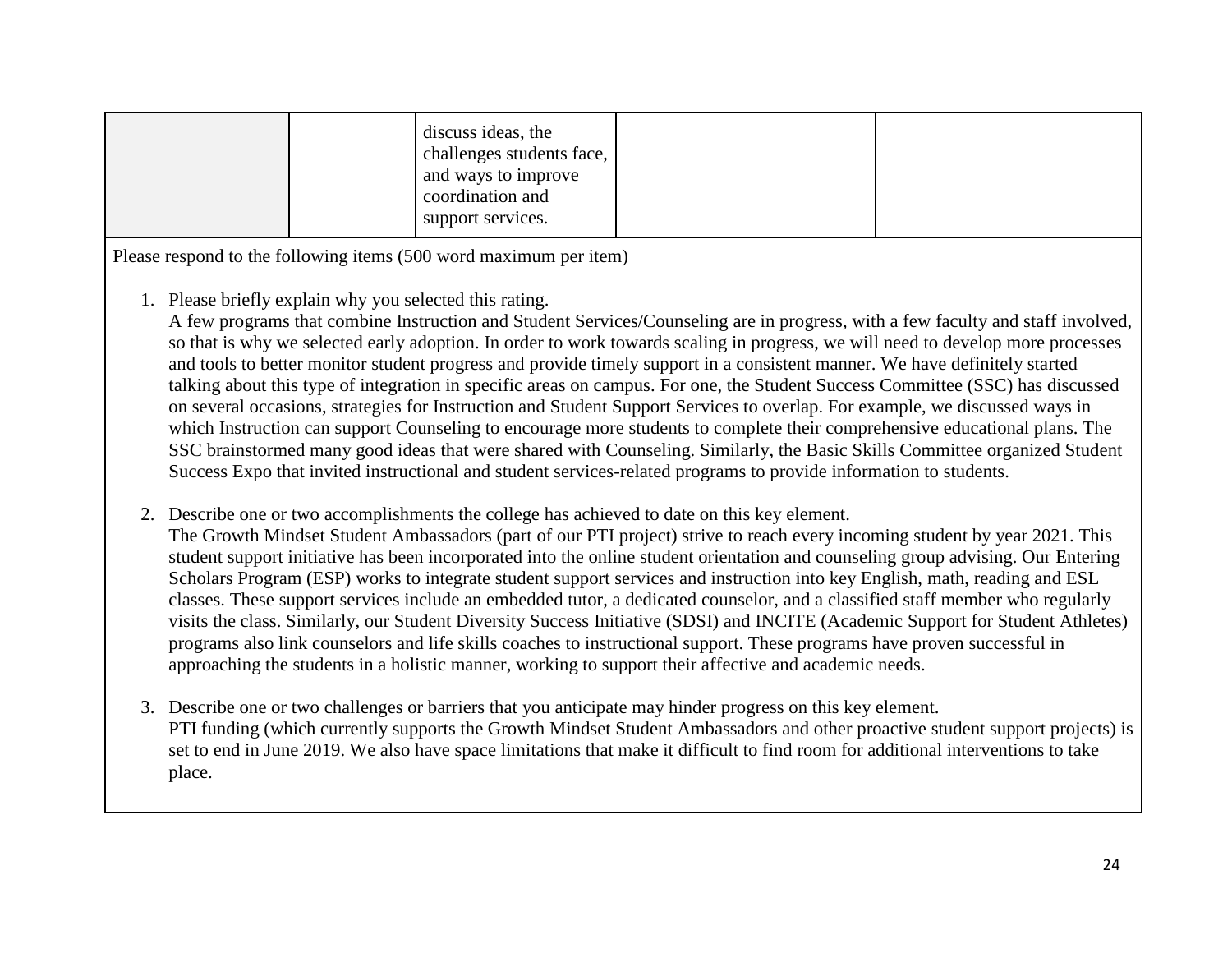4. Comment (optional): is there any additional information that you want to add that is not addressed sufficiently in the questions above?

There has been some integration of Instruction and Student Services happening in specific programs and committees, but perhaps not on a broad scale. However, at our recent accreditation visit, the visiting team verbally commended us for our "radical student-centeredness" and our various support programs that serve students in a holistic fashion. These programs will serve as good models to replicate and scale.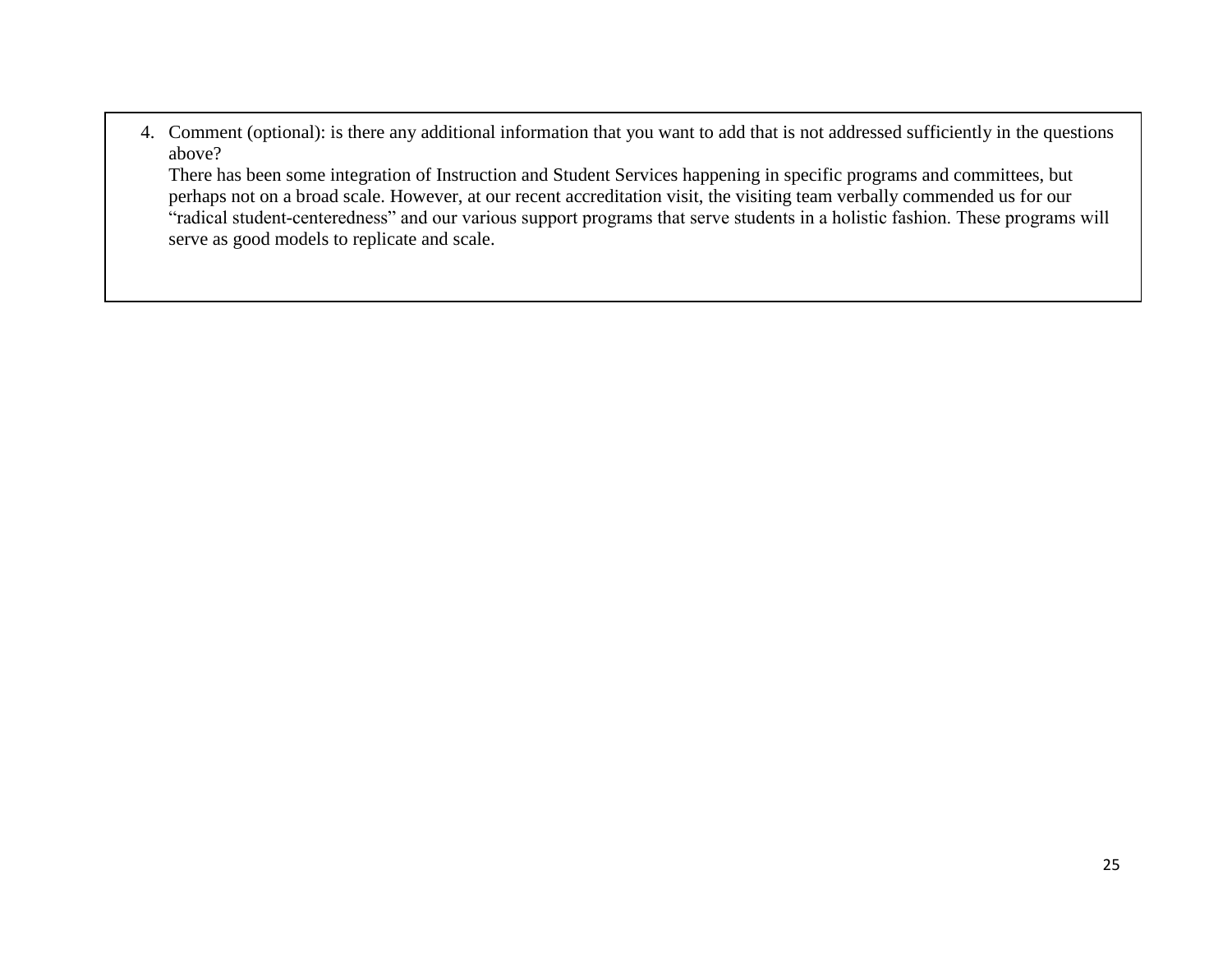| <b>IMPLEMENTATION (9-14)</b><br>Adapting and implementing the key components of Guided Pathways to meet student needs at scale.                                                                                                             |                                                                 |                                                                                                          |                                                                                                  |                                                                                                                                                                                                                                   |  |  |
|---------------------------------------------------------------------------------------------------------------------------------------------------------------------------------------------------------------------------------------------|-----------------------------------------------------------------|----------------------------------------------------------------------------------------------------------|--------------------------------------------------------------------------------------------------|-----------------------------------------------------------------------------------------------------------------------------------------------------------------------------------------------------------------------------------|--|--|
| <b>KEY ELEMENT</b>                                                                                                                                                                                                                          | <b>SCALE OF ADOPTION</b>                                        |                                                                                                          |                                                                                                  |                                                                                                                                                                                                                                   |  |  |
|                                                                                                                                                                                                                                             | <b>Pre-Adoption</b>                                             | <b>Early Adoption</b>                                                                                    | <b>Scaling in Progress</b>                                                                       | <b>Full Scale</b>                                                                                                                                                                                                                 |  |  |
| <b>10. INTEGRATED</b><br><b>TECHNOLOGY</b><br><b>INFRASTRUCTURE</b>                                                                                                                                                                         | $\circ$ College<br>currently does<br>not have or                | The college has in<br>$\overline{\mathbf{O}}$<br>place technology tools to<br>support academic           | $\circ$ The college has in<br>place technology tools<br>that enable students,                    | $\circ$<br>The college has in<br>place technology tools to<br>support planning,                                                                                                                                                   |  |  |
| (Help Students Choose and<br>Enter a Pathway; Help<br>Students Stay on the Path)                                                                                                                                                            | plan to build<br>an integrated<br>technology<br>infrastructure. | planning and counseling,<br>but these tools are not<br>used consistently and/or<br>do not provide timely | counselors, and faculty to<br>track student progress<br>through a defined<br>pathway and provide | implementation and<br>ongoing assessment of<br>guided pathways,<br>including: academic                                                                                                                                            |  |  |
| College has the technology<br>infrastructure to provide<br>tools for students as well as<br>instructional, counseling,<br>and student support faculty<br>and staff to support<br>planning, tracking, and<br>outcomes for Guided             |                                                                 | planning, support, and<br>tracking capabilities.                                                         | some timely planning,<br>support, and tracking<br>capabilities.                                  | planning; placement;<br>advising; tracking;<br>completion outcomes:<br>career counseling,<br>including employment and<br>salary information; and<br>transfer and bachelor's<br>degree attainment data.                            |  |  |
| Pathways including:<br>Link student demand<br>to scheduling<br>Ability for students<br>$\bullet$<br>to monitor schedule<br>and progress (e.g.,<br>Degree Audit)<br>System for<br>counselors and<br>faculty to monitor<br>students' progress |                                                                 |                                                                                                          |                                                                                                  | College has the capacity to<br>manage and connect course<br>scheduling with student<br>needs and default<br>schedules. The technology<br>infrastructure supports<br>integrated reporting,<br>auditing, and planning<br>processes. |  |  |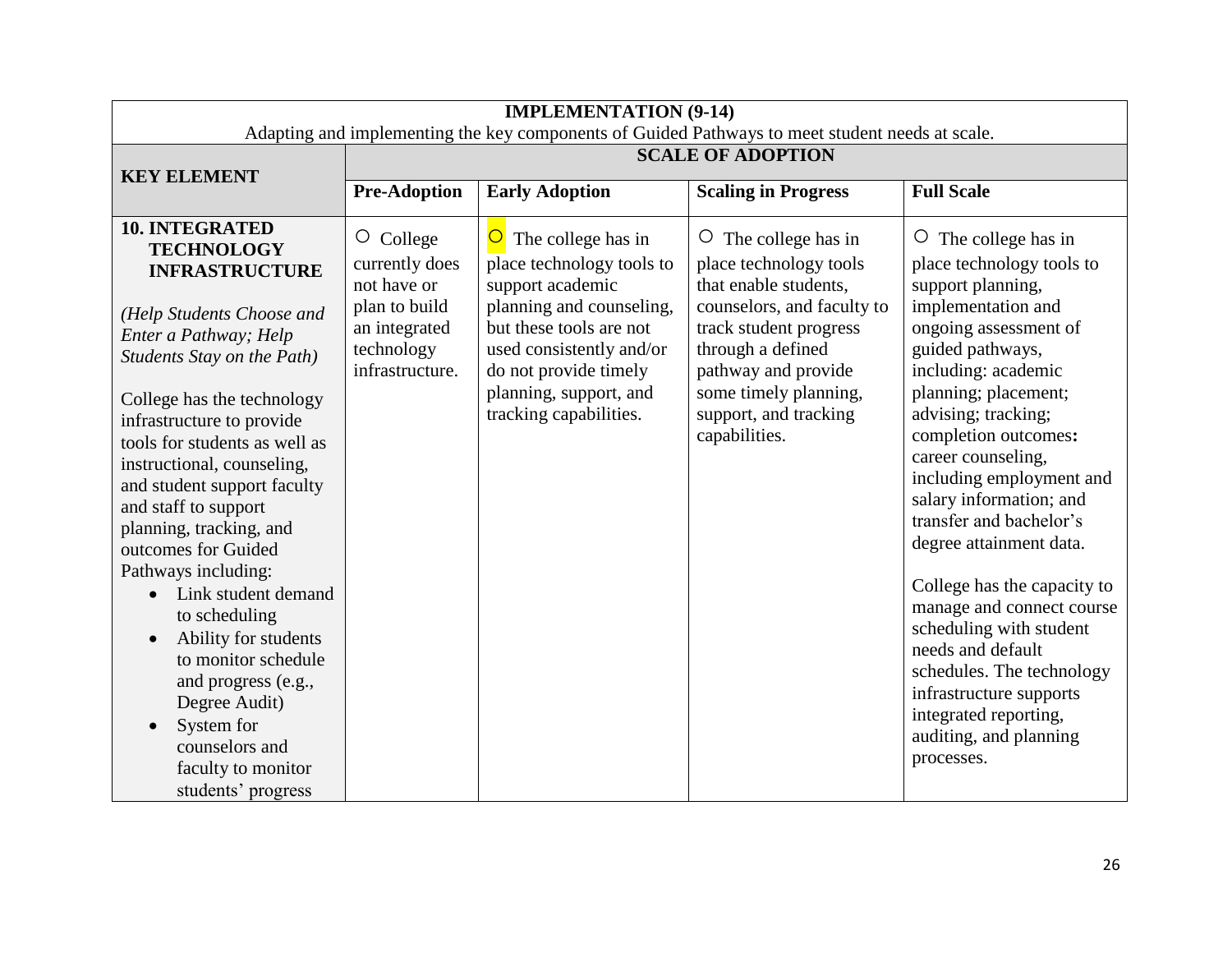| (e.g., Starfish, early |  |  |
|------------------------|--|--|
| alert system, etc.)    |  |  |
|                        |  |  |
| • Data on career and   |  |  |
| employment             |  |  |
|                        |  |  |
| opportunities          |  |  |
| including salary and   |  |  |
| requirements (e.g.,    |  |  |
|                        |  |  |
| SalarySurfer, other)   |  |  |
|                        |  |  |
| Others                 |  |  |

- 1. Please briefly explain why you selected this rating. Technology in place isn't being used to its fullest potential. While Degree Works has been implemented, the Degree Audit component has not been used to its fullest potential due to the lack of integration of other college transcripts which limits the ability for counselors and students to monitor academic planning and progress.
- 2. Describe one or two accomplishments the college has achieved to date on this key element. Degree Works has been implemented. SARS Anywhere supports a campus-wide effort in the planning and tracking of counseling services (all counselor to student contact).
- 3. Describe one or two challenges or barriers that you anticipate may hinder progress on this key element.

The complexities of integrating degree completion and transfer requirements adds to current technology limitations. With current limitations to our online college catalog, students may be challenged to keep up with changing major requirements to provide progress through a defined pathway.

4. Comment (optional): is there any additional information that you want to add that is not addressed sufficiently in the questions above?

The technology infrastructure we currently have limits students with other college transcripts from having a fully functional Degree Audit.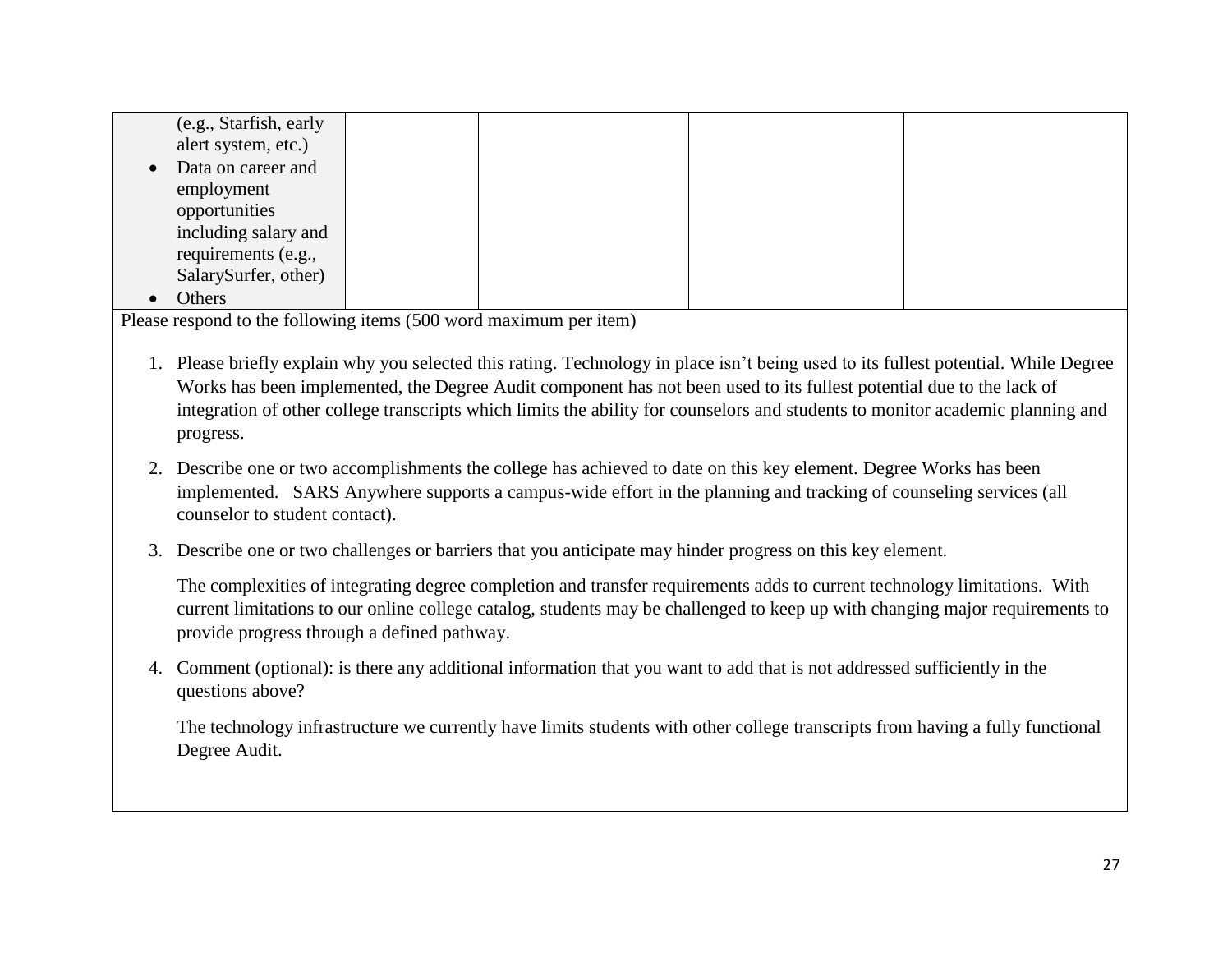| <b>IMPLEMENTATION (9-14)</b><br>Adapting and implementing the key components of Guided Pathways to meet student needs at scale.                                                                                                                                                                                                                                                                                                                          |                                                                                                                                                                                                                                                                                  |                                                                                                                                                                                                                                                                                                                                        |                                                                                                                                                                                                                                                                                                                                                                                                                                                                                                                     |                                                                                                                                                                                                                                                                                                                                                                                                                                                                                                                                                                                                                                |  |  |  |
|----------------------------------------------------------------------------------------------------------------------------------------------------------------------------------------------------------------------------------------------------------------------------------------------------------------------------------------------------------------------------------------------------------------------------------------------------------|----------------------------------------------------------------------------------------------------------------------------------------------------------------------------------------------------------------------------------------------------------------------------------|----------------------------------------------------------------------------------------------------------------------------------------------------------------------------------------------------------------------------------------------------------------------------------------------------------------------------------------|---------------------------------------------------------------------------------------------------------------------------------------------------------------------------------------------------------------------------------------------------------------------------------------------------------------------------------------------------------------------------------------------------------------------------------------------------------------------------------------------------------------------|--------------------------------------------------------------------------------------------------------------------------------------------------------------------------------------------------------------------------------------------------------------------------------------------------------------------------------------------------------------------------------------------------------------------------------------------------------------------------------------------------------------------------------------------------------------------------------------------------------------------------------|--|--|--|
|                                                                                                                                                                                                                                                                                                                                                                                                                                                          |                                                                                                                                                                                                                                                                                  | <b>SCALE OF ADOPTION</b>                                                                                                                                                                                                                                                                                                               |                                                                                                                                                                                                                                                                                                                                                                                                                                                                                                                     |                                                                                                                                                                                                                                                                                                                                                                                                                                                                                                                                                                                                                                |  |  |  |
| <b>KEY ELEMENT</b>                                                                                                                                                                                                                                                                                                                                                                                                                                       | <b>Pre-Adoption</b>                                                                                                                                                                                                                                                              | <b>Early Adoption</b>                                                                                                                                                                                                                                                                                                                  | <b>Scaling in Progress</b>                                                                                                                                                                                                                                                                                                                                                                                                                                                                                          | <b>Full Scale</b>                                                                                                                                                                                                                                                                                                                                                                                                                                                                                                                                                                                                              |  |  |  |
| 11. STRATEGIC<br><b>PROFESSIONAL</b><br><b>DEVELOPMENT</b><br>(Help Students Stay on the<br>Path; Ensure Students are<br>Learning)<br><b>Professional Development</b><br>(PD) is strategically,<br>frequently, and consistently<br>offered for staff, faculty and<br>administrators and aligned<br>with the college's strategic<br>goals, needs and priorities<br>identified in integrated<br>plans, program review, and<br>other intentional processes. | College is<br>O<br>currently not<br>offering or<br>planning to<br>offer<br>professional<br>development<br>(PD)<br>opportunities<br>aligned with<br>needs and<br>priorities<br>identified in<br>integrated<br>plans, program<br>review, and<br>other<br>intentional<br>processes. | $\circ$ Professional<br>development is provided<br>to faculty, staff and<br>administrators but the<br>development and<br>offerings of PD is not<br>aligned with the college's<br>strategic goals identified<br>in an integrated planning<br>process, or there are gaps<br>in systematically<br>identifying and meeting<br>those goals. | Some but not all PD<br>opportunities are<br>developed to<br>intentionally support the<br>college's strategic goals<br>identified as part of an<br>integrated planning<br>process.<br>Strategic professional<br>development includes<br>systematic, frequent and<br>strategic attention to:<br>Using learning<br>$\bullet$<br>outcomes<br>assessment results<br>to support/improve<br>teaching and<br>learning.<br>Providing updated<br>information across<br>the college to<br>enable faculty and<br>staff to refer | $\circ$ PD opportunities are<br>available for staff, faculty and<br>administrators and are<br>strategically developed to<br>meet the college's<br>overarching goals, shared<br>across initiatives. Assessment<br>of learning outcomes and<br>other data driven processes<br>are continuously used to<br>identify the areas of greatest<br>need for PD to help the<br>college meet its overarching<br>strategic goals.<br>Strategic professional<br>development includes<br>systematic, frequent and<br>strategic attention to:<br>Using learning outcomes<br>assessment results to<br>support/improve<br>teaching and learning |  |  |  |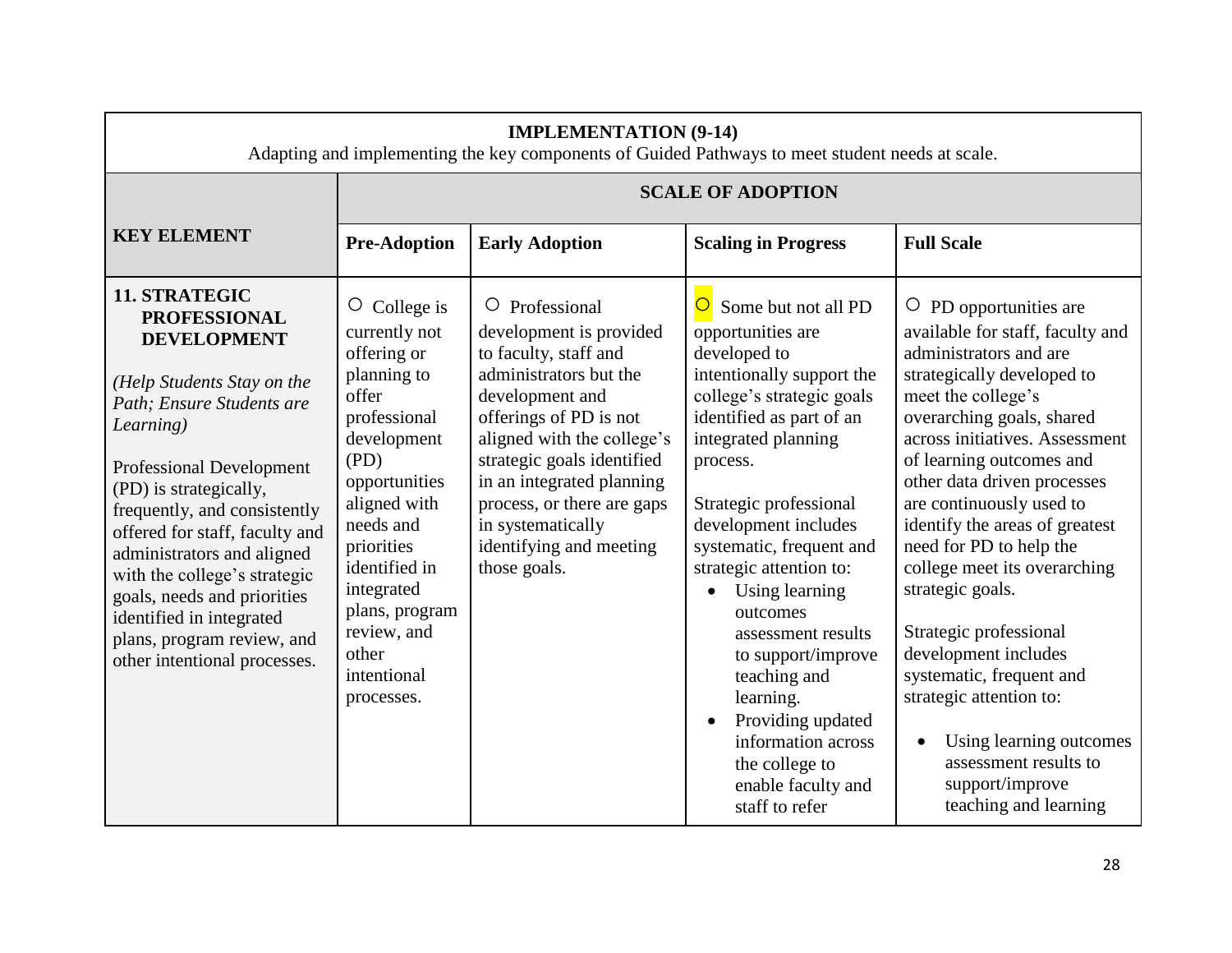|  | students to<br>academic and non-<br>academic supports<br>and services as<br>necessary.<br>Improvements in<br>those college<br>processes directly<br>serving students.<br>Leadership capacity<br>and stability for all<br>areas on campus<br>and the college as a<br>whole.<br>Practice analyzing<br>student data<br>(qualitative and<br>quantitative) and<br>identifying<br>structural decisions<br>that can be based<br>directly around<br>student need. | Providing updated<br>information across the<br>college to enable faculty<br>and staff to refer<br>students to academic and<br>non-academic supports<br>and services as<br>necessary.<br>Improvements in those<br>college processes.<br>directly serving students.<br>Leadership capacity and<br>stability for all areas on<br>campus and the college<br>as a whole.<br>Practice analyzing<br>student data (qualitative<br>and quantitative) and<br>identifying structural<br>decisions that can be<br>based directly around<br>student need.<br>Continued broad<br>engagement in cross-<br>functional decision-<br>making.<br>Regular and consistent<br>training on the use of<br>technology to support<br>academic programs and<br>student services. |
|--|-----------------------------------------------------------------------------------------------------------------------------------------------------------------------------------------------------------------------------------------------------------------------------------------------------------------------------------------------------------------------------------------------------------------------------------------------------------|-------------------------------------------------------------------------------------------------------------------------------------------------------------------------------------------------------------------------------------------------------------------------------------------------------------------------------------------------------------------------------------------------------------------------------------------------------------------------------------------------------------------------------------------------------------------------------------------------------------------------------------------------------------------------------------------------------------------------------------------------------|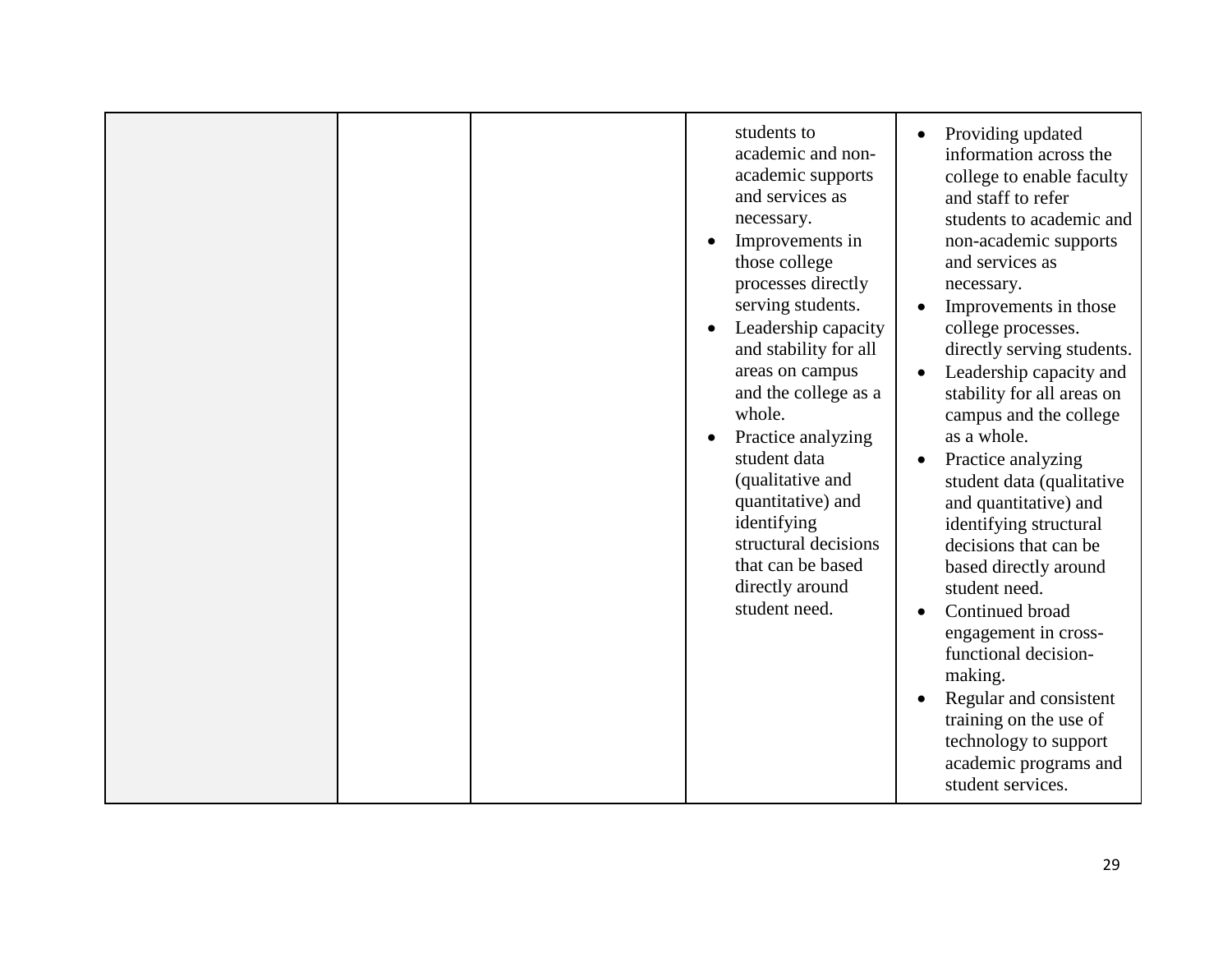- 1. Please briefly explain why you selected this rating. We are somewhere between early adoption and scaling in progress, but we feel that we are more closely aligned with scaling in progress. We have a robust offering of professional learning opportunities for all campus constituents (including faculty, classified professionals, managers, and students). We regularly assess our student learning outcomes and service area outcomes to improve student learning through our comprehensive program review process. We also connect this work to our strategic planning process. These efforts lead to improved student success. We have also created opportunities to enhance leadership capacity in our staff through our various programs. Where we struggle is in directly connecting the work we do in professional learning, to student success in the classroom. We regularly examine data, but we continue to work on making the direct connections between professional development and student success.
- 2. Describe one or two accomplishments the college has achieved to date on this key element.
	- We have several areas worthy of note. We have a Teaching Effectiveness Center (TEC) which is a physical space that supports professional learning. The TEC includes a small computer lab as well as a conference area and reading library. We also have a robust professional learning program. Some key programs include an Adjunct Academy (open to adjunct faculty in any discipline); New Faculty Seminar (a year-long program for new tenure-track faculty); Teaching and Learning Certificate (TLC) program (open to all staff members—faculty, classified and managers); a Classified Learning Certificate (in progress, open to all classified staff); an Online Teaching Certificate (OTC) program (open to all faculty—adjunct and full-time); and a Mindful Growth Initiative (open to all campus constituents—faculty, classified staff, managers and students) that focuses on mindfulness and growth mindset practices. We also fund conference travel with a requirement that participants develop a formal "dissemination plan" to share their learning to broader campus community upon return. We support travel for all faculty (part-time and full-time), classified professionals and managers. The district has also launched a Leadership Academy this year that several of our faculty and staff have joined.
- 3. Describe one or two challenges or barriers that you anticipate may hinder progress on this key element.

Trainings and support for classified staff need to be bolstered; however, our Classified Learning Certificate is in progress. We also have space limitations for trainings. While our TEC is very helpful, it is small. Therefore, professional learning workshops and trainings need to take place all over the campus. A larger, dedicated space would be ideal. We also struggle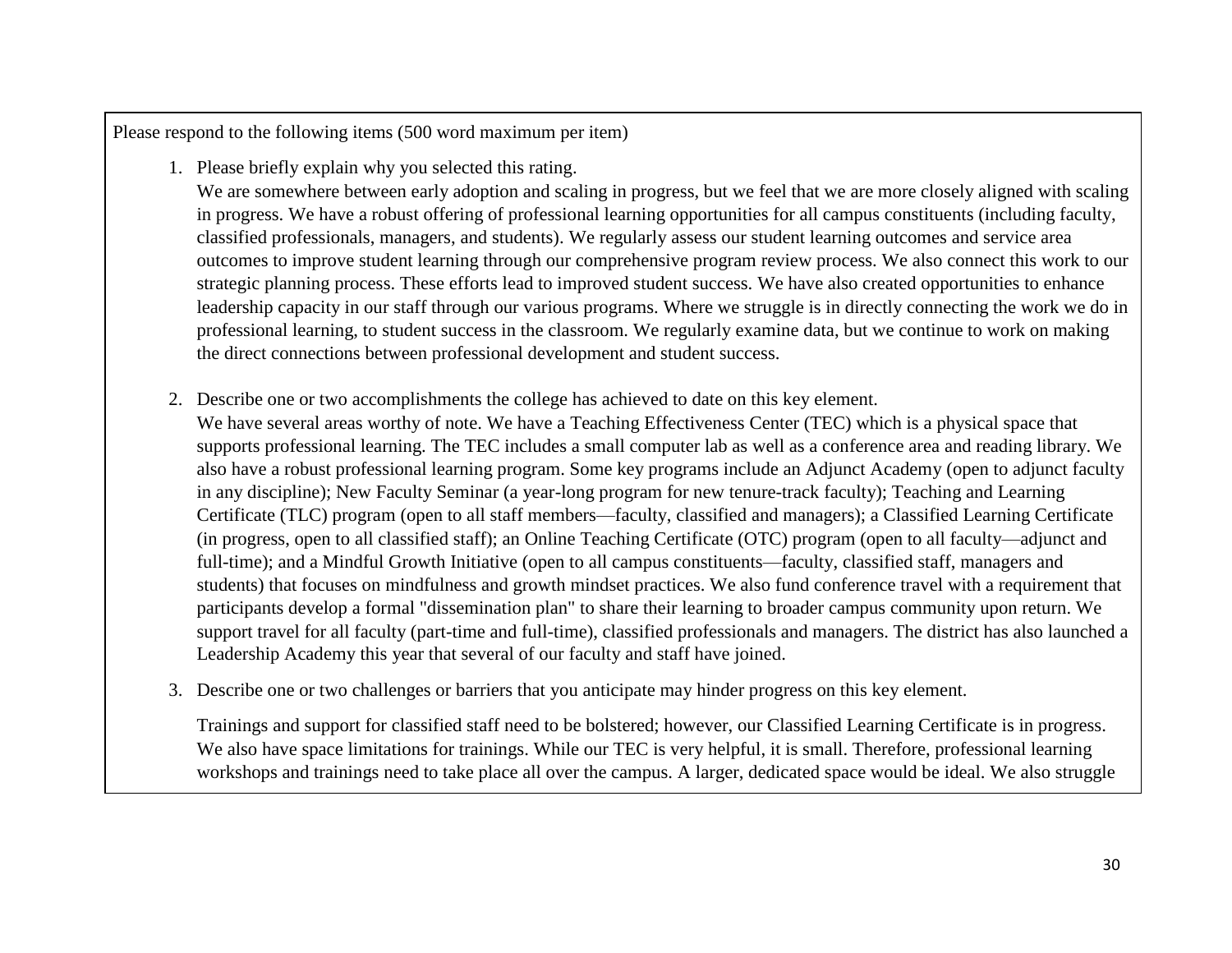to determine how to measure the impact that professional learning has on student success. Finally, the Staff Development Coordinator is a faculty member on partial reassigned time. A full-time coordinator would allow for additional progress.

4. Comment (optional): is there any additional information that you want to add that is not addressed sufficiently in the questions above?

Because Staff Development participates in the program review process, we have been able to link professional learning goals to college and district goals. These goals have also been incorporated into our college's strategic planning process. We have also begun to regularly assess our Student Learning Outcomes (SLOs) and Service Area Outcomes (SAOs) in eLumen.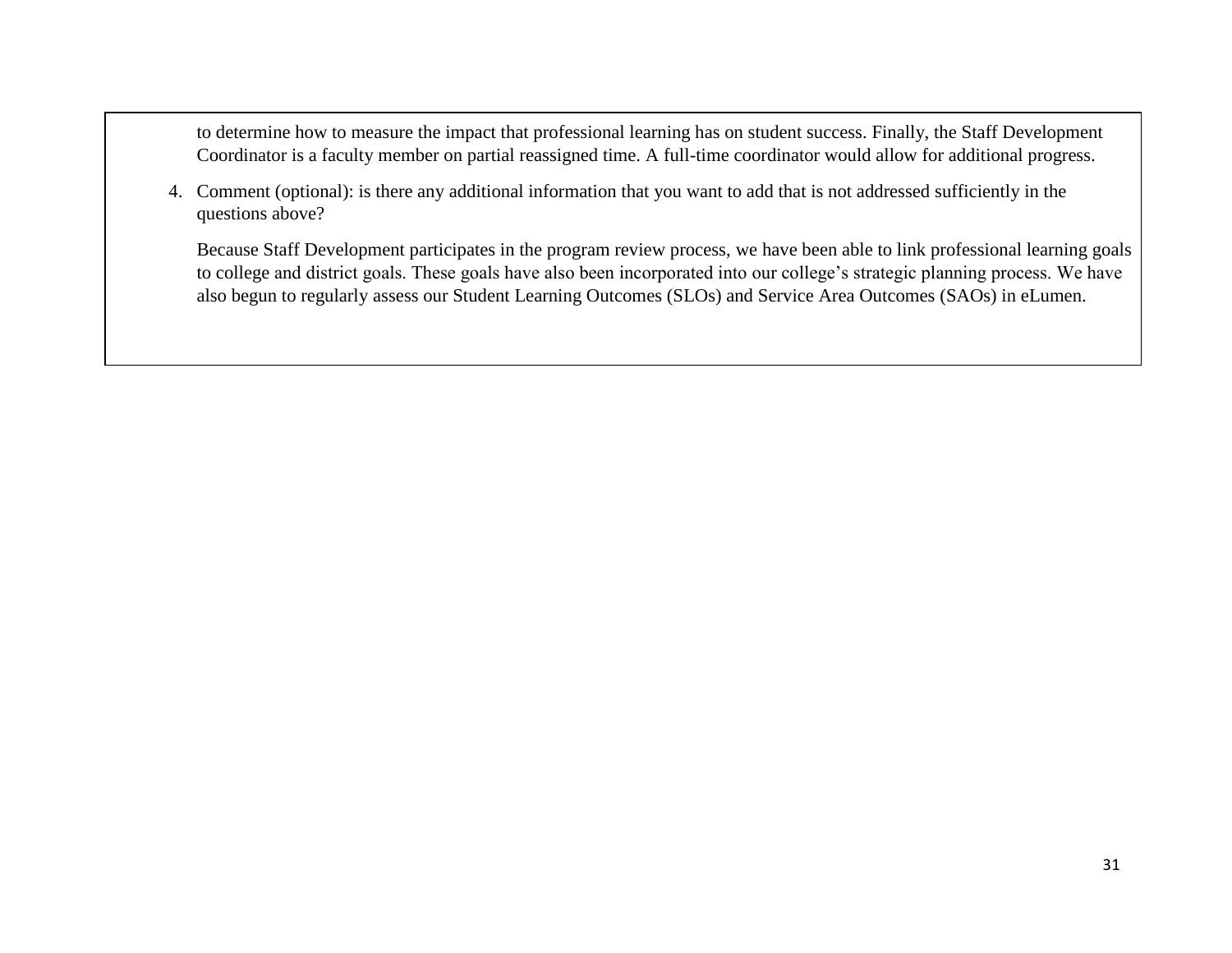| <b>IMPLEMENTATION (9-14)</b><br>Adapting and implementing the key components of Guided Pathways to meet student needs at scale.                                                                                                                                                                                                                     |                                                                                                     |                                                                                                                                                                                                                                                                                                                                                                                                                                                                                                                            |                                                                                                                                                                                                                                                                                                                                                                                                                                                                                                                        |                                                                                                                                                                                                                                                                                                                                                                                                                                                                          |  |
|-----------------------------------------------------------------------------------------------------------------------------------------------------------------------------------------------------------------------------------------------------------------------------------------------------------------------------------------------------|-----------------------------------------------------------------------------------------------------|----------------------------------------------------------------------------------------------------------------------------------------------------------------------------------------------------------------------------------------------------------------------------------------------------------------------------------------------------------------------------------------------------------------------------------------------------------------------------------------------------------------------------|------------------------------------------------------------------------------------------------------------------------------------------------------------------------------------------------------------------------------------------------------------------------------------------------------------------------------------------------------------------------------------------------------------------------------------------------------------------------------------------------------------------------|--------------------------------------------------------------------------------------------------------------------------------------------------------------------------------------------------------------------------------------------------------------------------------------------------------------------------------------------------------------------------------------------------------------------------------------------------------------------------|--|
|                                                                                                                                                                                                                                                                                                                                                     |                                                                                                     |                                                                                                                                                                                                                                                                                                                                                                                                                                                                                                                            | <b>SCALE OF ADOPTION</b>                                                                                                                                                                                                                                                                                                                                                                                                                                                                                               |                                                                                                                                                                                                                                                                                                                                                                                                                                                                          |  |
| <b>KEY ELEMENT</b>                                                                                                                                                                                                                                                                                                                                  | <b>Pre-Adoption</b>                                                                                 | <b>Early Adoption</b>                                                                                                                                                                                                                                                                                                                                                                                                                                                                                                      | <b>Scaling in Progress</b>                                                                                                                                                                                                                                                                                                                                                                                                                                                                                             | <b>Full Scale</b>                                                                                                                                                                                                                                                                                                                                                                                                                                                        |  |
| 12. ALIGNED<br><b>LEARNING</b><br><b>OUTCOMES</b><br>(Ensure Students are<br>Learning)<br>Learning outcomes are<br>aligned with the<br>requirements targeted by<br>each program and across all<br>levels (i.e., course,<br>program, institutional) to<br>ensure students' success in<br>subsequent educational,<br>employment, and career<br>goals. | College is<br>$\circ$<br>currently not<br>aligning or<br>planning to<br>align learning<br>outcomes. | $\overline{O}$ Student Learning<br>Outcomes (SLOs),<br>Program Learning<br>Outcomes (PLOs), and<br><b>General Education</b><br><b>Learning Outcomes</b><br>(GELOs)/Institutional<br>Learning Outcomes (ILOs)<br>have been developed, but<br>they are not systematically<br>reviewed to ensure<br>alignment, academic rigor,<br>integrity, relevance, and<br>currency.<br>Results of learning<br>outcomes assessments are<br>not linked with<br>professional development<br>or changes to the course or<br>program content. | $\circ$ Student Learning<br>Outcomes (SLOs),<br>Program Learning<br>Outcomes (PLOs), and<br><b>General Education</b><br><b>Learning Outcomes</b><br>(GELOs)/Institutional<br><b>Learning Outcomes</b><br>(ILOs) are reviewed and<br>revised for some<br>outcomes to ensure<br>alignment, academic<br>rigor, integrity,<br>relevance, and currency.<br>Results of learning<br>outcomes assessment are<br>not consistently linked<br>with professional<br>development or changes<br>to the course or program<br>content. | O Student Learning Outcomes<br>(SLOs), Program Learning<br>Outcomes (PLOs), and General<br><b>Education Learning Outcomes</b><br>(GELOs)/Institutional<br>Learning Outcomes (ILOs) are<br>regularly reviewed and revised<br>to ensure alignment, academic<br>rigor, integrity, relevance, and<br>currency.<br>Results of learning outcomes<br>assessments are used to inform<br>professional development, and<br>are linked to changes to course<br>and program content. |  |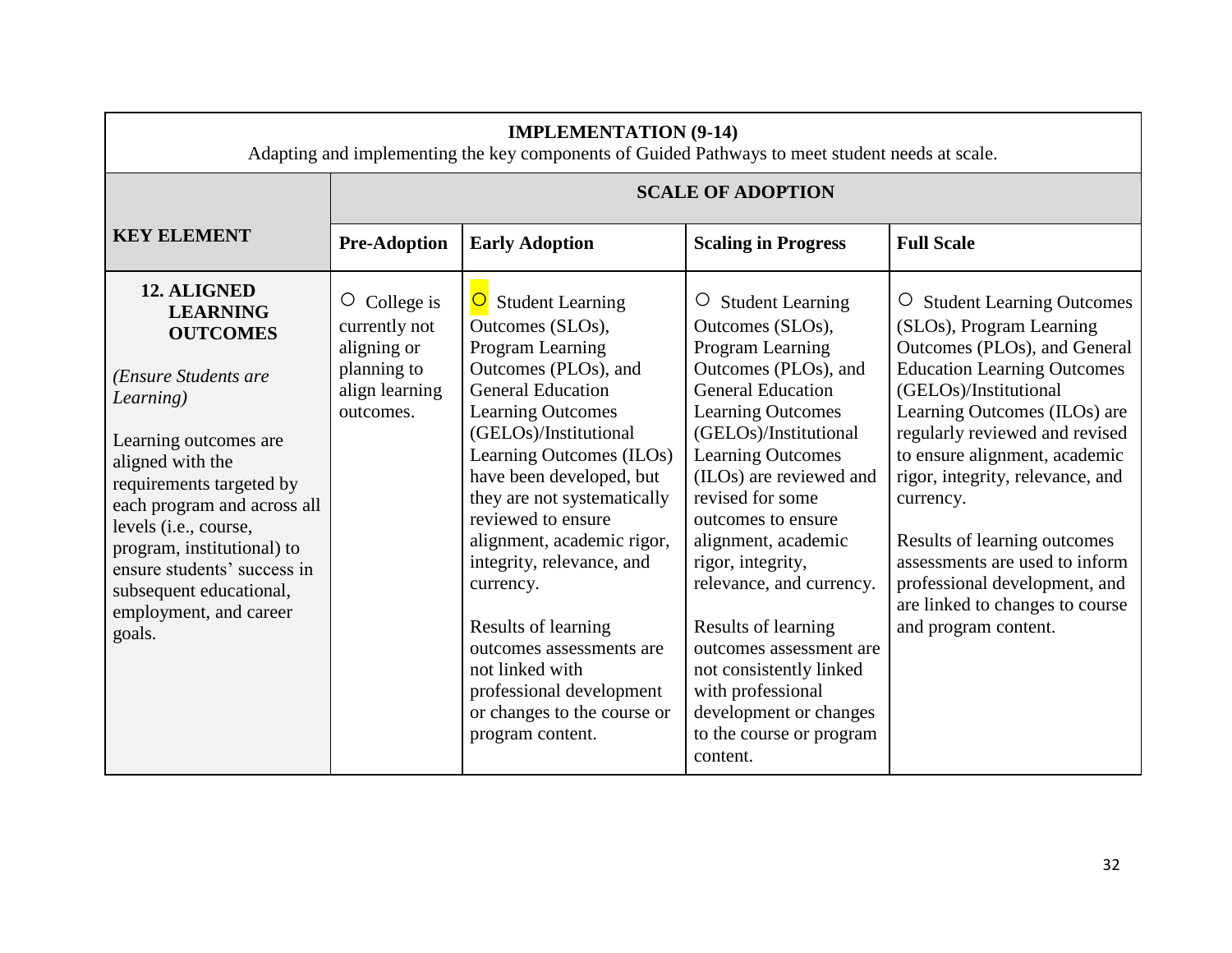- 1. Please briefly explain why you selected this rating. The College has made great progress in identifying CSLOs, PSLOs, ISLOs, and mapping them to one another. SLOs are not yet aligned with professional development, and alignment to course changes is limited to those driven by individual departments.
- 2. Describe one or two accomplishments the college has achieved to date on this key element. A 6-year cycle exists for review of curriculum that ensures currency is maintained, this includes SLOs. Additionally, the process is supported by technology systems that include CurricUNET and eLumen.
- 3. Describe one or two challenges or barriers that you anticipate may hinder progress on this key element. Potential barriers that persist are the need to change curriculum often and the process to do so can be time consuming. Additionally, changes to local and state curriculum inventory systems often create bottlenecks in the curriculum approval process.
- 4. Comment (optional): is there any additional information that you want to add that is not addressed sufficiently in the questions above? N/A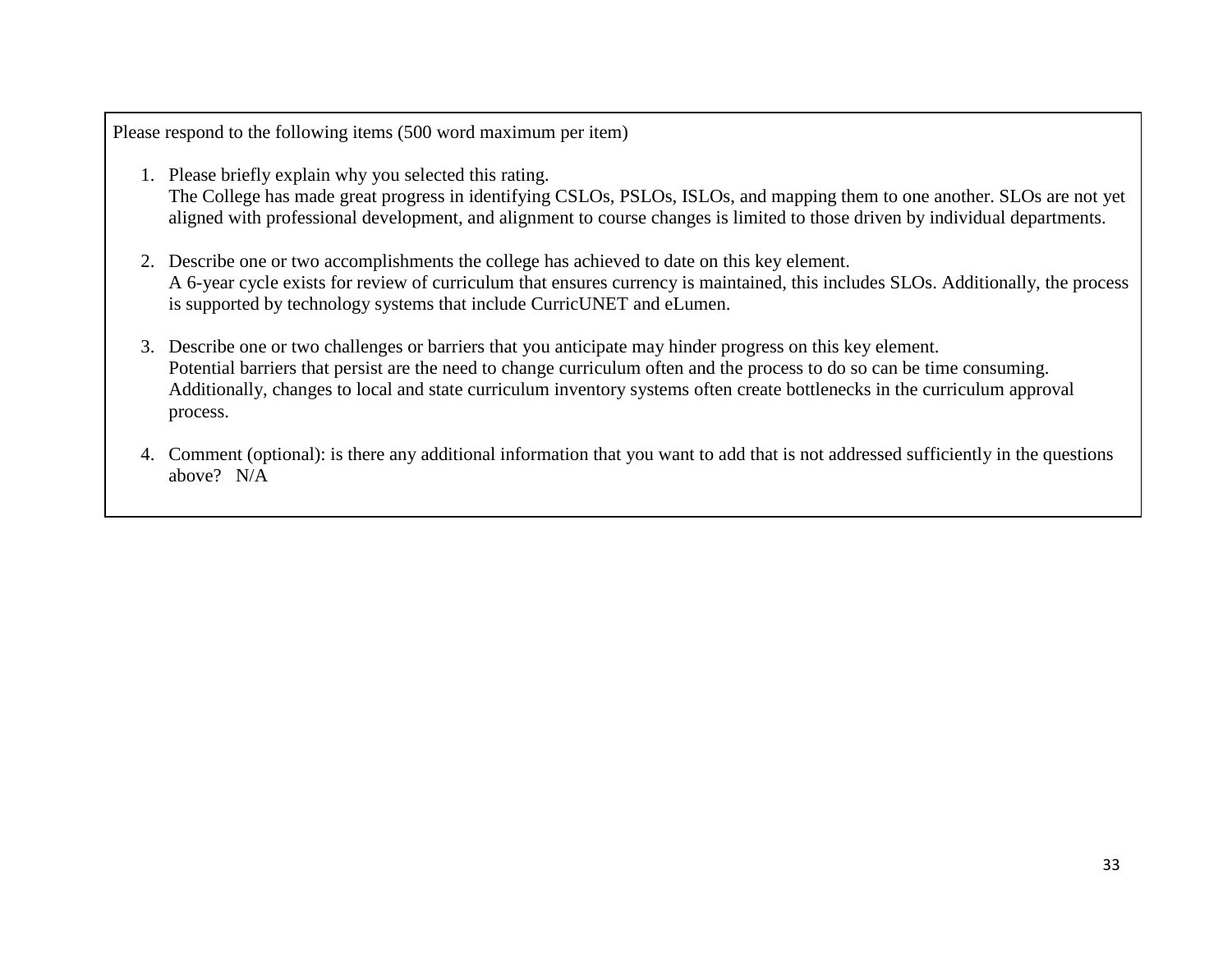| <b>IMPLEMENTATION (9-14)</b><br>Adapting and implementing the key components of Guided Pathways to meet student needs at scale.                                                                                                                                                                                                                                                                                                                                                                                                         |                                                                                                                                                     |                                                                                                                                                                                                                                                         |                                                                                                                                                                                                                                                       |                                                                                                                                                                                                                                          |  |  |
|-----------------------------------------------------------------------------------------------------------------------------------------------------------------------------------------------------------------------------------------------------------------------------------------------------------------------------------------------------------------------------------------------------------------------------------------------------------------------------------------------------------------------------------------|-----------------------------------------------------------------------------------------------------------------------------------------------------|---------------------------------------------------------------------------------------------------------------------------------------------------------------------------------------------------------------------------------------------------------|-------------------------------------------------------------------------------------------------------------------------------------------------------------------------------------------------------------------------------------------------------|------------------------------------------------------------------------------------------------------------------------------------------------------------------------------------------------------------------------------------------|--|--|
|                                                                                                                                                                                                                                                                                                                                                                                                                                                                                                                                         | <b>SCALE OF ADOPTION</b>                                                                                                                            |                                                                                                                                                                                                                                                         |                                                                                                                                                                                                                                                       |                                                                                                                                                                                                                                          |  |  |
| <b>KEY ELEMENT</b>                                                                                                                                                                                                                                                                                                                                                                                                                                                                                                                      | <b>Pre-Adoption</b>                                                                                                                                 | <b>Early Adoption</b>                                                                                                                                                                                                                                   | <b>Scaling in Progress</b>                                                                                                                                                                                                                            | <b>Full Scale</b>                                                                                                                                                                                                                        |  |  |
| 13. ASSESSING AND<br><b>DOCUMENTING</b><br><b>LEARNING</b><br>(Ensure Students are<br>Learning)<br>The college tracks<br>attainment of learning<br>outcomes and that<br>information is easily<br>accessible to students and<br>faculty.<br>Consistent and ongoing<br>assessment of learning is<br>taking place to assess<br>whether students are<br>mastering learning<br>outcomes and building<br>skills across each program<br>and using results of<br>learning outcomes<br>assessment to improve the<br>effectiveness of instruction | O<br>College is<br>currently not<br>assessing and<br>documenting<br>or planning to<br>assess and<br>document<br>individual<br>student's<br>learning | Attainment of learning<br>$\cup$<br>outcomes are not<br>consistently tracked or<br>made available to students<br>and faculty.<br>Only a few programs<br>examine and use learning<br>outcomes results to<br>improve the effectiveness<br>of instruction. | Attainment of<br>$\circ$<br>learning outcomes<br>tracked or made<br>available to students and<br>faculty for most<br>programs.<br>Most programs examine<br>and use learning<br>outcomes results to<br>improve the<br>effectiveness of<br>instruction. | Attainment of learning<br>$\circ$<br>outcomes tracked or made<br>available to students and<br>faculty for most programs.<br>All programs examine and use<br>learning outcomes results to<br>improve the effectiveness of<br>instruction. |  |  |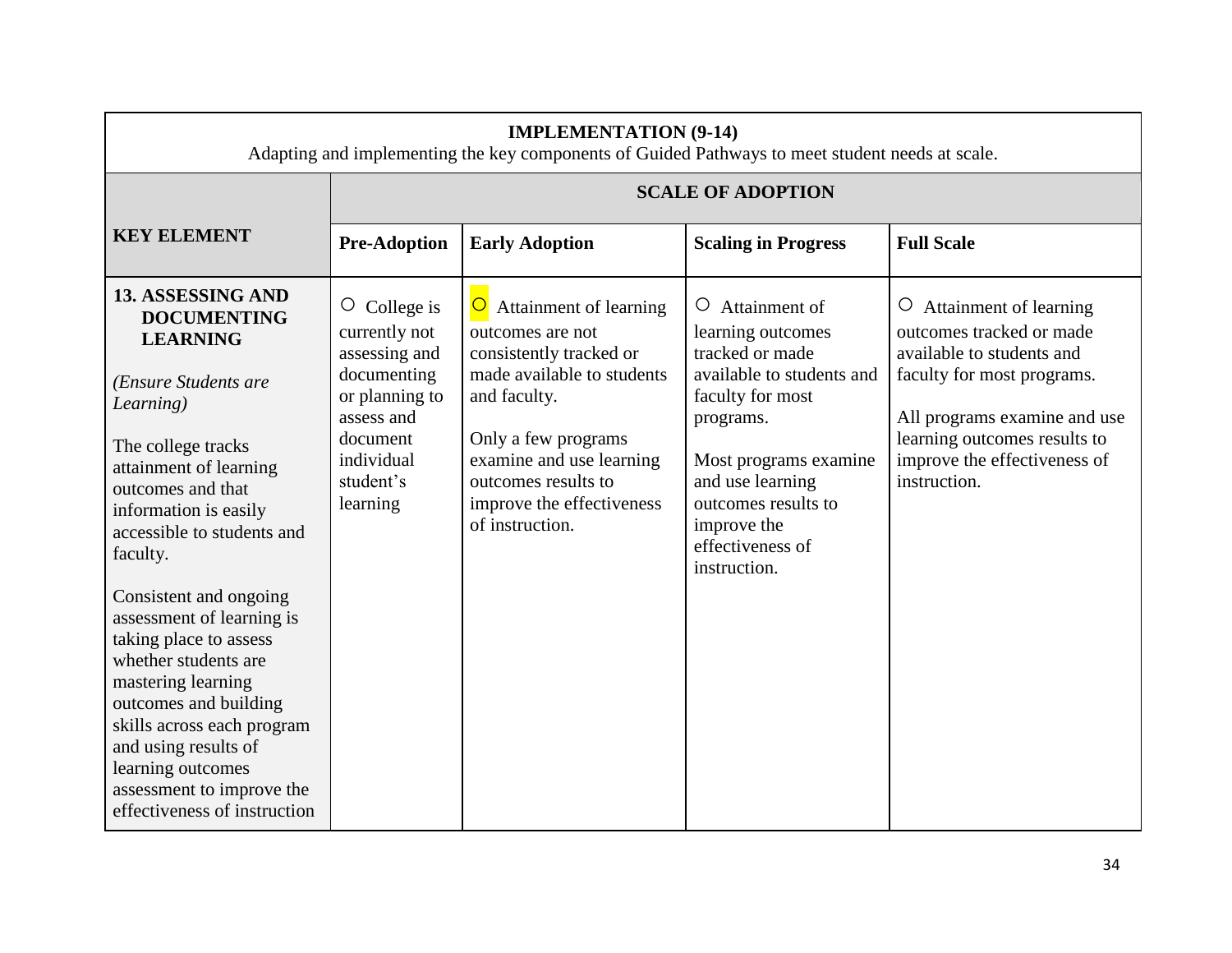| in their programs. |  |  |
|--------------------|--|--|
|                    |  |  |
|                    |  |  |
|                    |  |  |
|                    |  |  |
|                    |  |  |
|                    |  |  |

1. Please briefly explain why you selected this rating.

The College has a process for documenting and measuring of student learning at the course level that informs the program and institutional levels. Reports on SLO attainment are available on the SLOA website. While those reports are available, the data is not easily understood and other information on student learning is not easily accessible. Use of this information to plan and improve instructional effectiveness is limited to the department level.

- 2. Describe one or two accomplishments the college has achieved to date on this key element. The College has identified SLOs and has a process for collecting student learning information. It is all warehoused within eLumen, and reports are available. A SLOA coordinator position is supported and leads the SLO effort.
- 3. Describe one or two challenges or barriers that you anticipate may hinder progress on this key element. The extent to which the data is used to improve instructional effectiveness across campus is unknown. Data is not easily accessible and does not currently allow for a quick capability to create custom reports of interest.
- 4. Comment (optional): is there any additional information that you want to add that is not addressed sufficiently in the questions above? N/A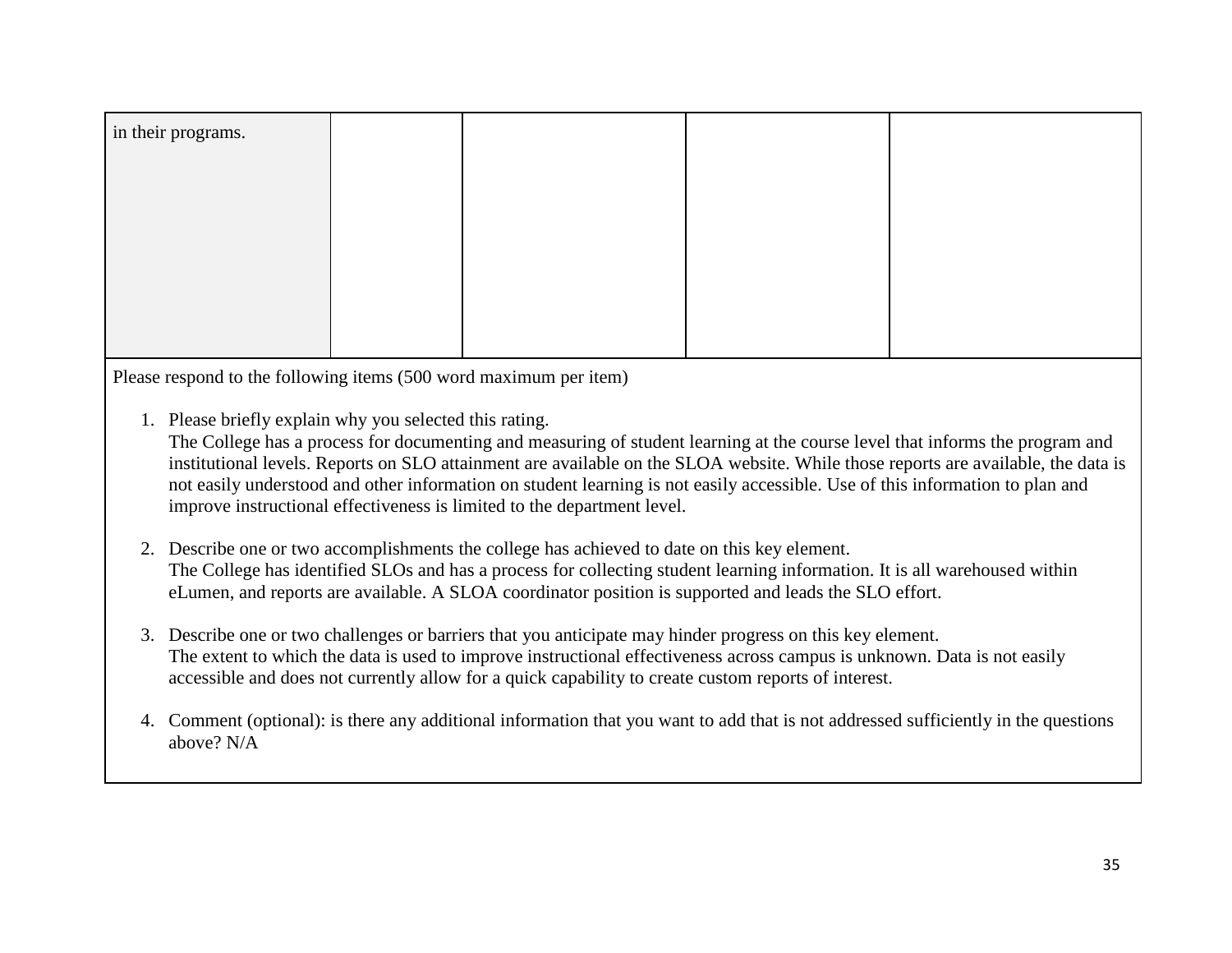| <b>SCALE OF ADOPTION</b><br><b>KEY ELEMENT</b><br><b>Pre-Adoption</b><br><b>Full Scale</b><br><b>Early Adoption</b><br><b>Scaling in Progress</b><br><b>14. APPLIED LEARNING</b><br>O Students across<br>$\overline{O}$ Few courses and<br>O Some courses and<br>$\circ$ College is<br><b>OPPORTUNITIES</b><br>currently not<br>programs systematically<br>most or all<br>programs systematically<br>offering or<br>include<br>include<br>disciplines and<br>(Ensure Students are<br>planning to offer<br>degree areas have<br>applied/contextualized<br>applied/contextualized<br>Learning)<br>applied learning<br>learning opportunities<br>learning opportunities such<br>such as projects,<br>as projects, internships, co-<br>opportunities.<br>apply and deepen<br>Students have ample<br>internships, cooperative<br>ops, clinical placements,<br>opportunity for<br>education (co-op), clinical<br>service learning, study<br>through projects,<br>applied/contextualized<br>placements, service<br>abroad, etc. Opportunities<br>internships, co-ops,<br>learning and practice.<br>have been coordinated<br>learning, study abroad, etc.<br>Opportunities have been<br>service learning,<br>strategically within and/or<br>coordinated strategically<br>study abroad, and<br>amongst programs.<br>within and/or amongst<br>programs.<br>activities that<br>program faculty<br>into courses and<br>programs. | <b>IMPLEMENTATION (9-14)</b><br>Adapting and implementing the key components of Guided Pathways to meet student needs at scale. |  |  |  |                                                                                                                      |  |  |
|----------------------------------------------------------------------------------------------------------------------------------------------------------------------------------------------------------------------------------------------------------------------------------------------------------------------------------------------------------------------------------------------------------------------------------------------------------------------------------------------------------------------------------------------------------------------------------------------------------------------------------------------------------------------------------------------------------------------------------------------------------------------------------------------------------------------------------------------------------------------------------------------------------------------------------------------------------------------------------------------------------------------------------------------------------------------------------------------------------------------------------------------------------------------------------------------------------------------------------------------------------------------------------------------------------------------------------------------------------------------------------------------------------------------|---------------------------------------------------------------------------------------------------------------------------------|--|--|--|----------------------------------------------------------------------------------------------------------------------|--|--|
|                                                                                                                                                                                                                                                                                                                                                                                                                                                                                                                                                                                                                                                                                                                                                                                                                                                                                                                                                                                                                                                                                                                                                                                                                                                                                                                                                                                                                      |                                                                                                                                 |  |  |  |                                                                                                                      |  |  |
|                                                                                                                                                                                                                                                                                                                                                                                                                                                                                                                                                                                                                                                                                                                                                                                                                                                                                                                                                                                                                                                                                                                                                                                                                                                                                                                                                                                                                      |                                                                                                                                 |  |  |  |                                                                                                                      |  |  |
|                                                                                                                                                                                                                                                                                                                                                                                                                                                                                                                                                                                                                                                                                                                                                                                                                                                                                                                                                                                                                                                                                                                                                                                                                                                                                                                                                                                                                      |                                                                                                                                 |  |  |  | ample opportunity to<br>knowledge and skills<br>clinical placements,<br>other active learning<br>intentionally embed |  |  |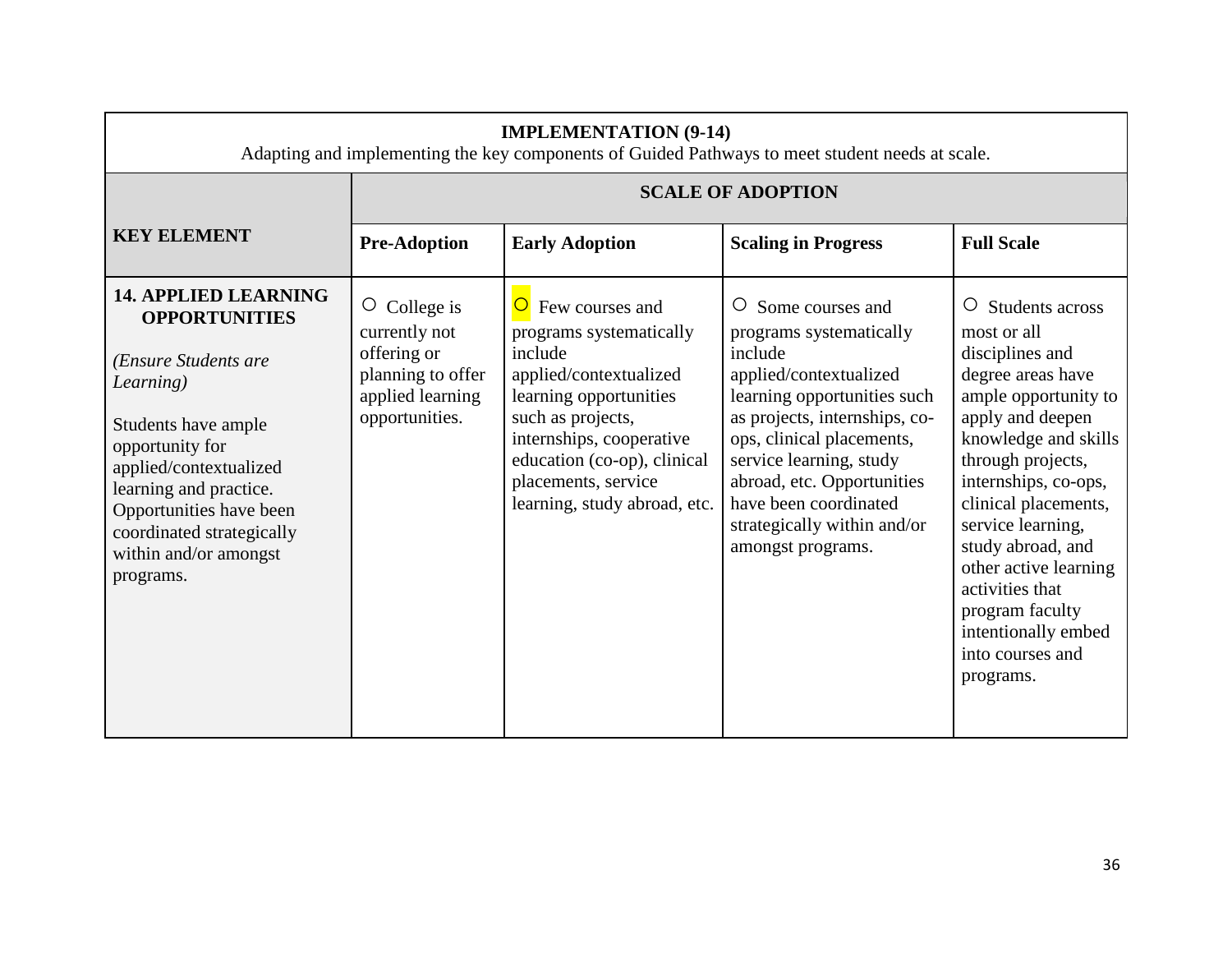1. Please briefly explain why you selected this rating.

The opportunities are not yet done strategically, but there are steps being taken in that direction. There are learning opportunities available to students; staff and/or faculty may just not be aware of them. Service Learning is required in PSY 251- Social Psychology and PSY 219 Human Services, students in the Teacher Pathway cohort are required to do service learning as part of Counseling 110-Teaching as a career course. Students in FC Academic Internship Program must enroll in a BUS 295 or BUS 061 course and complete work- learn experience at a work site related to their major. Students enrolled in Child Development 261LF must complete observation and participation experience as part of their fieldwork assignment in an elementary school setting (course is articulated with CSUF as pathway to credential).

- 2. Describe one or two accomplishments the college has achieved to date on this key element. We are complementing programs by tying courses into different components within. We have many different programs. The Teacher Pathway Program is a cohort model with an emphasis on experiential and work based learning in addition to mentoring. The program has seen approximately 2 recent graduates go on to teach/work in local school districts. Currently, students in the Teacher Pathway Program participate in "teaching experience" opportunities at Nicholas Middle School as part of their attendance recovery; approximately 9 students go to Nicholas 1 Saturday each month and teach "science" themed lessons to groups of students. The students are supervised by a Nicholas Middle School instructor.
- 3. Describe one or two challenges or barriers that you anticipate may hinder progress on this key element. Fullerton College is using different courses to fulfill the same requirement, Supplemental Instruction, etc. that are not cohesively presented. There can be a lack of knowledge about "relevant programs/courses" and how course or activity meets the need or requirement for a pathway that students seek. There is a need for more written guidelines and dialogue between counseling and academic chairs/divisions to minimize confusion about courses and the value in relation to pathways.
- 4. Comment (optional): is there any additional information that you want to add that is not addressed sufficiently in the questions above? N/A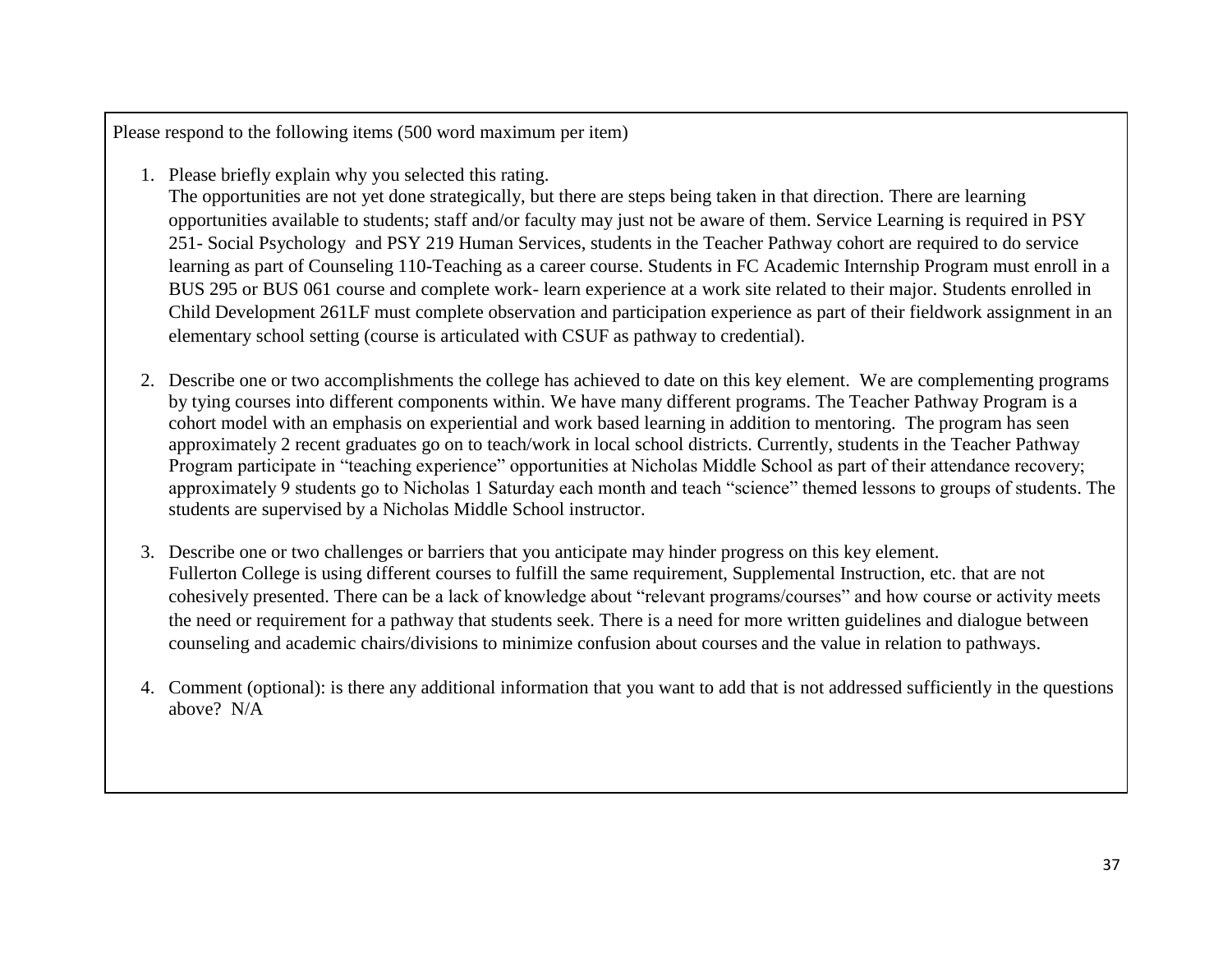#### ADDITIONAL QUESTIONS (500 word maximum per item)

1. Based on the Self-Assessment above, what do you think best describes your college's guided pathways work overall?

- Pre-Adoption ○ Early Adoption ○ Scaling in Progress ○ Full Scale
- 2. Please briefly explain why you selected this rating: Fullerton College has a number of good processes and frameworks for helping students learn and succeed, but we have to work harder to integrate these solid ideas/programs by using data to improve institutional effectiveness.
- 3. What kinds of support would be most helpful to you as your campus begins or continues its work on guided pathways? Are there resources or supports that would most help your college progress on any particular element? Please describe: Faculty and staff may benefit from improved research methods and data-driven planning at the local and classroom level.

Comment (optional): Please share any guided pathways practices or processes that were particularly successful for your college. One area of success has been our Dual Enrollment program in partnership with four of our regional high school districts. Currently, we offer around 80 sections of college credit courses in 19 high schools.

4. Comment (optional): Are there any questions, comments and/or concerns or additional information that you want to provide that has not been addressed sufficiently in this tool? As we move forward as an institution with the Guided Pathways Initiative, the current timelines and expected deliverables including the development of a Guided Pathways multi-year plan presents a significant challenge. As we engage in meaningful dialogue and planning across our institution, it would be helpful if the CCCCO timelines were pushed out further into the future, to allow more time for this important work to take place.